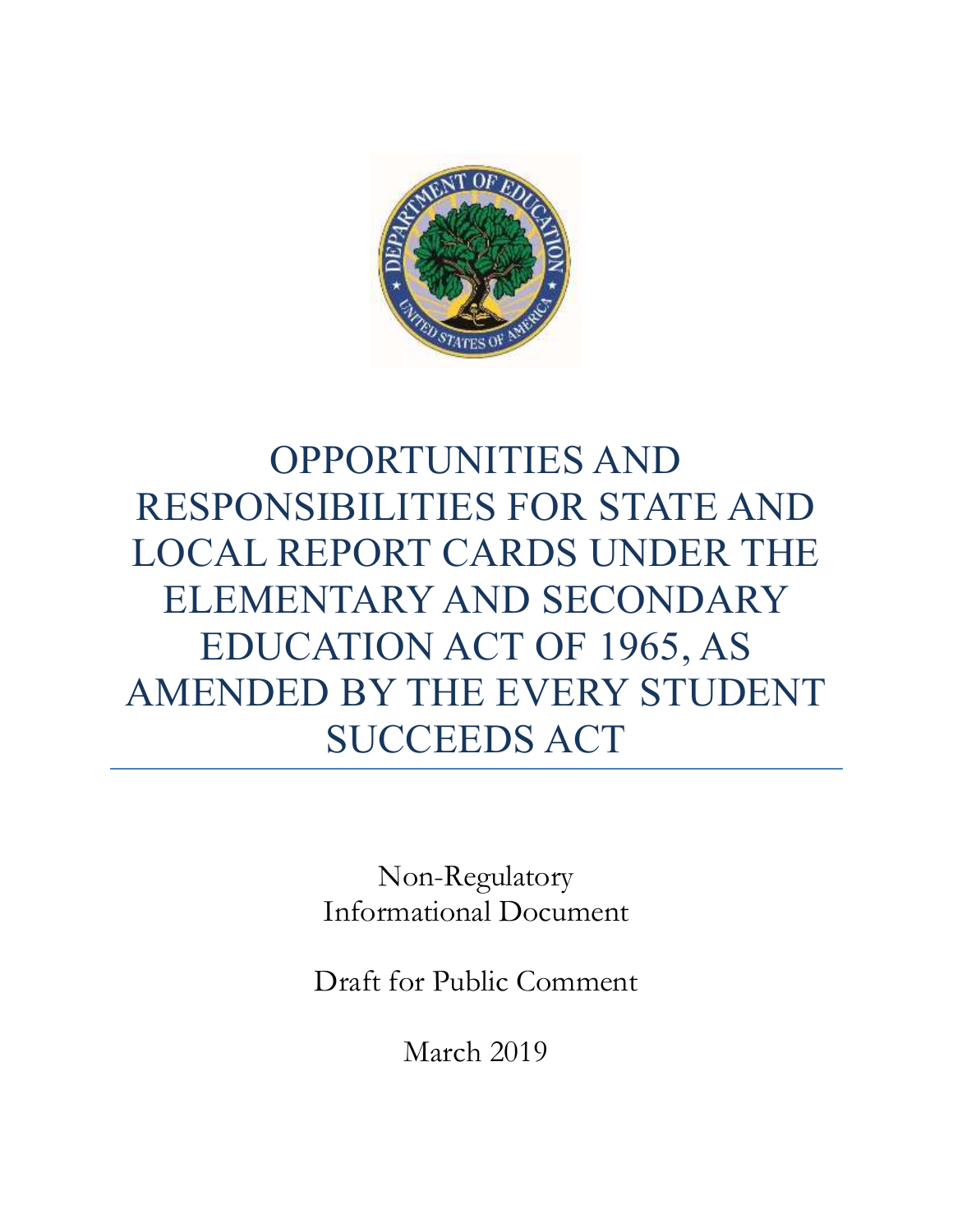# **Table of Contents**

| А.        |         |                                                                                                                                                                                        |
|-----------|---------|----------------------------------------------------------------------------------------------------------------------------------------------------------------------------------------|
|           |         | A-1. What are the responsibilities of an SEA and an LEA for preparing a report card?9                                                                                                  |
|           |         |                                                                                                                                                                                        |
|           |         | A-3. Is there a particular report card style or format that an SEA or an LEA must use? 9                                                                                               |
|           |         | A-4. Are there considerations or principles for displaying student and school performance<br>data that may be helpful to SEAs and LEAs as they develop, prepare, and disseminate State |
|           |         | A-5. How can an SEA and LEA meet the requirement for report cards to be concise?11                                                                                                     |
|           |         | A-6. What does the ESEA require regarding how an SEA and LEA can ensure the                                                                                                            |
|           |         | A-7. How might an SEA and LEA ensure that its report card is accessible to parents who                                                                                                 |
|           |         | A-8. How might an SEA or an LEA ensure that its report card is accessible to parents with                                                                                              |
|           |         | A-9. How can an SEA or LEA ensure the online accessibility of its report cards?13                                                                                                      |
|           |         | A-10. How can an SEA and an LEA ensure that the information on its report card does not                                                                                                |
|           |         | A-11. May an SEA and LEA use Title I funds to prepare and disseminate its report card? 14                                                                                              |
|           |         | A-12. How can an SEA or an LEA ensure the accuracy of its report card data?14                                                                                                          |
|           |         | A-13. Must an SEA and LEA include information for private school students and teachers                                                                                                 |
| <b>B.</b> |         |                                                                                                                                                                                        |
|           | $B-1$ . | What information must an SEA include on its State report card?14                                                                                                                       |
|           | $B-2$ . | What additional information might an SEA include on its State report card?15                                                                                                           |
|           | $B-3$ . | How does the ESEA require an SEA to disseminate its State report card?16                                                                                                               |
|           |         | B-4. Does the ESEA require that an SEA provide to the public information that can be                                                                                                   |
|           |         | B-5. For which data elements does the ESEA require that an SEA provide information that                                                                                                |
|           |         | B-6. What does it mean to provide information that can be cross-tabulated by student                                                                                                   |
|           |         | B-7. What information about school improvement funds reserved under ESEA section<br>1003 does the ESEA require that an SEA include on the State report card?  18                       |
|           |         | B-8. How might an SEA display on the State report card the required information about                                                                                                  |
| C.        |         |                                                                                                                                                                                        |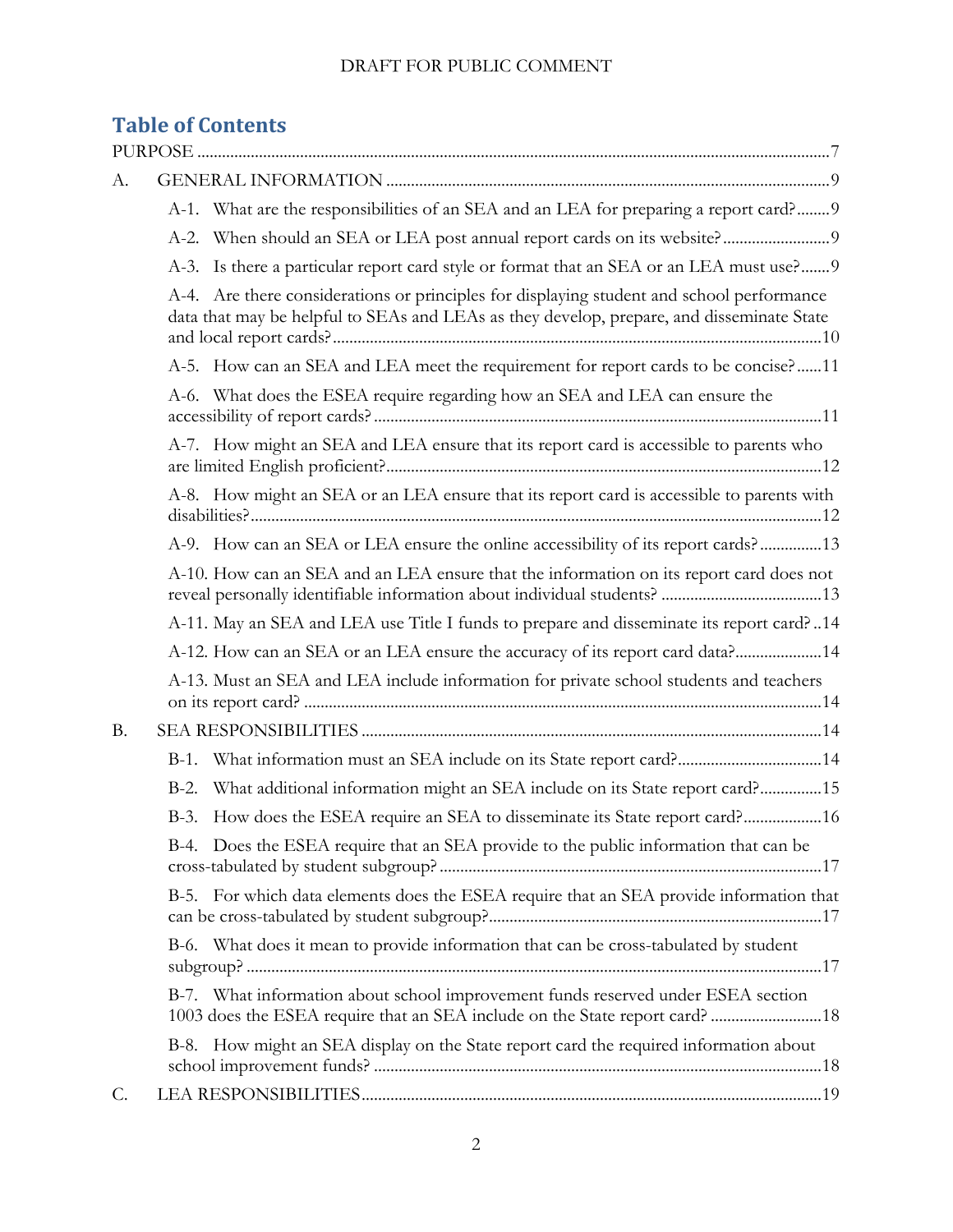|    | C-1. What information does the ESEA require that an LEA include on its report card?  19                                                                                                                                                               |
|----|-------------------------------------------------------------------------------------------------------------------------------------------------------------------------------------------------------------------------------------------------------|
|    | $C-2$ .                                                                                                                                                                                                                                               |
|    | C-3. How does the ESEA require that an LEA disseminate its report card?20                                                                                                                                                                             |
|    | C-4. How can an LEA help parents to understand and act on the information provided on<br>the local report card, particularly information related to the schools their children attend?20                                                              |
| D. | REPORTING STUDENT ACHIEVEMENT DATA BASED ON STATE ASSESSMENTS                                                                                                                                                                                         |
|    | D-1. What achievement data does the ESEA require an SEA and LEA to include on its                                                                                                                                                                     |
|    | D-2. How must an SEA calculate student achievement for the purposes of State and local                                                                                                                                                                |
|    | D-3. For purposes of disaggregating achievement data on State and local report cards, what                                                                                                                                                            |
|    | D-4. In reporting student achievement for the English learner subgroup, may an SEA and                                                                                                                                                                |
|    | D-5. In reporting student achievement for the children with disabilities subgroup, may an<br>SEA and LEA include results for children who were formerly identified as children with                                                                   |
|    | D-6. If an SEA exempts recently arrived English learners from the first administration of its<br>reading/language arts assessment, how is achievement for these students reported on State                                                            |
|    | D-7. How must an SEA and LEA report results for students with the most significant<br>cognitive disabilities who take an alternate assessment aligned with alternate academic<br>achievement standards (AA-AAAS) under ESEA section 1111(b)(2)(D)? 23 |
|    | D-8. What information must an SEA and LEA include on its report card regarding                                                                                                                                                                        |
|    | D-9. May an SEA and LEA count students without a valid score as participating in the                                                                                                                                                                  |
| Ε. | REPORTING STATE ACCOUNTABILITY SYSTEM INFORMATION 24                                                                                                                                                                                                  |
|    | E-1. What information must State and local report cards include regarding a description of                                                                                                                                                            |
|    | E-2. How can SEAs and LEAs meet the requirement to include a description of the State                                                                                                                                                                 |
|    | E-3. What information must State and local report cards include regarding results of the                                                                                                                                                              |
|    | E-4. What additional information may help parents and other stakeholders understand the<br>performance and progress of schools based on the State accountability system? 26                                                                           |
|    | E-5. For which indicators may an SEA and LEA include former English learners in<br>reporting the accountability system results for the English learner subgroup? 27                                                                                   |
|    | E-6. May an SEA or an LEA include the assessment results for children who were formerly                                                                                                                                                               |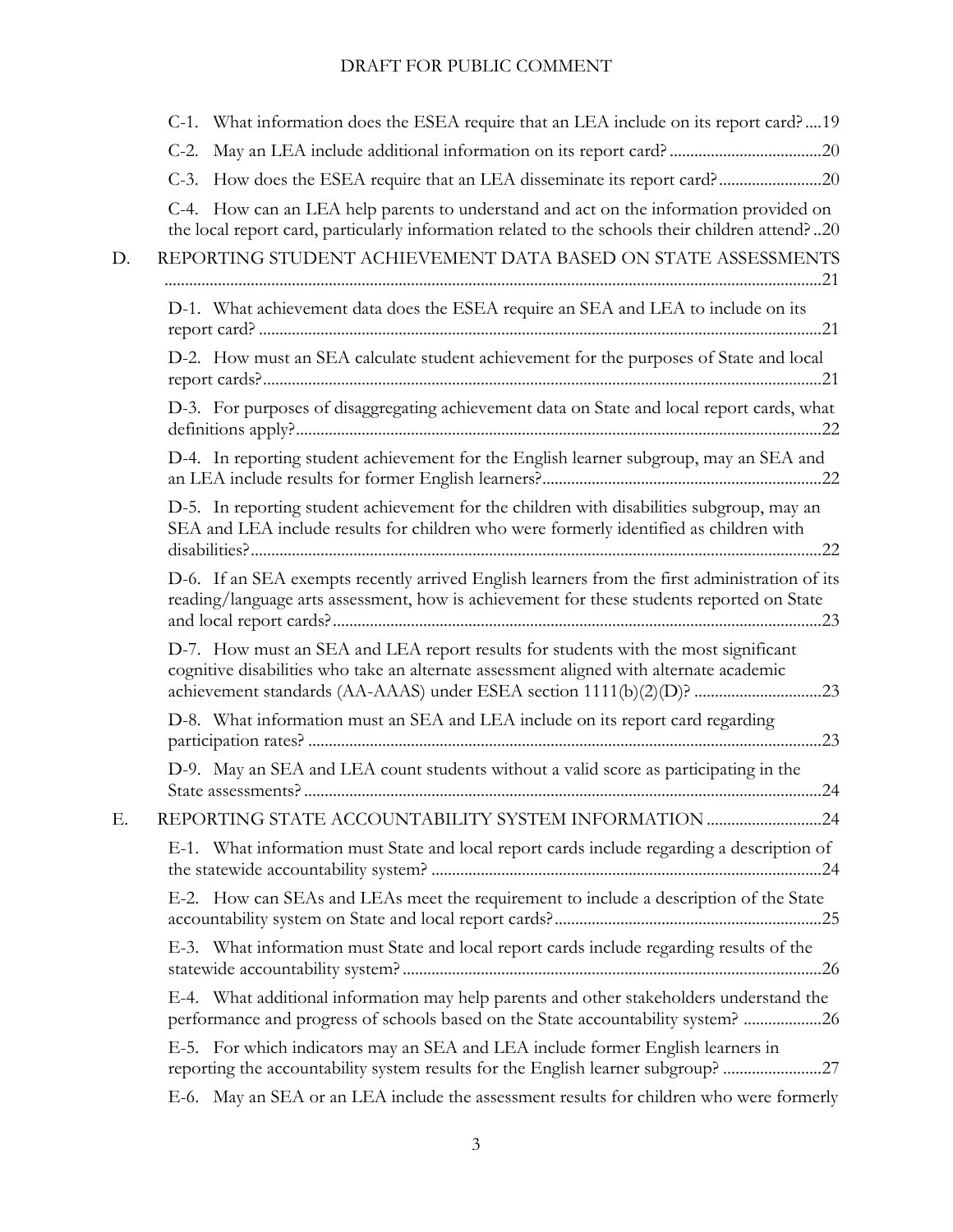|    | identified as children with disabilities in reporting on any accountability system results for                                                                                        |
|----|---------------------------------------------------------------------------------------------------------------------------------------------------------------------------------------|
|    | E-7. Must an SEA and LEA include the results for children with disabilities who take an<br>AA-AAAS for students with the most significant cognitive disabilities in calculating and   |
|    | E-8. How must the performance of recently arrived English learners on reading/language<br>arts and mathematics assessments be reported for accountability purposes on State and local |
| F. | REPORTING DATA FROM THE CIVIL RIGHTS DATA COLLECTION (CRDC) 29                                                                                                                        |
|    | F-1. What is the data collected under section $203(c)(1)$ of the Department of Education                                                                                              |
|    | F-2. What information regarding the categories of CRDC data required under the ESEA<br>can SEAs and LEAs include on report cards to meet this requirement? 30                         |
|    | F-3. What preschool enrollment information is an SEA and LEA required to include on                                                                                                   |
|    | F-4. Does the ESEA require that the SEA and LEA use the CRDC data described in                                                                                                        |
|    | F-5. How can an SEA and LEA meet their privacy obligations while including the CRDC                                                                                                   |
|    | F-6. Does the ESEA require that the SEA and LEA include CRDC data on report cards                                                                                                     |
|    | F-7. What if an SEA or LEA has more recent data than what is available in the CRDC data                                                                                               |
|    | F-8. May an SEA or an LEA provide a web link to CRDC data on its report card in lieu of                                                                                               |
|    | F-9. Which school year of data must SEAs and LEAs include on the report cards and how                                                                                                 |
|    |                                                                                                                                                                                       |
|    | F-11. Where can an SEA and LEA find documentation about the data file(s)?35                                                                                                           |
|    |                                                                                                                                                                                       |
|    | F-13. What should an SEA do if the data submitted for the CRDC are missing or                                                                                                         |
|    | F-14. What level of CRDC data must be included on State and local report cards?35                                                                                                     |
| G. |                                                                                                                                                                                       |
|    | G-1. What information must State and local report cards include on educator qualifications?<br>36                                                                                     |
|    | G-2. What definitions apply to the requirement that each SEA and LEA report on educator                                                                                               |
| Н. |                                                                                                                                                                                       |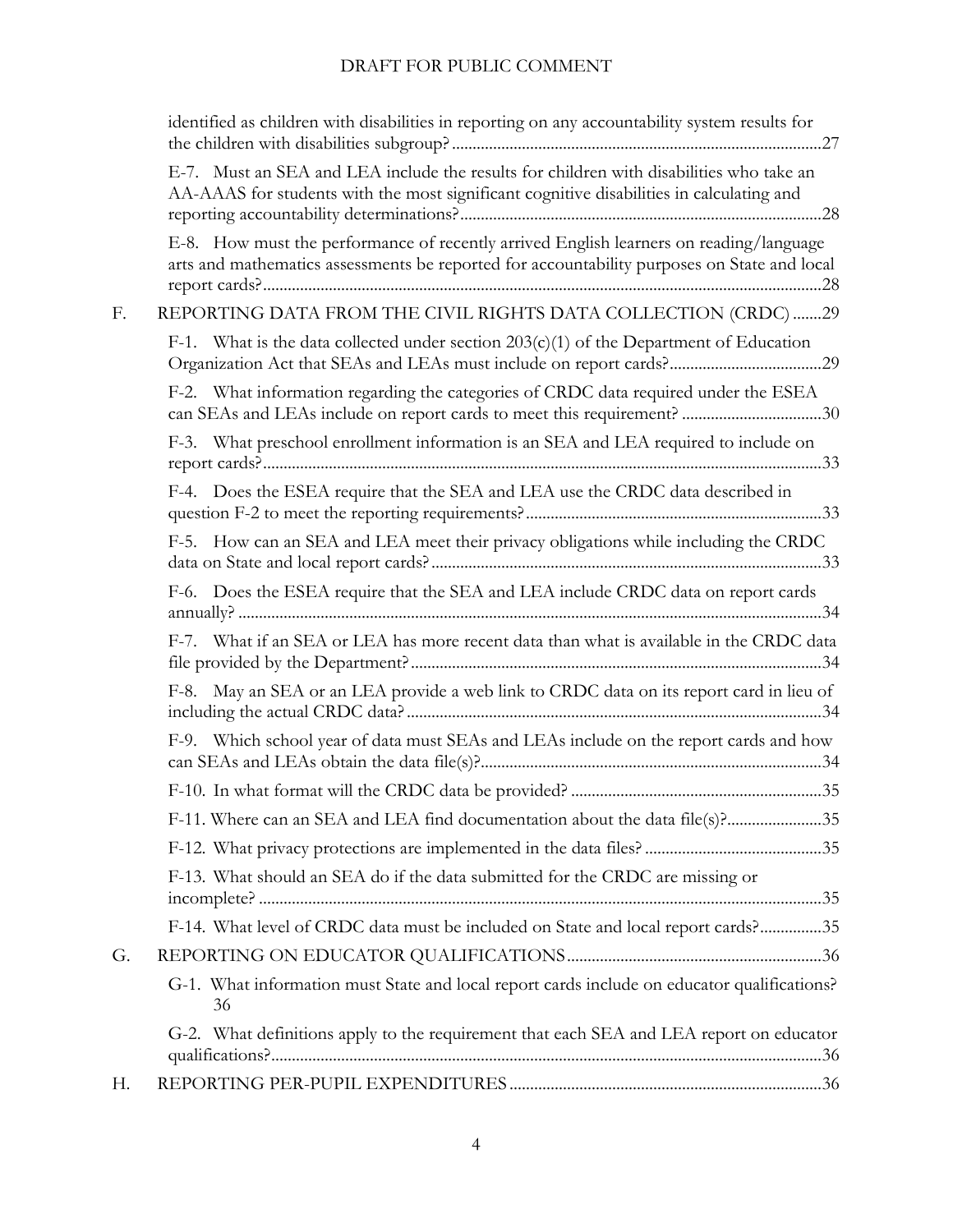|    | H-1. What information must State and local report cards include on per-pupil expenditures?<br>36                                                                                 |
|----|----------------------------------------------------------------------------------------------------------------------------------------------------------------------------------|
|    | H-2. Can an SEA and its LEAs follow different procedures when calculating per-pupil                                                                                              |
|    | H-3. Can an SEA and LEA report per-pupil expenditures on State and local report cards by                                                                                         |
|    | H-4. What expenditures are included in the numerator and denominator when calculating                                                                                            |
|    | H-5. Should funds received from private sources be included in per-pupil expenditure                                                                                             |
|    | H-6. Should Federal funds intended to replace local tax revenues be included in per-pupil                                                                                        |
|    | H-7. What options exist for reporting particular expenditures at the LEA and school level?<br>39                                                                                 |
|    | H-8. How should per-pupil expenditure information be disaggregated on State and LEA                                                                                              |
|    | H-9. Do a State's per-pupil expenditure reporting procedures need to align with existing                                                                                         |
|    | H-10. When should expenditures of funds distributed across multiple State fiscal years be                                                                                        |
|    | H-11. How should expenditures be reported if they are consolidated under a schoolwide                                                                                            |
|    | H-12. Are small and rural LEAs exempted from the per-pupil expenditure reporting                                                                                                 |
|    | H-13. May SEAs and LEAs report per-pupil expenditures on a different timeline than other                                                                                         |
|    | H-14. Are SEAs and LEAs required to report per-pupil expenditures on report cards for the                                                                                        |
|    | H-15. How may SEAs and LEAs present per-pupil expenditure data on State and local<br>report cards to ensure the information is understood to parents and other stakeholders?  44 |
|    | H-16. What resources are available to an SEA and its LEAs to support their implementation                                                                                        |
|    | H-17. Where can an SEA or LEA learn more about public reporting of school financial data?<br>45                                                                                  |
| I. | REPORTING STATE PERFORMANCE ON THE NATIONAL ASSESSMENT OF                                                                                                                        |
|    | $I-1$ .                                                                                                                                                                          |
|    | What information from NAEP does the ESEA require on State and local report<br>$I-2$ .<br>cards?46                                                                                |
|    | What are the key differences between State assessments and State NAEP?47<br>$I-3$ .                                                                                              |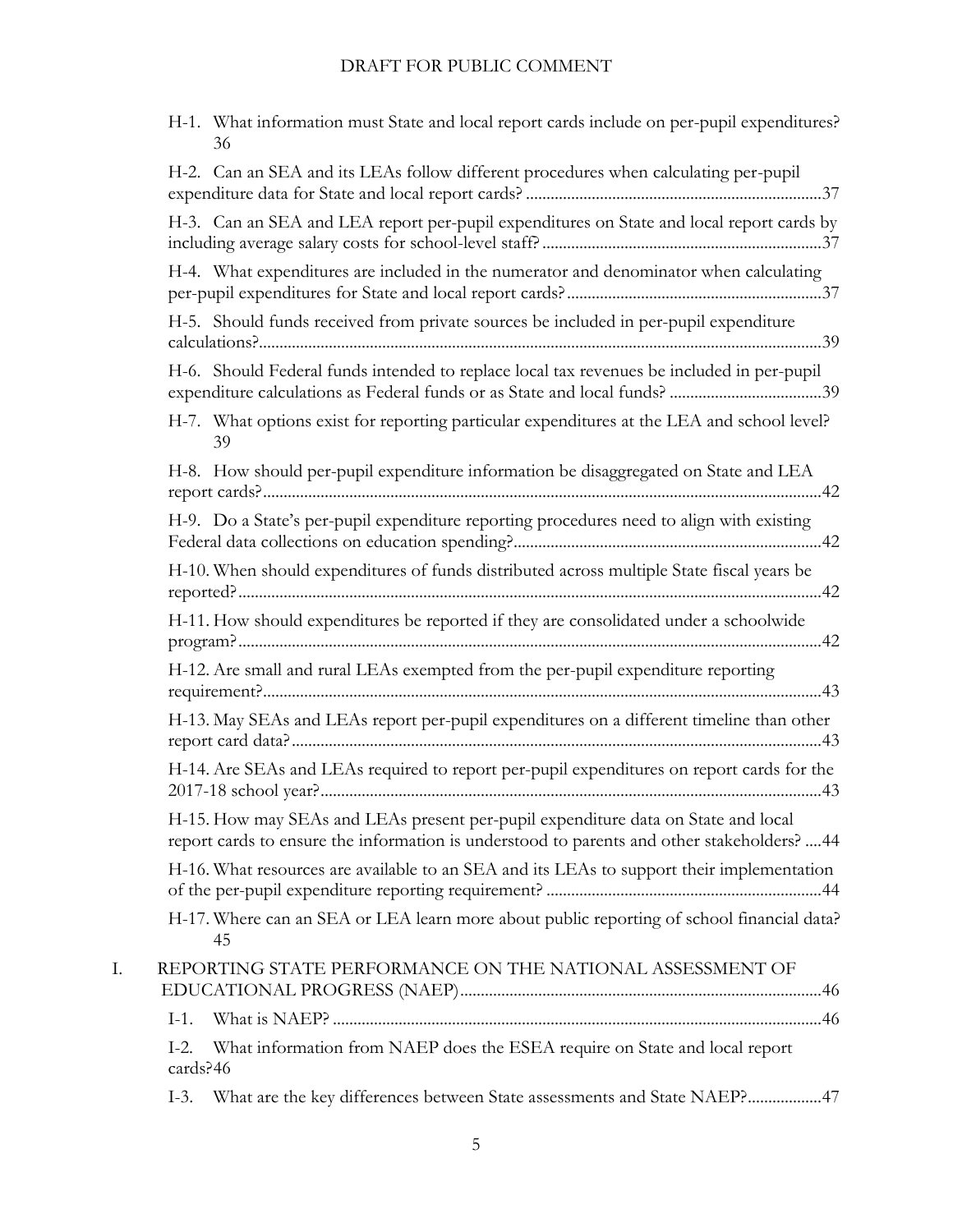| How can an SEA or an LEA clearly articulate the differences between NAEP<br>$L-4$ .<br>and State assessments in a manner that is easily understandable to parents and the public? .48 |
|---------------------------------------------------------------------------------------------------------------------------------------------------------------------------------------|
| May an SEA or an LEA provide a web link to NAEP results on its report card in lieu<br>$I-5.$                                                                                          |
| How can an SEA and LEA ensure the timely release of its report card and still report<br>$I-6$ .                                                                                       |
| REPORTING POSTSECONDARY ENROLLMENT RATES FOR EACH HIGH<br>J.                                                                                                                          |
| What postsecondary data does the ESEA require that an SEA and its LEAs include on<br>$I-1$ .                                                                                          |
| How does the ESEA define a "cohort" for purposes of reporting on postsecondary<br>$I-2$ .                                                                                             |
| How should an SEA and its LEAs calculate a postsecondary enrollment rate?49<br>$\left[-3\right]$                                                                                      |
| What is a "program of postsecondary education" for the purposes of reporting<br>$I-4.$                                                                                                |
| $\overline{$ -5.                                                                                                                                                                      |
| Does the ESEA require that an SEA and its LEAs report postsecondary enrollment<br>$I-6.$                                                                                              |
| When reporting postsecondary enrollment, what academic terms may be included? 50<br>$\left[-7\right]$                                                                                 |
| Which graduating class does ESEA require an SEA and its LEAs to include on their<br>$I-8.$                                                                                            |
| What should an SEA and its LEAs report if they do not currently collect or have<br>$I-9$ .                                                                                            |
| J-10. May an SEA and its LEAs report on additional indicators related to programs of                                                                                                  |
| APPENDIX A: SEA AND LEA CHECKLIST FOR REPORT CARD ELEMENTS 52                                                                                                                         |
| APPENDIX B: PER-PUPIL EXPENDITURE EXAMPLE - All Expenditures Reported at the                                                                                                          |
| APPENDIX C: PER-PUPIL EXPENDITURE EXAMPLE - Only Direct Instruction                                                                                                                   |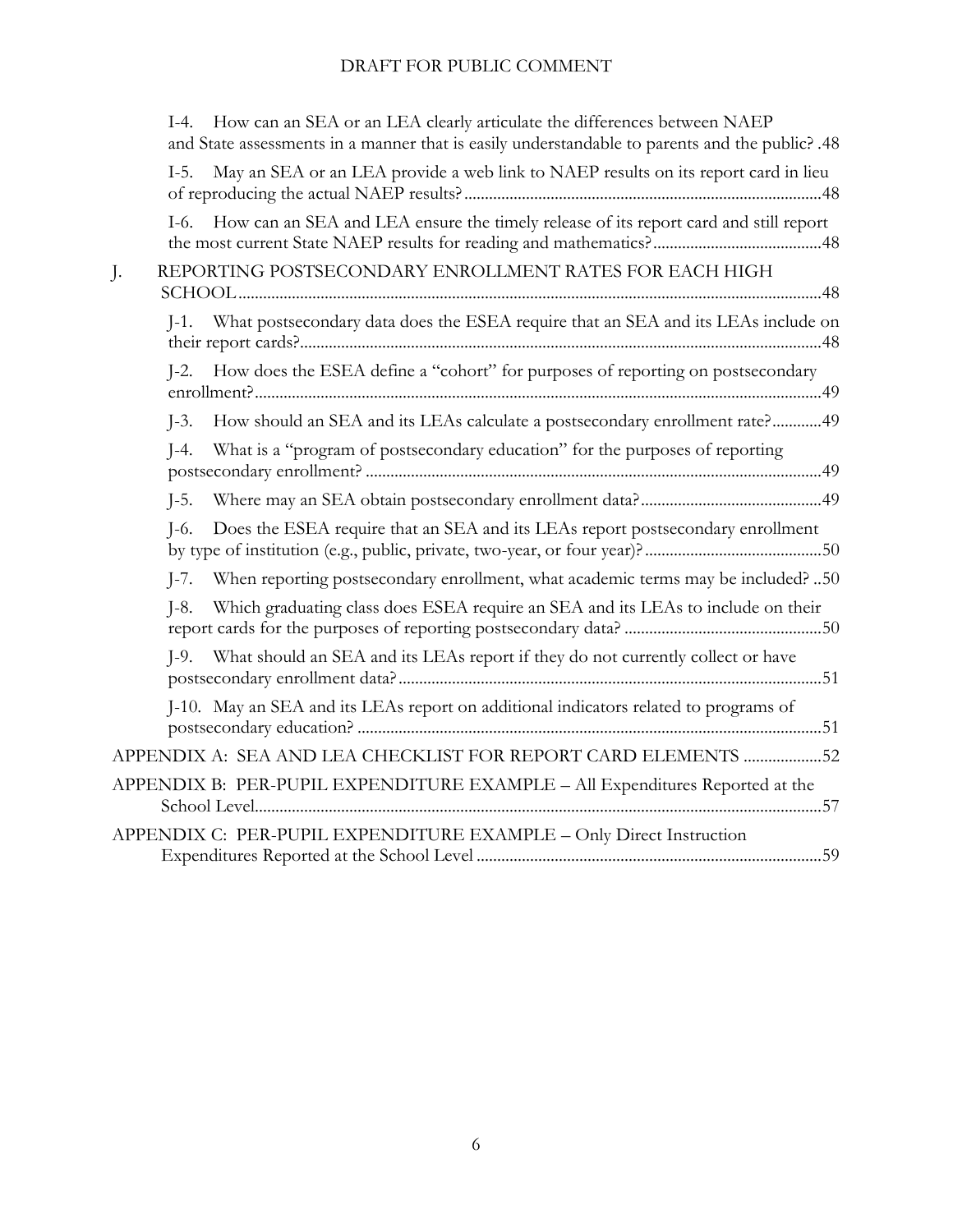#### **PURPOSE**

<span id="page-6-0"></span>The Elementary and Secondary Education Act of 1965 (ESEA), as amended by the Every Student Succeeds Act (ESSA),<sup>1</sup> establishes requirements for State educational agencies (SEAs) and local educational agencies (LEAs) to prepare and disseminate report cards that provide information on State, LEA, and school performance and progress in an understandable and uniform format. This document is intended to assist SEAs and LEAs in implementing the report card requirements under Title I, Part A (Title I) of the ESEA. Although SEAs and LEAs may consider this document in developing and disseminating report cards, an SEA or LEA is free to develop alternative approaches and formats that are consistent with applicable Federal statutes and regulations.

This document supersedes the U.S. Department of Education's (Department's) guidance entitled *Every Student Succeeds Act State and Local Report Cards Non-Regulatory Guidance*, issued in January 2017 (available at: [https://www2.ed.gov/policy/elsec/leg/essa/essastatereportcard.pdf\)](https://www2.ed.gov/policy/elsec/leg/essa/essastatereportcard.pdf), and is applicable beginning with State and local report cards that include information from the 2017-2018 school year.

The Department has determined that this document is significant guidance under the Office of Management and Budget's Final Bulletin for Agency Good Guidance Practices, 72 Fed. Reg. 3432 (Jan. 25, 2007). See [https://www.gpo.gov/fdsys/granule/FR-2007-01-25/E7-1066.](https://www.gpo.gov/fdsys/granule/FR-2007-01-25/E7-1066) Significant guidance is non-binding and does not create or impose new legal requirements, nor does it create or confer any rights for or on any person.

SEAs and LEAs must comply with Federal civil rights laws that prohibit discrimination based on race, color, national origin, sex, disability, and age. These laws include Title VI of the Civil Rights Act of 1964, Title IX of the Education Amendments of 1972, Section 504 of the Rehabilitation Act of 1973 (Section 504), Title II of the Americans with Disabilities Act, the Age Discrimination Act of 1975, and the Equal Educational Opportunities Act of 1974.

If you are interested in commenting on this document, please email us your comment at [OESE.Feedback@ed.gov](mailto:OESE.Feedback@ed.gov) or write to us at the following address:

U.S. Department of Education Office of Elementary and Secondary Education ATTN: Report Card Document 400 Maryland Avenue, S.W. Washington, D.C. 20202

 $\overline{a}$ 

For further information about the Department's guidance processes, please visit [www2.ed.gov/policy/gen/guid/significant-guidance.html.](http://www2.ed.gov/policy/gen/guid/significant-guidance.html)

<sup>&</sup>lt;sup>1</sup> Throughout this document, unless otherwise indicated, citations to the ESEA refer to the ESEA, as amended by the ESSA.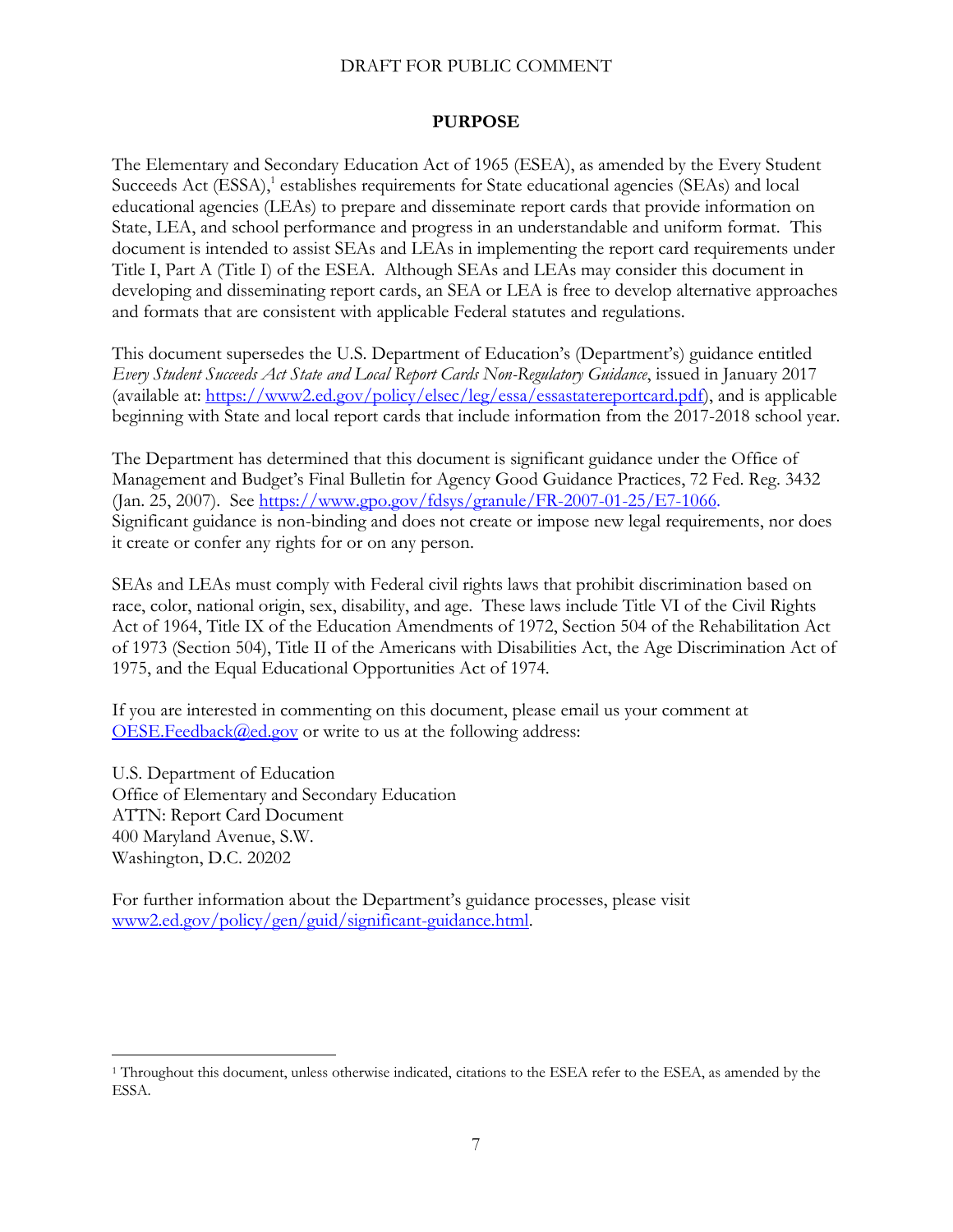#### **Introduction**

Under Title I of the ESEA, SEAs and LEAs are required to publish State and local report cards. Report cards must include information on the State overall and on each public LEA and school in the State. Report cards are an important resource for parents and other stakeholders, as they can use them to understand a school's challenges and successes. Information from report cards can be used to have targeted conversations about a child's school and can empower parents to be partners in their child's education. It is important for SEAs and LEAs to consider how parents and other stakeholders will be using these data and present information in a manner that is appropriate for the target audience.

The Department held listening sessions with parents and other stakeholders between February 2018 and April 2018 to gather their feedback on report cards. These listening sessions provided the Department with an opportunity to hear from parents and their advocates about how they access report card information, what information is most important to them, how they communicate about the information, and challenges they currently encounter when using report cards. It was clear from these sessions that parents and other stakeholders place a high value on having access to information about their child's school, and are concerned about making sure that report cards provide information in a manner that they can understand and use.

This non-regulatory informational document provides SEAs and LEAs with information about how to implement State and local report cards. It clarifies reporting requirements, provides optional templates related to data presentation, and incorporates information about stakeholder priorities.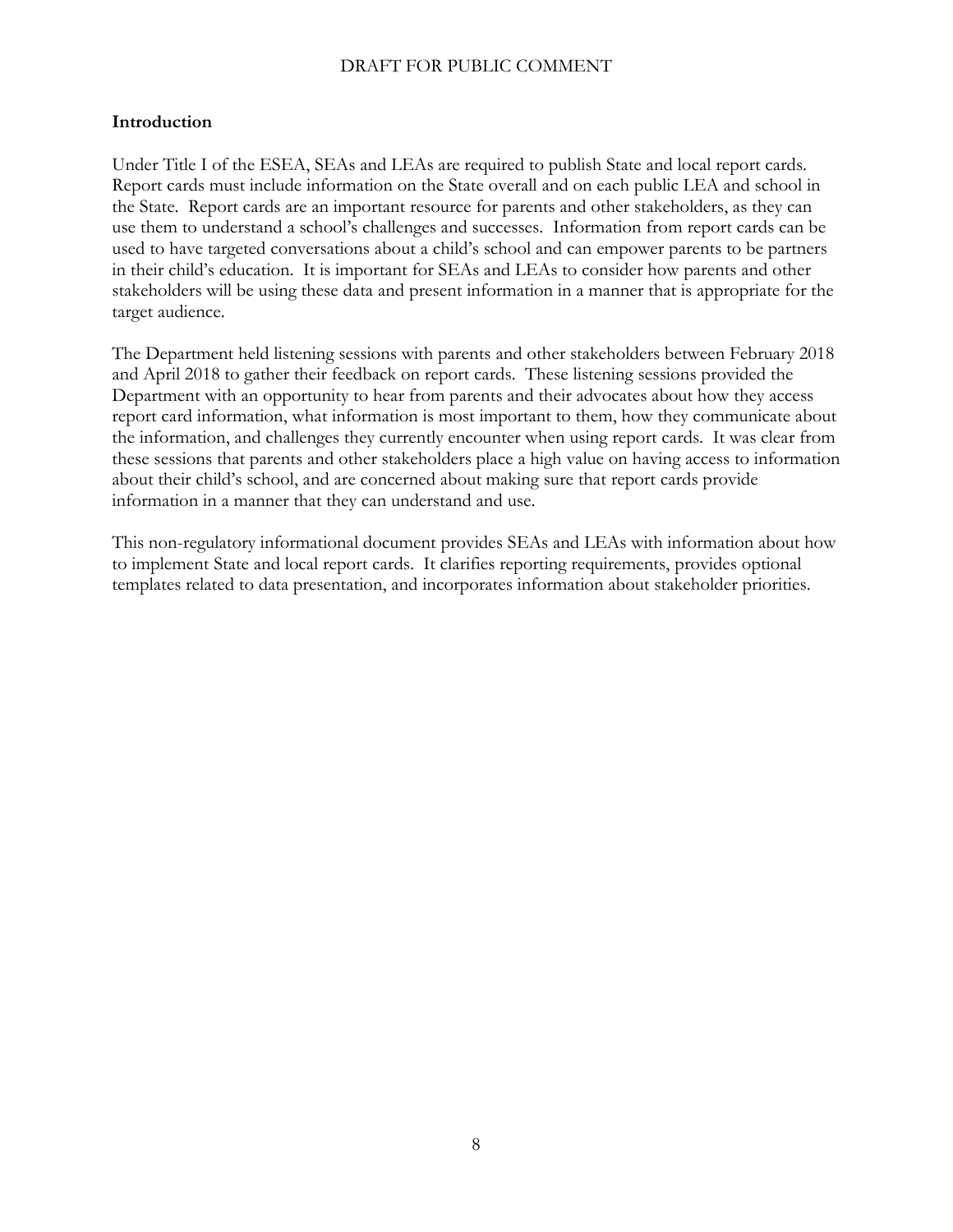# <span id="page-8-0"></span>**A. GENERAL INFORMATION**

## <span id="page-8-1"></span>**A-1. What are the responsibilities of an SEA and an LEA for preparing a report card?**

The ESEA requires that each SEA and LEA that receives Title I funds prepare and disseminate an annual report card. (ESEA section  $1111(h)(1)$  and  $(h)(2)$ ). Generally, an SEA and LEA is required by the ESEA to include on its report card information about public schools related to a wide variety of student and school performance metrics, accountability, per-pupil expenditures, and educator qualifications, as well as any other information that the SEA or LEA deems relevant. (See sections B and C for more detail on SEA and LEA responsibilities).

The ESEA requires that State and local report cards be concise and presented in an understandable and uniform format accessible to the public, including persons with disabilities, and, to the extent practicable, provided in a language that parents can understand. (See questions A-6 through A-9 of this document for more information on the accessibility of State and local report cards).

## <span id="page-8-2"></span>**A-2. When should an SEA or LEA post annual report cards on its website?**

Under the ESEA, beginning with information from the 2017–2018 school year, report cards must be posted annually on SEA and LEA<sup>2</sup> websites. (ESEA section 1111(h)(1)(A), (B)(iii) and (h)(2)(A), (B)(iii)). Although an SEA and LEA has discretion regarding when to issue its report card, parents will likely find it most useful if the report cards are issued before the start of the succeeding school year or as early in the succeeding school year as possible (e.g., back-to-school time). Doing so will encourage and foster open and transparent discussion between parents and school officials about school performance.

## <span id="page-8-3"></span>**A-3. Is there a particular report card style or format that an SEA or an LEA must use?**

No. The ESEA requires that State and local report cards be concise, presented in an understandable and uniform format, and accessible to the public. (ESEA section  $1111(h)(1)(B)$  and  $(h)(2)(B)$ ). Beyond these requirements, SEAs and LEAs have flexibility to use the report card style or format they determine to be most effective in presenting information to stakeholders, including parents.

To help ensure that parents contribute to decisions related to report cards, the ESEA requires that SEAs consult with parents in developing the State report card. (ESEA section 1111(h)(1)(B)(ii)). For example, an SEA may:

 Hold accessible meetings or hearings at varying locations across the State or district and at multiple times during the day, including after the end of the typical work day or on the weekends, and, if possible, offer child care, so that working parents, teachers, school leaders, and other professionals are best able to participate;

 $\overline{a}$ <sup>2</sup> Under ESEA section 1111(h)(2)(B)(iii)(II), if an LEA does not operate a website, it must determine another way to provide the local report card.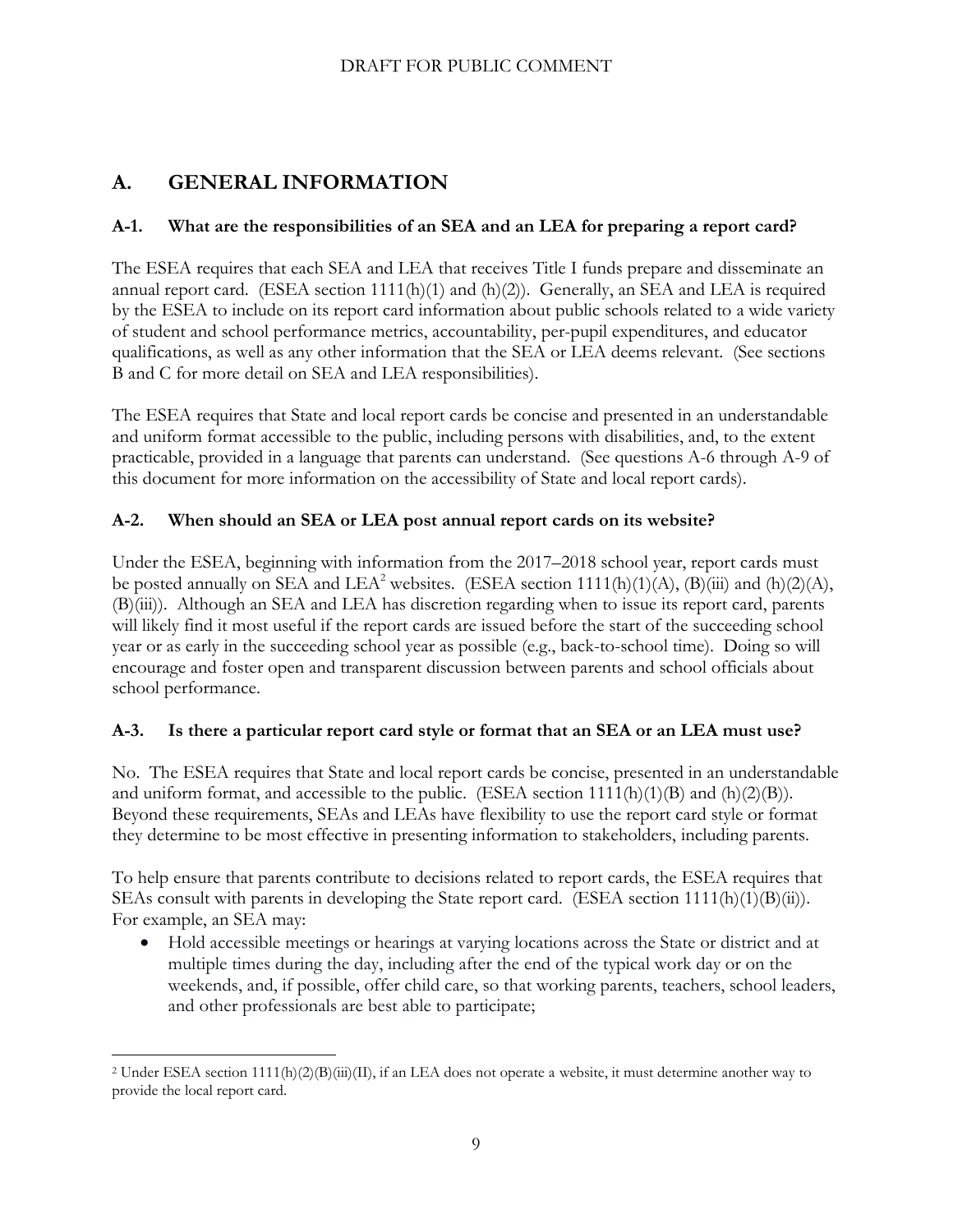- Ensure meetings or committees include a broad range of stakeholder voices, including those who have been traditionally left out of such conversations, and facilitate broad participation beyond the representatives that will be attending the meetings or hearings in person;
- Make publicly available the name and contact information of officials and stakeholders who will be working on State implementation; and
- Publish mock-up or drafts of possible designs and examples prior to meetings so that participants can come to meetings informed and prepared, and encourage comments on posted versions of reports or templates on the State website for those unable to attend meetings in person.

A report card is both a stand-alone document and a part of an SEA's and LEA's larger system for providing information to parents and the general public. As SEAs and LEAs make decisions about the format of their report cards, they may want to consider whether the proposed format presents a full story by itself, and whether stakeholders, such as parents, can find all essential information. SEAs and LEAs may want to consider consulting with parents and other stakeholders on a regular basis and as necessary update their report cards based on this consultation.

#### <span id="page-9-0"></span>**A-4. Are there considerations or principles for displaying student and school performance data that may be helpful to SEAs and LEAs as they develop, prepare, and disseminate State and local report cards?**

As noted above, within certain parameters described in the ESEA, SEAs and LEAs have flexibility to design State and local report cards that best suit their particular contexts. In determining the design of report cards, SEAs and LEAs may want to consider the following questions based on feedback the Department received from parent organizations:

- Does the report card reflect feedback based on different presentation formats presented to a variety of audiences representing likely consumers of report cards to ensure precise and clear communication of the data?
- Are the data available in both chart/graph and table format, and do the graphics and artwork improve readability and maintain user interest?
- Does the report card include narrative summaries of relevant information for parents that use plain language and avoid using jargon not well known to parents?
- Is social media embedded to allow parents to easily share information?
- Does the report card link to historical information provided in previous years?
- Is the information provided in a mobile-ready format that is accessible across a variety of devices?
- Are the State and local report cards disseminated in formats that are accessible to individuals with disabilities and to those with limited English proficiency?

SEAs and LEAs also may consider the following resources related to transparency of report cards and presentation of report card information. These resources are provided for the reader's convenience and are examples of the many resources that SEAs and LEAs may find helpful and use at their discretion. The Department does not control or guarantee the accuracy, relevance, timeliness, or completeness of this outside information. Further, these links to items and examples do not reflect their importance, nor are they intended to represent or be an endorsement by the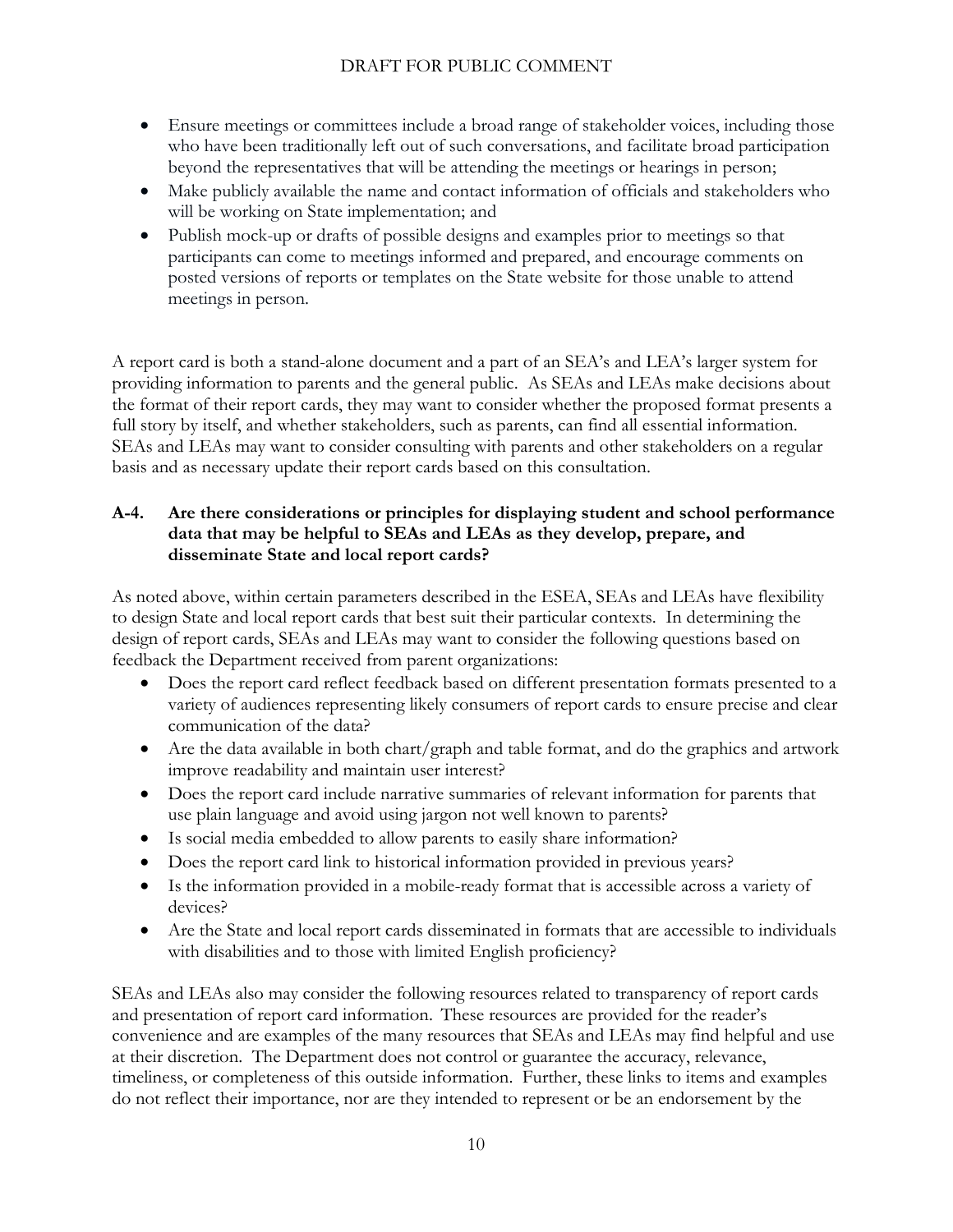Department of any materials provided:

- Transparency for Families and Communities: <http://dataqualitycampaign.org/event/transparency-families-communities/>
- Other Resources available from the Data Quality Campaign: <http://dataqualitycampaign.org/showmethedata/>
- School Report Cards do not Matter if Parents Can't Find Them: <https://edexcellence.net/articles/school-report-cards-dont-matter-if-parents-cant-find-them>
- An Economist's Guide to Visualizing Data: <http://pubs.aeaweb.org/doi/pdfplus/10.1257/jep.28.1.209>
- Communicating Performance: A Best Practices Resource for Developing State Report Cards: [https://ccsso.org/resource-library/communicating-performance-best-practices-resource](https://ccsso.org/resource-library/communicating-performance-best-practices-resource-developing-state-report-cards)[developing-state-report-cards](https://ccsso.org/resource-library/communicating-performance-best-practices-resource-developing-state-report-cards)
- What Makes a Good Report Card?: [https://www.pta.org/docs/default-source/uploadedfiles/advocacy/lh-and-national-pta](https://www.pta.org/docs/default-source/uploadedfiles/advocacy/lh-and-national-pta-what-makes-a-good-essa-report-card-webinar.pdf)[what-makes-a-good-essa-report-card-webinar.pdf](https://www.pta.org/docs/default-source/uploadedfiles/advocacy/lh-and-national-pta-what-makes-a-good-essa-report-card-webinar.pdf)
- Examples of report cards: [https://resourcelibrary.ccsso.org](https://resourcelibrary.ccsso.org/)

## <span id="page-10-0"></span>**A-5. How can an SEA and LEA meet the requirement for report cards to be concise?**

ESEA sections 1111(h)(1)(B)(i) and (h)(2)(B)(i) require that State and local report cards be concise. An SEA and LEA has flexibility in determining how to ensure its report card is presented in a concise manner. For example, an SEA and LEA could:

- Provide an introductory section that includes information on key metrics (as determined by the SEA and LEA) that can help parents and other stakeholders quickly access and understand such information and provide context for the complete set of data included on the State and local report cards.
- Provide the report card on an interactive platform that allows users to see high-level data about the State and LEA, and allows the user to access additional information within that category through drop-down menus or other interactive tools.

High-level, easy-to-understand summaries are particularly important for parents, who have indicated through outreach and other feedback mechanisms that they want to know the most important points about a school first, before exploring more detailed information. While this is one option for displaying information concisely, there are many ways this can be done, and the ESEA does not require a specific template or format.

## <span id="page-10-1"></span>**A-6. What does the ESEA require regarding how an SEA and LEA can ensure the accessibility of report cards?**

The ESEA requires that State and local report cards be widely accessible to the public. Specifically, report cards must be in an understandable and uniform format and, to the extent practicable, written in a language that parents can understand. (ESEA section  $1111(h)(1)(B)$  and  $(h)(2)(B)$ ).

Questions A-7 through A-9 provide further information on ensuring accessibility of report cards.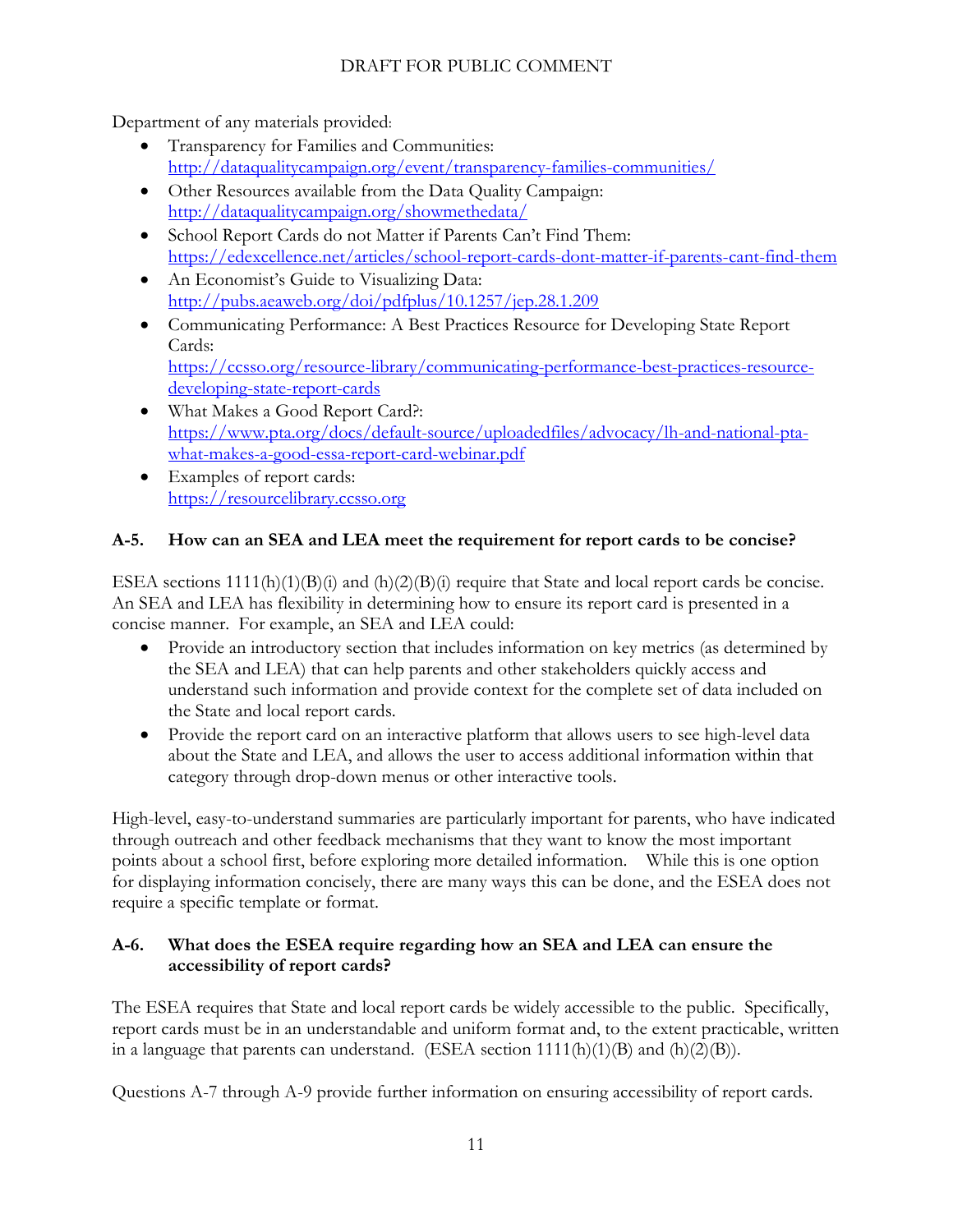#### <span id="page-11-0"></span>**A-7. How might an SEA and LEA ensure that its report card is accessible to parents who are limited English proficient?**

An SEA and an LEA has an obligation under Title VI of the Civil Rights Act of 1964 to ensure meaningful access to national origin minority parents who have limited English proficiency. Depending on local needs, it may be necessary for the SEA and LEA to produce versions of its report card in other languages or support local translations of some report card information. For example, an SEA and LEA might translate the report card into the languages spoken by the major language groups served by the SEA and LEA and distribute the translated copies to parents who are limited English proficient. Posting copies of the report card translations online and in any other forum likely to reach the intended audiences, as well as providing supplements, inserts, or links to the report card in other languages, would also help ensure meaningful access.

Parents who are not from the major language groups serviced by an SEA and LEA must also have meaningful access. An SEA and LEA may provide this access in the same manner as it does for its major language groups, or, if that is not practicable, by translating the report card upon request, translating an effective summary of the report card, or providing effective oral interpretations of the report card.

#### <span id="page-11-1"></span>**A-8. How might an SEA or an LEA ensure that its report card is accessible to parents with disabilities?**

An SEA and LEA has an obligation under Section 504 and Title II of the Americans with Disabilities Act (ADA) to ensure that communications with individuals with disabilities are as effective as communications with non-disabled individuals. (28 CFR § 35.160 and 34 CFR § 104.4(b)(1)(iii)). Thus, each SEA and LEA must disseminate its annual report cards in a manner that provides parents with disabilities and individuals with disabilities who are members of the public with an equal opportunity to access the report cards. To do so, the SEA and LEA may need to take appropriate steps, including providing accommodations or modifications when necessary. This is the same requirement that applies to any service, program, or activity that an SEA and LEA provides, including to the SEA's and LEA's electronic dissemination of information, 3 distribution of print material, and the conduct of any related activities, such as public forums or workshops to discuss the report card.<sup>4</sup>

 $\overline{a}$ 

 $3$  For example, in disseminating its annual report card on its website, an SEA or an LEA must ensure that persons who are blind or have low vision have an equal opportunity to access the information in the report. For more information about these requirements in the context of emerging technology, please refer to "Joint Dear Colleague Letter: Electronic Book Readers," issued on June 19, 2010 by the Office for Civil Rights (OCR) and the Department of Justice, available at <https://www2.ed.gov/about/offices/list/ocr/letters/colleague-20100629.html>, and "Frequently Asked Questions About the June 29, 2010 Dear Colleague Letter" issued on May 26, 2011, by OCR, available at [https://www2.ed.gov/about/offices/list/ocr/docs/dcl-ebook-faq-201105.html.](https://www2.ed.gov/about/offices/list/ocr/docs/dcl-ebook-faq-201105.html)

<sup>4</sup> For example, if an SEA or an LEA schedules public forums for parents, the notices should specify that the SEA or the LEA will provide, upon request, auxiliary aids and services to enable parents with disabilities to participate. An example would be a request for a sign language interpreter to enable a parent who is deaf to participate.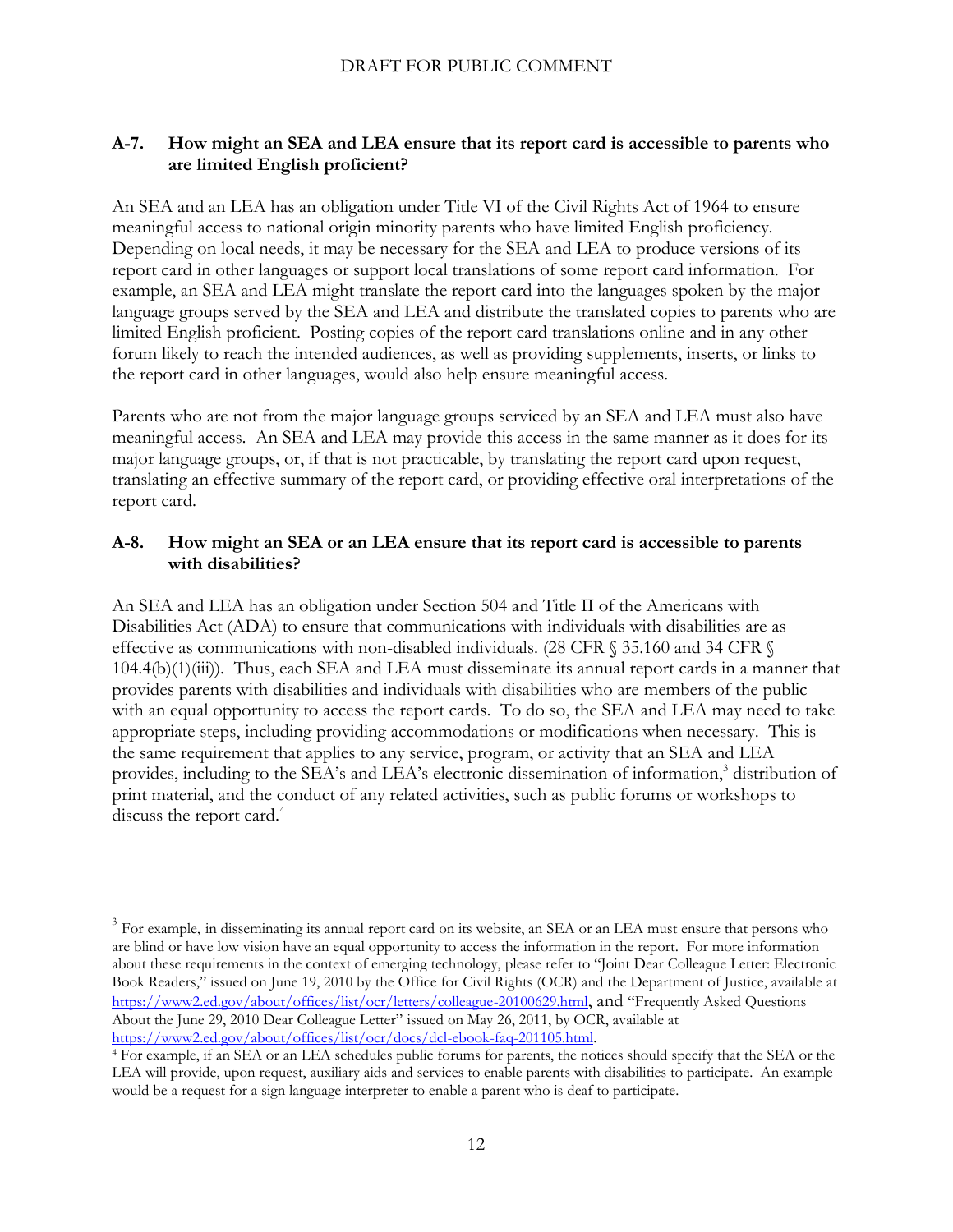#### <span id="page-12-0"></span>**A-9. How can an SEA or LEA ensure the online accessibility of its report cards?**

The ESEA requires that an SEA make its report card available on a single webpage of the SEA's website. (ESEA section 1111(h)(1)(B)(iii)). Similarly, if an LEA has a website, the ESEA requires that the LEA post the local report card on such website. (ESEA section 1111(h)(2)(B)(iii)(I)). To ensure accessibility of State and local report cards on websites, SEAs and LEAs may consider meeting modern standards such as the World Wide Web Consortium's Web Content Accessibility Guidelines (WCAG), and the Web Accessibility Initiative Accessible Rich Internet Applications Suite 1.0 for web content. These standards include important criteria that provide comprehensive web accessibility to individuals with disabilities--including those with visual, auditory, physical, speech, cognitive, developmental, learning, and neurological disabilities. WCAG has been designed to be technology neutral to provide web developers more flexibility to address accessibility of current as well as future web technologies; in addition, Level AA conformance is widely used, indicating that it is generally feasible for web developers to implement. The developers of WCAG have made an array of technical resources available on the W3C website at no cost to assist entities in implementing the standard. For more information, see [http://www.w3.org/WAI/.](http://www.w3.org/WAI/)

#### <span id="page-12-1"></span>**A-10. How can an SEA and an LEA ensure that the information on its report card does not reveal personally identifiable information about individual students?**

The ESEA requires that when presenting data on a report card, an SEA and LEA ensure that it protects the privacy of individuals and the privacy of personally identifiable information contained in students' education records consistent with the Family Educational Rights and Privacy Act (FERPA) (20 U.S.C. 1232g; 34 CFR Part 99). (ESEA section 1111(i)). Likewise, personally identifiable data, information, and records on students who are children with disabilities, as defined in section 602(3) of the Individuals with Disabilities Education Act (IDEA), collected or maintained by SEAs and LEAs are subject to the confidentiality of information provisions in the IDEA, which are generally consistent with FERPA. (20 U.S.C. 1417(c) and 34 CFR §§300.611 through 300.626). More information is available at: [https://studentprivacy.ed.gov/resources/ferpaidea-cross-walk.](https://studentprivacy.ed.gov/resources/ferpaidea-cross-walk) Accordingly, the ESEA requires that the number of students, teachers, or principals or other school leaders in a category of reported data generally be sufficient so that it does not reveal personally identifiable information. (ESEA section 1111(i)(3)).

More information and resources on protecting student privacy can be found at the links below to the Department's Privacy Technical Assistance Center (PTAC). The Department's Institute of Education Sciences (IES) has issued a Statewide Longitudinal Data Systems (SLDS) brief on protecting student privacy here: [https://nces.ed.gov/pubs2011/2011603.pdf.](https://nces.ed.gov/pubs2011/2011603.pdf)

PTAC serves as a "one-stop" resource for education stakeholders seeking to learn about best practices for ensuring the confidentiality and security of personally identifiable information contained in students' education records and for promoting compliance with FERPA. PTAC has developed a series of documents on protecting student privacy when using student-level data systems for education decision-making and reporting. Information about PTAC and its resources is available at https://studentprivacy.ed.gov. SEA and LEA officials who need technical assistance or have questions on FERPA may contact PTAC's Student Privacy Help Desk by emailing [PrivacyTA@ed.gov.](mailto:PrivacyTA@ed.gov)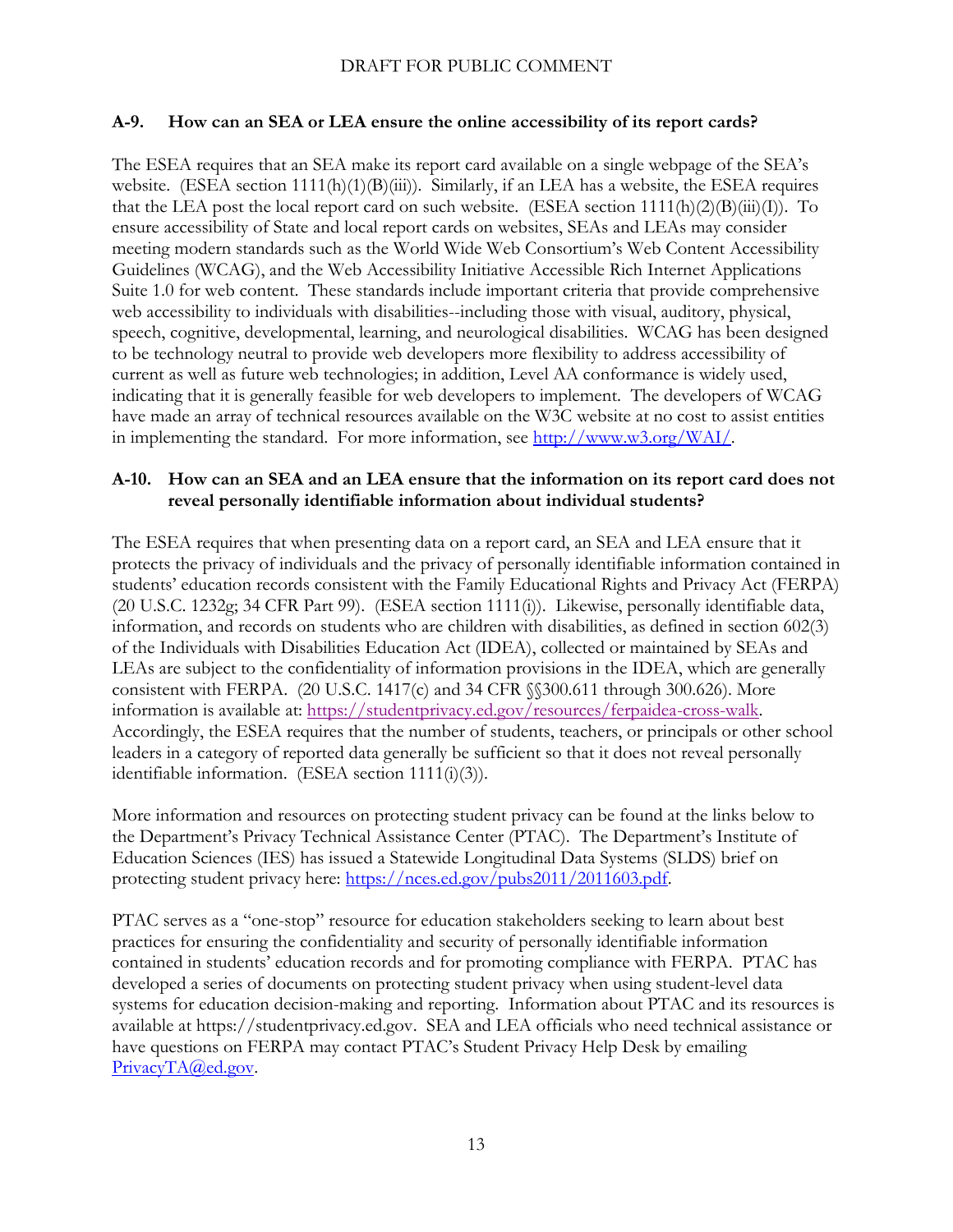## <span id="page-13-0"></span>**A-11. May an SEA and LEA use Title I funds to prepare and disseminate its report card?**

Yes. An SEA and LEA may use its administrative funds under Title I to prepare and disseminate the report cards required by ESEA section 1111(h).

## <span id="page-13-1"></span>**A-12. How can an SEA or an LEA ensure the accuracy of its report card data?**

It is extremely important that an SEA and LEA have systematic and uniform data collection guidelines, a system of internal controls, and an infrastructure to collect, produce, and report data that are accurate, reliable, and high quality. To help promote data quality and the importance of a control environment and control procedures, IES conducted a webinar about internal controls and posted the slides here: [https://edfacts.grads360.org/.](https://edfacts.grads360.org/)

Further, IES published an issue brief available here: [https://nces.ed.gov/programs/slds/pdf/Data\\_Quality\\_Striking\\_a\\_Balance\\_May2014.pdf.](https://nces.ed.gov/programs/slds/pdf/Data_Quality_Striking_a_Balance_May2014.pdf)

Please be aware that individuals and entities responsible for reporting inaccurate data could be subject to civil fines and penalties. The intentional reporting of inaccurate data could lead to criminal prosecution and penalties in addition to any civil consequences. An SEA and LEA, and all its employees, contractors, and other agents, must promptly refer to the Office of Inspector General (OIG) any credible evidence of suspected fraud or the intentional manipulation or reporting of incorrect data. Information on how to report suspected fraud to the OIG is available at [http://www2.ed.gov/about/offices/list/oig/hotline.html.](http://www2.ed.gov/about/offices/list/oig/hotline.html)

#### <span id="page-13-2"></span>**A-13. Must an SEA and LEA include information for private school students and teachers on its report card?**

No. The report card requirements in ESEA section  $1111(h)(1)$  and  $(h)(2)$  apply only to public schools and LEAs.

# <span id="page-13-3"></span>**B. SEA RESPONSIBILITIES**

#### <span id="page-13-4"></span>**B-1. What information must an SEA include on its State report card?**

The ESEA requires that each SEA that receives Title I funds prepare and disseminate an annual report card. (ESEA section  $1111(h)(1)(A)$ ). The table inAppendix Aof this document details the information that the ESEA requires an SEA to include on its State report card. State report cards must include information in the following categories:

- Description of, and results from, the State accountability system (see section E);
- Student achievement at each level of achievement on the reading/language arts, mathematics and science assessments required under ESEA section 1111(b)(2) (see section D);
- Information on school improvement funds under ESEA section 1003 (see section B);
- 4-year adjusted cohort graduation rates and, as applicable, extended-year adjusted cohort graduation rates (see sections B and E);
- The number and percentage of English learners achieving English language proficiency (see section D);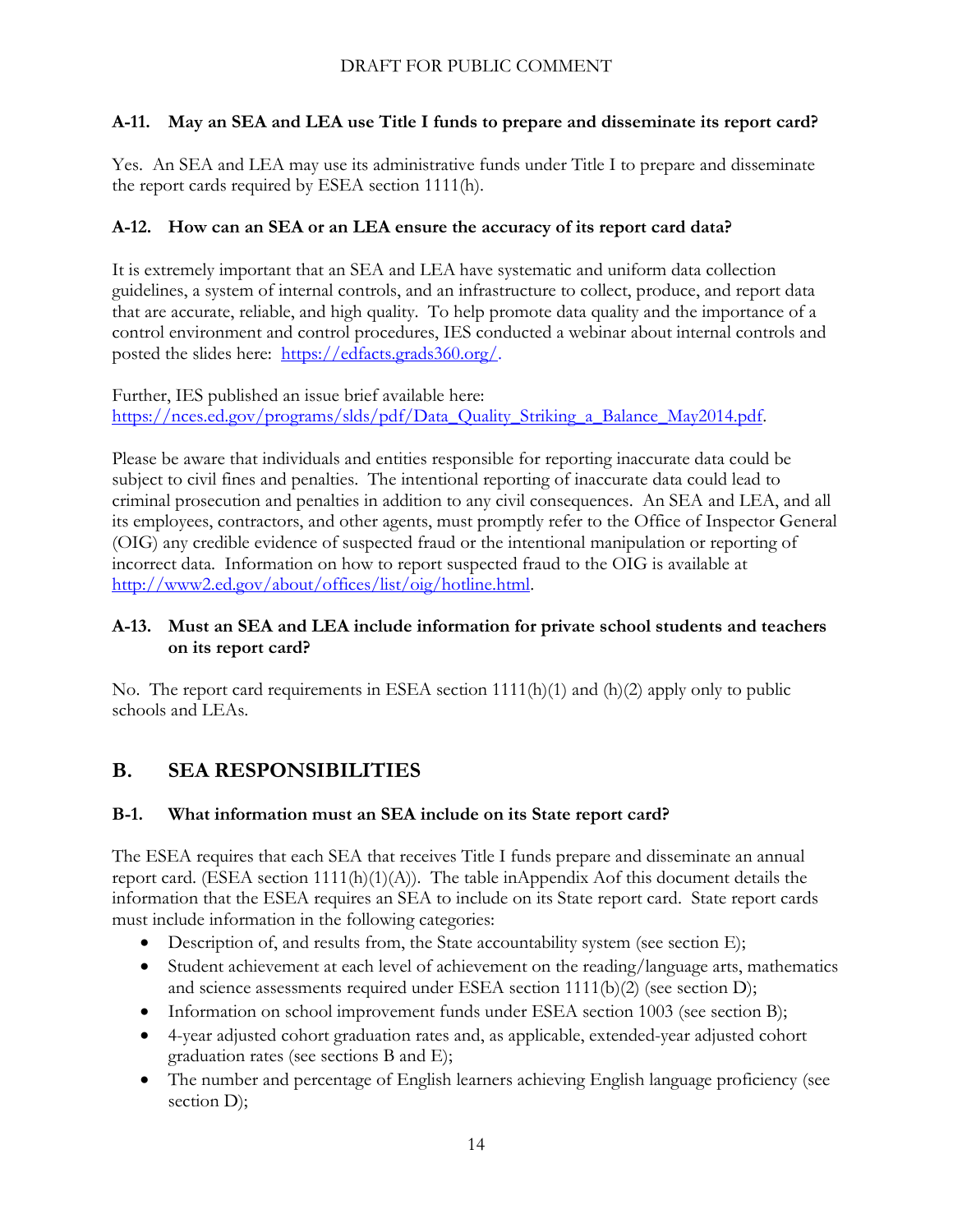- Information on the progress of students toward meeting the State-designed long-term goals and measurements of interim progress under ESEA section  $1111(c)(4)(A)$  (see section E);
- Students assessed and not assessed on the assessments required under ESEA section 1111(b)(2) (see section D);
- Information collected and reported in compliance with the Civil Rights Data Collection (CRDC) under 20 U.S.C.  $3413(c)(1)$  (see section F);
- Information on educator qualifications (see section G);
- Information on per-pupil expenditures (see section H);
- Number and percentage of students with the most significant cognitive disabilities who take an alternate assessment under ESEA section  $1111(b)(2)(D)$ , by grade and subject (see sections D and E);
- Results at grades 4 and 8 on the reading and mathematics National Assessment of Educational Progress (NAEP) (see section I);
- Information on postsecondary enrollment (see section I);
- As applicable, information an SEA must provide under ESEA section 8401(e) if it receives a waiver of a statutory or regulatory requirement under the ESEA; and
- Any other information that the SEA deems relevant.

(ESEA sections 1003(i); 1111(h)(1)(C); and 8401(e)).

#### <span id="page-14-0"></span>**B-2. What additional information might an SEA include on its State report card?**

An SEA may include on its State report card any other information it believes will best inform parents, students, and other members of the public about the progress of each elementary and secondary school. (ESEA section  $1111(h)(1)(C)(xiv)$ ). To increase the utility of report cards, many SEAs are taking advantage of the full range of available data and are producing more comprehensive State report cards that extend beyond the required elements. For example, an SEA might include information on the percentage of students requiring or not requiring remediation in postsecondary education, the percentage of students attaining career and technical certifications, the percentage of students who drop out, or the percentage of first-time 9th graders who were promoted on time.

Further, some SEAs may wish to provide student achievement information disaggregated by additional subgroups than what the ESEA requires or disaggregated further within subgroups required to be reported under the ESEA. For example, SEAs may wish to provide data disaggregated by youth in the juvenile justice system or English learner subgroup (e.g., recently arrived English learners, long-term English learners, or English learners who are students with interrupted formal education (SIFE)) to help provide a more nuanced picture of the performance of the students in these subgroups and better target efforts to support student needs. Other optional information an SEA could provide on State report cards includes:

- Teacher workforce characteristics, e.g., average years of teacher experience and annual turnover and absentee rates of first- or second-year teachers;
- School readiness of kindergarten students;
- The percentage of students completing accelerated coursework and the rate of students attaining a score that provides college credit on accelerated coursework tests (e.g., Advanced Placement (AP), International Baccalaureate (IB), and courses for college credit);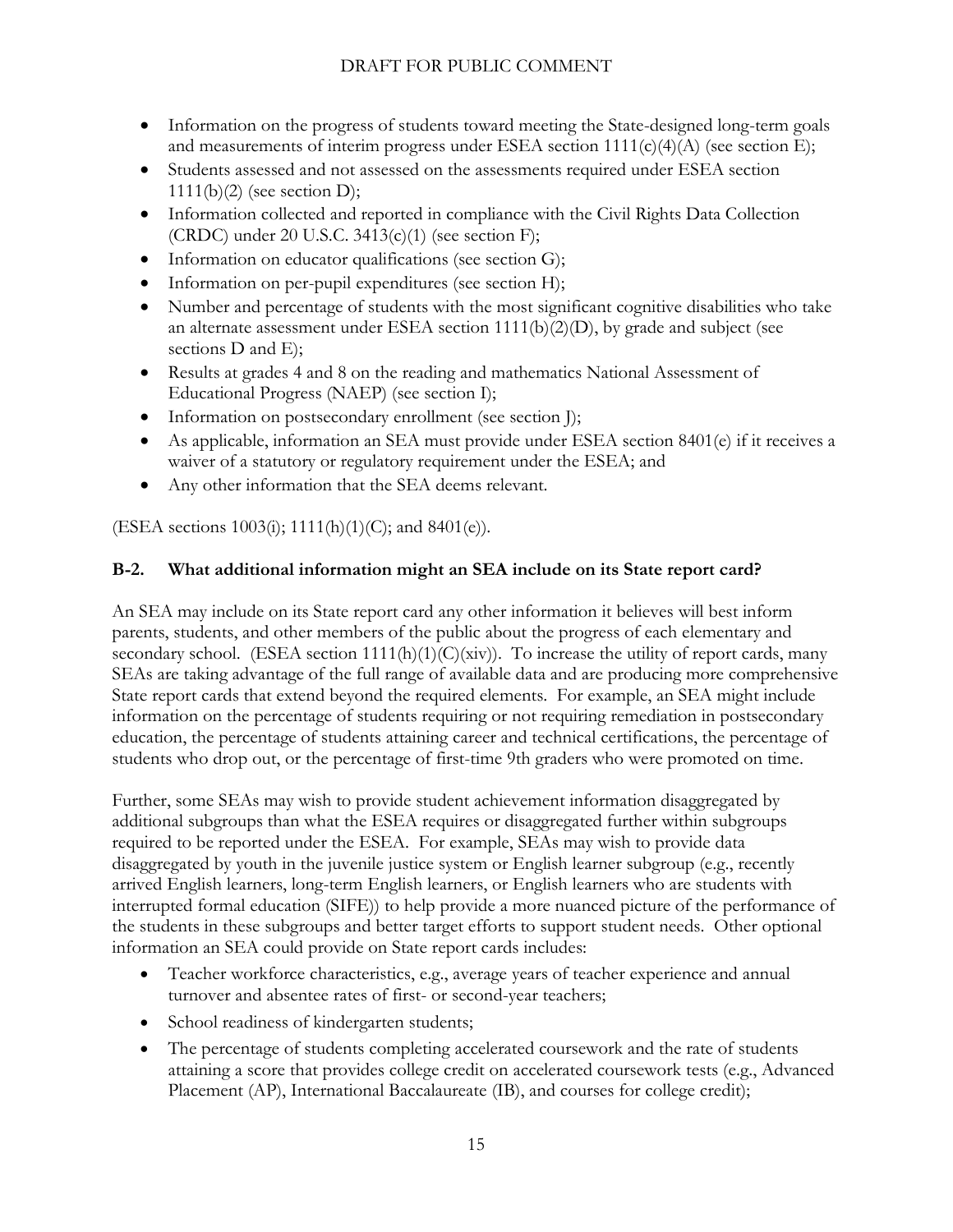- The percentage of students taking a college entrance examination and earning a score accepted for admission or placement into credit-bearing courses by the State's four-year institutions of higher education;
- Achievement on other statewide assessments such as assessments in social studies;
- Parent and student surveys; and
- Demographic information about the school, district, or State.

When considering optional information to include, the ESEA requires an SEA to ensure that such information does not reveal personally identifiable information about individual students. An SEA can make many of these optional data elements more meaningful if it accompanies them with comparison data that provide context to the data element, such as by comparing data among LEAs in the State or by offering longitudinal data for any data element to show progress over time. The more contextual information an SEA can provide regarding any of these optional components, the more relevance the information will have to the reporting audience.

## <span id="page-15-0"></span>**B-3. How does the ESEA require an SEA to disseminate its State report card?**

The ESEA requires an SEA to disseminate its annual report card by making it available on a single page of the SEA's website. (ESEA section 1111(h)(1)(B)(iii)). To meet this requirement, an SEA would most likely post a static or an interactive version of its report card in a prominent place on its website. However, because not all parents or members of the public have access to the internet, an SEA might consider additional methods for disseminating its report card. In addition an SEA may consider enlisting its LEAs in helping to disseminate the State report card. Other suggestions an SEA could consider to promote increased dissemination of the State report card include:

- Printing the report card and making copies available in local schools, libraries, local parent centers, community organizations, and other easily accessible public locations;
- E-mailing copies to parents of students enrolled in schools who have agreed to receive such information;
- Distributing information via statewide or local newspapers and other print media, including foreign-language newspapers and publications in communities in which languages other than English are predominantly spoken;
- Developing public service announcements via radio or television and advertising through local access broadcast media, community electronic bulletin boards, and other news sources;
- Engaging parent advisory groups, including parent-teacher organizations, to provide parents copies of the report card and supplementary information about the report card, as well as bilingual/multilingual community forums to inform parents in their home language; and
- Developing smartphone applications or other mobile technologies for parents to access the report card overviews or all information provided on both the overview and detail sections.

When using an online, interactive report card website, an SEA may wish to provide parents with information on how to access, as well as directions on how to use, its interactive features to understand and use information on schools, student learning, and test performance. The SEA, in coordination with its LEAs, might offer workshops for parents and community members, develop and post short training or orientation videos, or provide other assistance on how to access and use the features its website offers so that parents and community members can take full advantage of any interactive graphics, advanced analyses of longitudinal trends, and other features.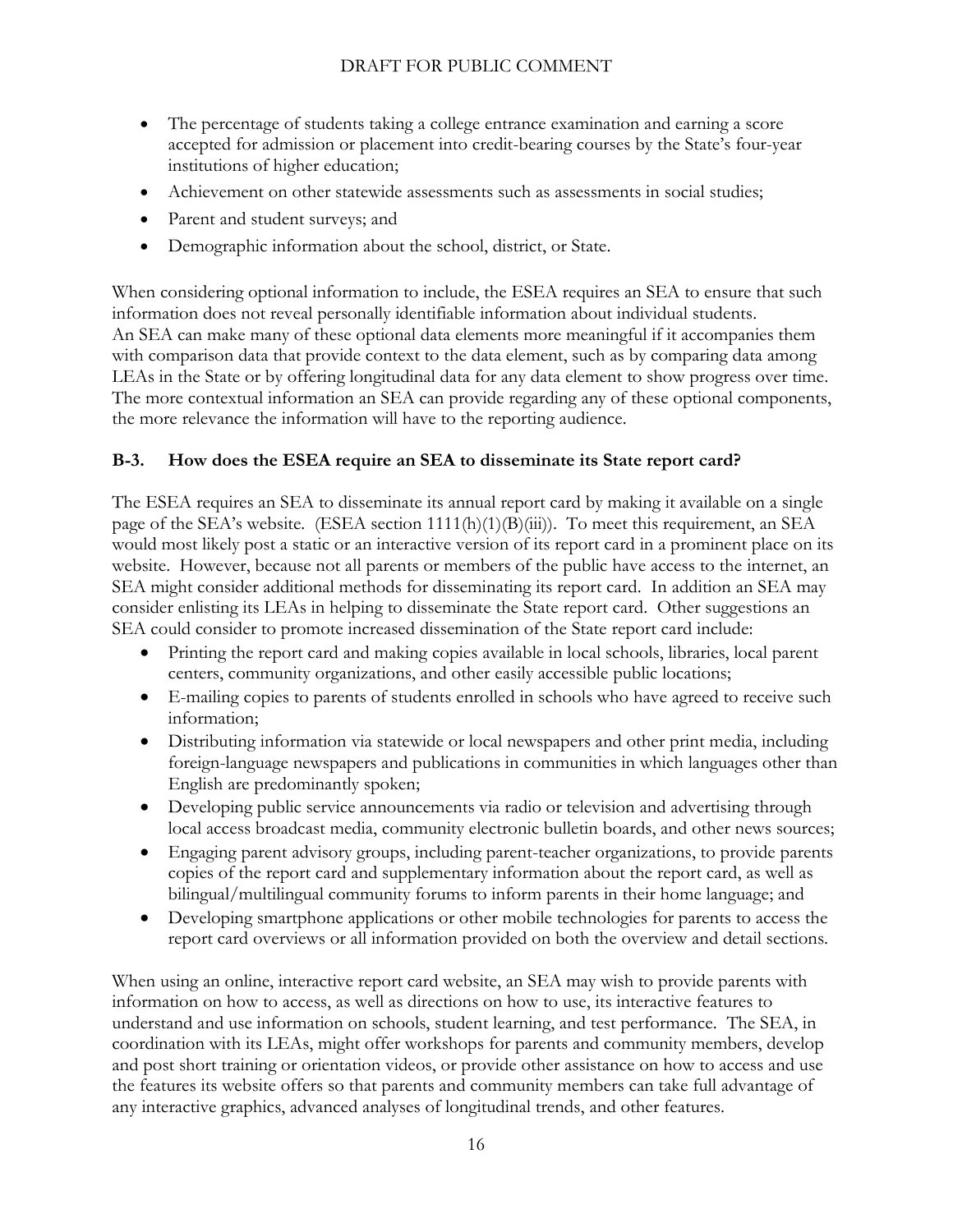#### <span id="page-16-0"></span>**B-4. Does the ESEA require that an SEA provide to the public information that can be cross-tabulated by student subgroup?**

Yes. For certain State report card elements (see question B-5 for more information), the ESEA requires that an SEA provide to the public information in an easily accessible and user-friendly manner that can be cross-tabulated by student subgroup. (ESEA section  $1111(g)(2)(N)$ ). The ESEA requires that these subgroups include, at a minimum, each major racial and ethnic group, gender, English proficiency status, and status as a child with or without disabilities. States may at their discretion include other subgroups, such as subgroups based on migrant status, homeless status, status as a child in foster care, or status as a student with a parent who is a member of the Armed Forces on active duty or serves on full-time National Guard duty.<sup>5</sup> In providing information that can be cross-tabulated by student subgroup, the ESEA requires that the SEA ensure it does not reveal personally identifiable information about an individual student or include in any subgroup a number of students that is insufficient to yield statistically reliable information (i.e., less than the State's minimum n-size for reporting purposes), and that it complies with the requirements of FERPA.

#### <span id="page-16-1"></span>**B-5. For which data elements does the ESEA require that an SEA provide information that can be cross-tabulated by student subgroup?**

The ESEA requires that an SEA provide certain data elements from State report cards in a manner that can be cross-tabulated by, at a minimum, each major racial and ethnic student subgroup (as defined by the State in its approved consolidated State plan), gender, English proficiency status, and children with and without disabilities on each of the following:

- Student achievement on the academic assessments in mathematics, reading/language arts, and science under ESEA section 1111(b)(2) at each level of achievement;
- For public elementary and secondary schools that are not high schools, performance on the Academic Progress indicator under ESEA section 1111(c)(4)(B)(ii);
- High school graduation rates, including the four-year adjusted cohort graduation rate and, if adopted by the State, any extended-year adjusted cohort graduation rate; and
- The percentage of students assessed and not assessed on the academic assessments in mathematics, reading/language arts, and science under ESEA section 1111(b)(2).

An SEA may meet the cross-tabulation requirement by including this information on its report card, but also has the flexibility to include the cross-tabulation information at another publicly accessible location. (ESEA section  $1111(g)(2)(N)$ ).

#### <span id="page-16-2"></span>**B-6. What does it mean to provide information that can be cross-tabulated by student subgroup?**

In basic terms, cross-tabulating information on a measure means analyzing and displaying the information in a table using multiple discrete variables. Providing information on a measure that

 $\overline{a}$ <sup>5</sup> Subgroup disaggregation varies across reporting requirements depending on the context. Please see AppendixA for details about which subgroups are required for each reporting requirement.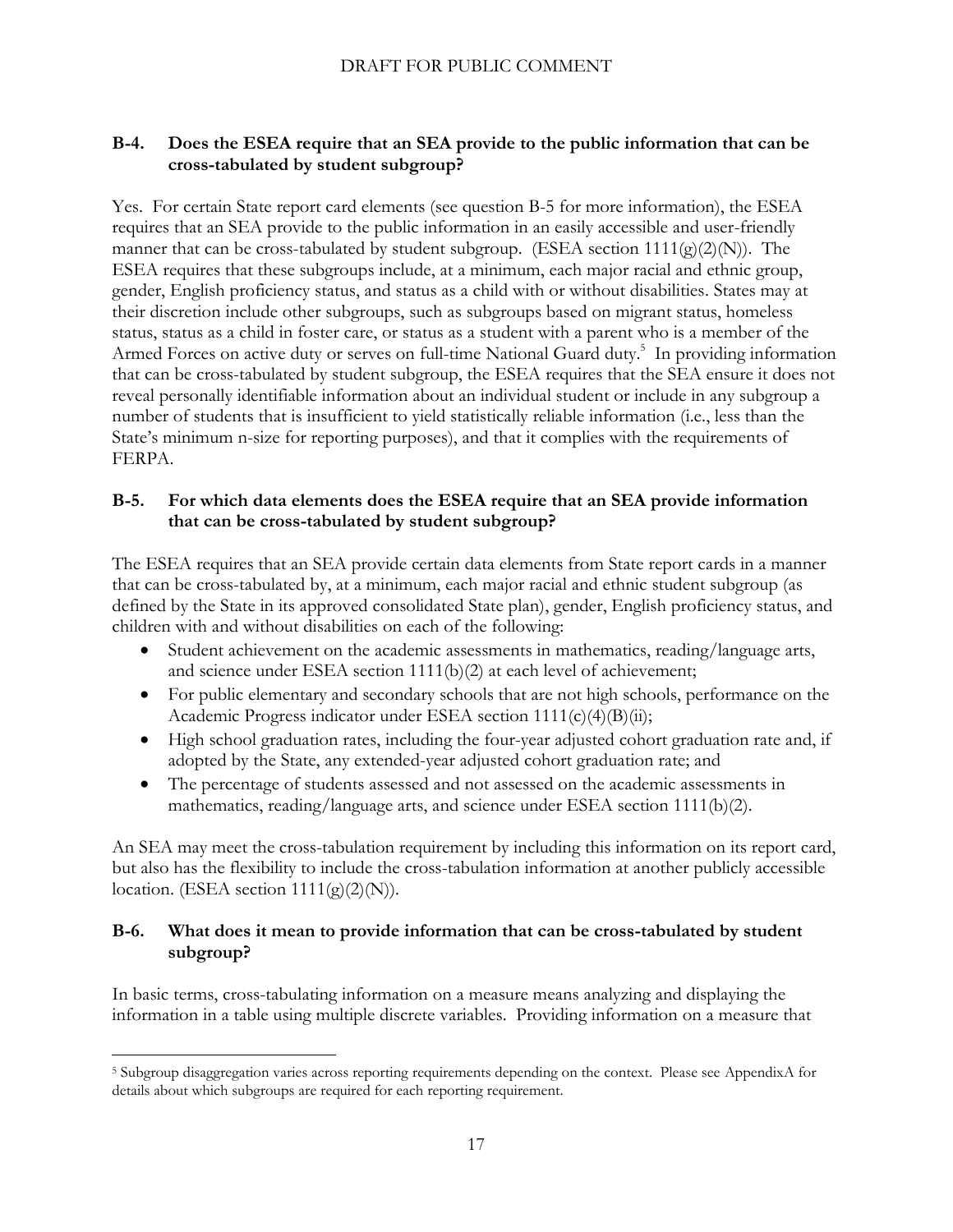can be cross-tabulated by student subgroup means, accordingly, that the SEA enables users of the information to create a table of results on the measure using multiple subgroups. For example, through cross-tabulation, a user could obtain the four-year adjusted cohort graduation rate for students in the State based on a combination of English proficiency and status as a child with a disability, as reflected in the following table:

| Rate of English Ecannels (EEs) by Disability Status   |         |             |                 |  |  |
|-------------------------------------------------------|---------|-------------|-----------------|--|--|
| Data                                                  | All ELs | ELs Without | ELs With        |  |  |
| Element                                               |         | Disability  | Disability      |  |  |
| Four-year<br>adjusted<br>cohort<br>graduation<br>rate | $XX\%$  | $XX\%$      | $XX\frac{0}{0}$ |  |  |

|                                                     | Table 1. Example of Four-Year Adjusted Cohort Graduation |
|-----------------------------------------------------|----------------------------------------------------------|
| Rate of English Learners (ELs) by Disability Status |                                                          |

To meet the requirement to provide information that can be cross-tabulated by student subgroup, an SEA must ensure that users can obtain results for any combination of subgroups, provided, as discussed in questions A-10 and B-4, that such combination does not reveal personally identifiable information about an individual student, include a number of students that is insufficient to yield statistically reliable information, or otherwise violate the requirements of FERPA. (ESEA section  $1111(g)(2)(N)$ ).

#### <span id="page-17-0"></span>**B-7. What information about school improvement funds reserved under ESEA section 1003 does the ESEA require that an SEA include on the State report card?**

Under section 1003(a) of the ESEA, an SEA is required to reserve a portion of its Title I allocation to assist LEAs that serve schools implementing comprehensive support and improvement plans or targeted support and improvement plans under ESEA section 1111(d). The ESEA further requires that the State report card include a list of all the LEAs and schools that received section 1003 school improvement funds, including the amount of funds each school received and the types of strategies implemented in each school with such funds. (ESEA section 1003(i)).

For the 2017-2018 school year, SEAs were not required to identify schools for comprehensive support and improvement or targeted support and improvement. As a result, SEAs were given flexibility to use school improvement funds to support low-performing schools based on their status as priority or focus schools (for SEAs that operated under ESEA flexibility prior to the termination of that flexibility) or as schools in need of improvement, corrective action, or restructuring (for SEAs that did not operate under ESEA flexibility). Accordingly, for report cards based on the 2017-2018 school year, an SEA may meet the reporting requirement under ESEA section 1003(i) based on such schools' receipt of section 1003(a) funds during the 2017-2018 school year.

#### <span id="page-17-1"></span>**B-8. How might an SEA display on the State report card the required information about school improvement funds?**

SEAs have flexibility in how they display the required information. One approach an SEA may consider would be to create a table with columns for the LEA name, school name, school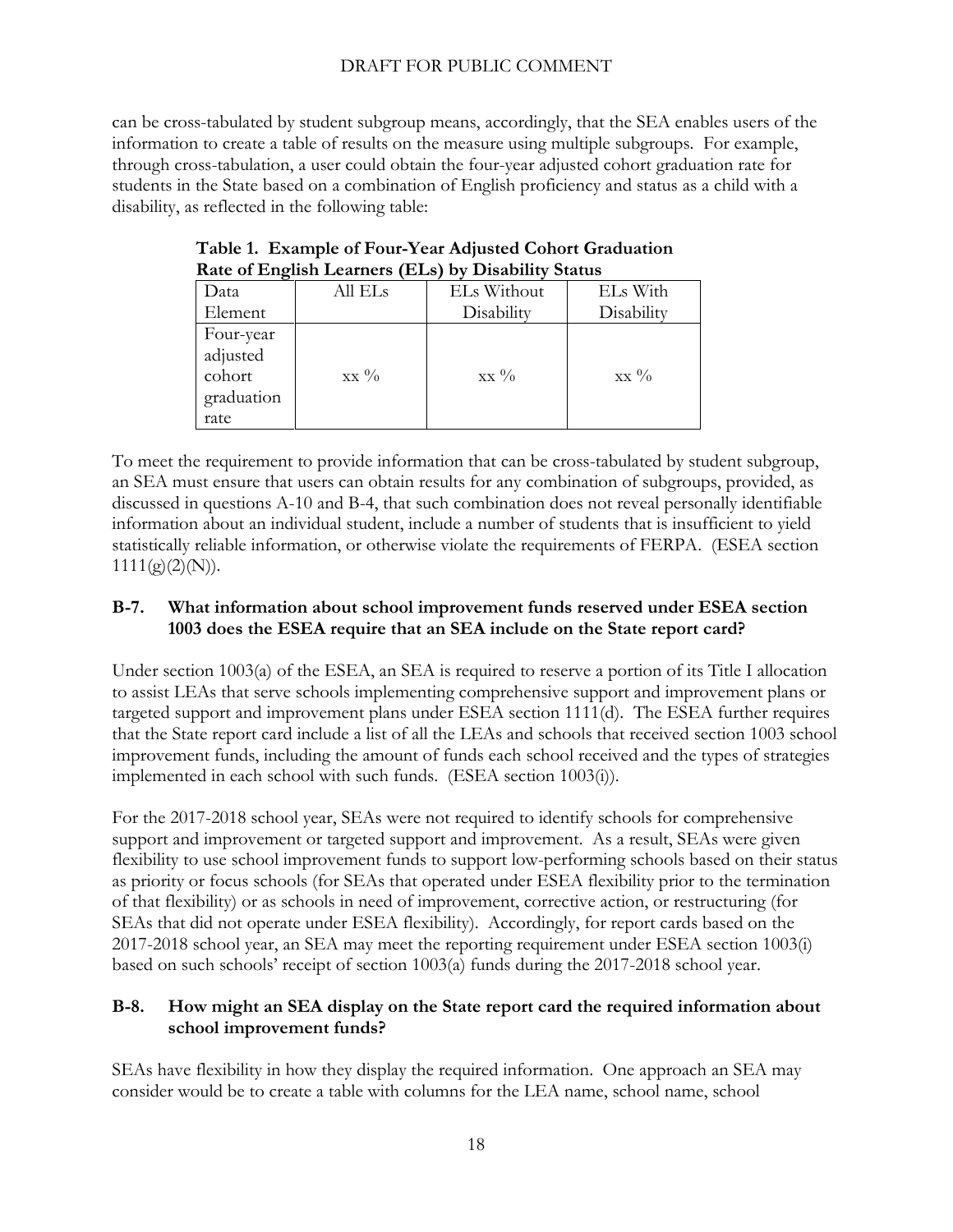identification (e.g., Comprehensive Support and Improvement (lowest-performing five percent of Title I schools)), amount of funds received, and type of strategy or strategies implemented, as in the following table:

| <b>LEA</b> Name  | <b>School</b> | School                                                                                        | Funds     | <b>Strategies Implemented</b>                                                                                                   |  |
|------------------|---------------|-----------------------------------------------------------------------------------------------|-----------|---------------------------------------------------------------------------------------------------------------------------------|--|
|                  | Name          | Identification                                                                                | Received  |                                                                                                                                 |  |
| LEA A            | School A      | Targeted Support<br>and Improvement<br>(low-performing)<br>subgroup)                          | \$323,456 | • Increasing instructional<br>time<br>Increasing access to<br>effective teachers                                                |  |
| LEA A            | School B      | Comprehensive<br>Support and<br>Improvement<br>(lowest)<br>performing-bottom<br>five percent) | \$534,567 | • Increasing access to<br>high-quality preschool<br>Replacing school<br>leadership<br>Implementing a new<br>instructional model |  |
| LEA <sub>B</sub> | School C      | Comprehensive<br>Support and<br>Improvement<br>(lowest)<br>performing-bottom<br>five percent) | \$145,678 | • Replacing school<br>leadership<br>Implementing a new<br>instructional model                                                   |  |

|  | Table 2. Receipt and Use of School Improvement Funds by District and School |  |  |
|--|-----------------------------------------------------------------------------|--|--|
|  |                                                                             |  |  |

# <span id="page-18-0"></span>**C. LEA RESPONSIBILITIES**

#### <span id="page-18-1"></span>**C-1. What information does the ESEA require that an LEA include on its report card?**

In general, the ESEA requires that an LEA that receives Title I funds report the same information on local report cards as is required for State report cards in the categories of information listed in question B-1 (with the exception noted below). (ESEA section  $1111(h)(2)(C)$ ). The table in Appendix Adetails the information that an LEA is required to include on its local report card. The ESEA requires that an LEA report all information for the LEA as a whole and for each school served by the LEA. Individual school report cards are not required but information about each school is required to be included on the local report card.

Local report cards are required to include information in the following categories:

- As noted above, all information listed in question B-1 required on State report cards but as applied to the LEA and each school, except information on school improvement funds under ESEA section 1003;
- Student achievement comparisons as follows:
	- o At the LEA level, information that shows how students served by the LEA achieved on the State assessments under ESEA section  $1111(b)(2)(B)(v)$  in each subject compared to students in the State as a whole (ESEA section  $1111(h)(2)(C)(i)$ ); and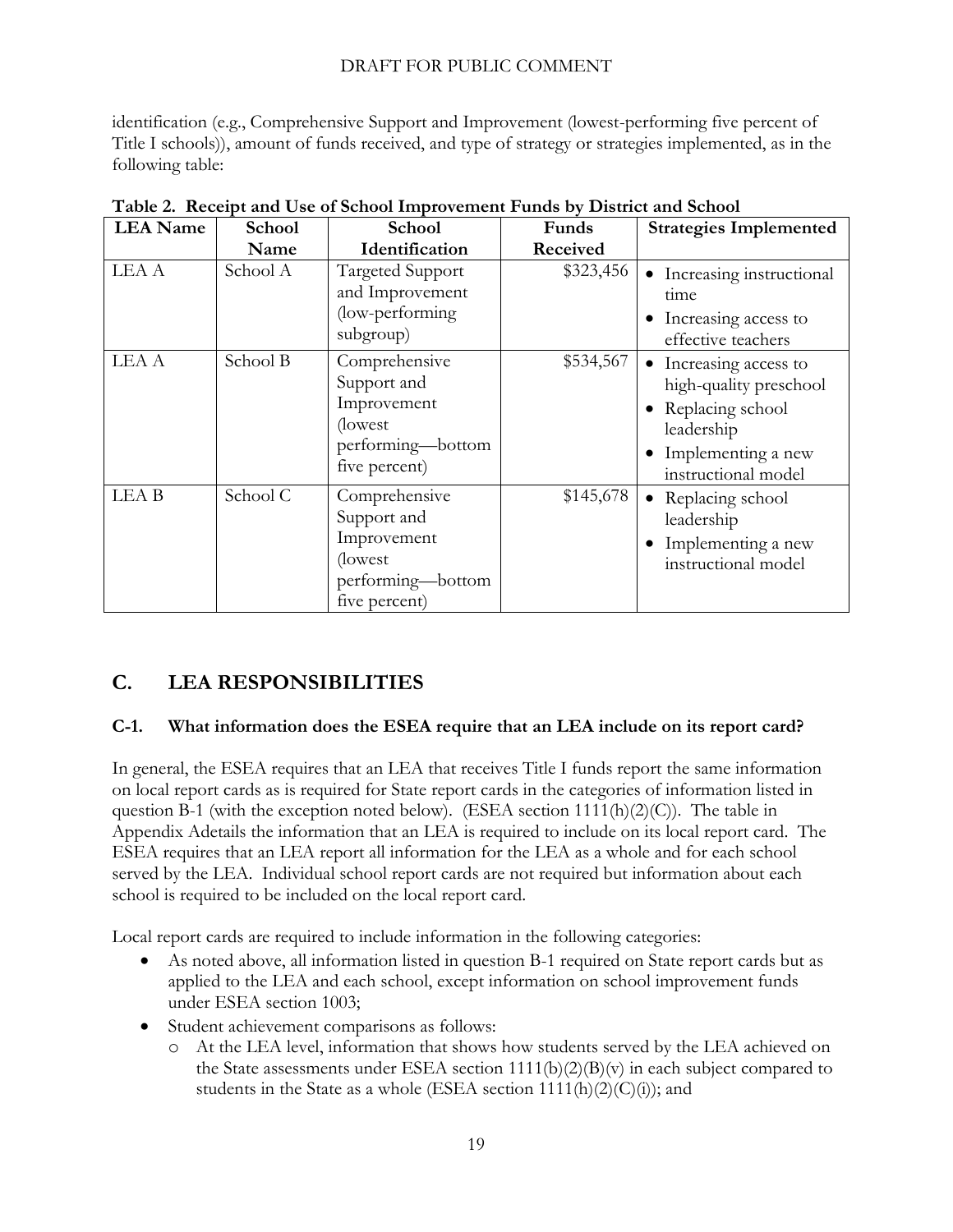- o At the school level, information that shows how the school's students achieved on the State assessments under ESEA section  $1111(b)(2)(B)(v)$  in each subject compared to students served by the LEA and the State as a whole (ESEA section  $1111(h)(2)(C(ii))$ ; and
- Any other information that the LEA deems relevant.

(ESEA sections  $1111(h)(1)(C)$  and  $(h)(2)(C)$ ; and  $8401(e)$ ).

## <span id="page-19-0"></span>**C-2. May an LEA include additional information on its report card?**

Yes. In addition to the data elements required by the ESEA, an LEA may include any other information it determines to be appropriate, whether or not that information is included on the State report card. (ESEA section 1111(h)(2)(D)). An LEA may wish to include supplemental information that parents may find useful that is both academic and non-academic. When considering optional information to include, the ESEA requires an LEA to ensure that such information does not reveal personally identifiable information about individual students (see question A-10 above regarding how the LEA can do so).

#### <span id="page-19-1"></span>**C-3. How does the ESEA require that an LEA disseminate its report card?**

The ESEA requires that an LEA make the annual local report card publicly available on the LEA's website. If an LEA does not operate a website, the LEA may provide the information to the public in another manner determined by the LEA. (ESEA section 1111(h)(2)(B)(iii)). For example, an LEA may make copies of the local report card available at the LEA administrative office, each school served by the LEA, local libraries, or other locations widely accessible to the public. (See question B-3 above for recommendations for disseminating State report cards for additional suggestions for how an LEA may strengthen dissemination efforts.)

#### <span id="page-19-2"></span>**C-4. How can an LEA help parents to understand and act on the information provided on the local report card, particularly information related to the schools their children attend?**

In addition to making local report cards publicly available, LEAs and schools may want to support parents in understanding the information provided in local report cards so that parents will be better able to contribute to improved teaching and learning for their children. Taking into consideration the context of the particular LEA and school, LEA and school staff may want to consider helping parents understand local report cards through opportunities such as back-to-school nights, parentteacher conferences, bilingual/multilingual community forums where information is presented in parents' home language and parents can provide input in the language they feel most comfortable, brief webinars on accessing and reading the report cards, teacher or other school staff phone calls to parents, messaging publication of and information contained on report cards via social media, and focus groups during family events hosted at LEAs or schools. Question B-3 above offers suggestions for State report cards that may also be helpful to LEAs and schools in ensuring that parents understand information provided on local report cards.

Schools can use report cards as one mechanism to engage parents in school improvement efforts. For example, if report card data show that students in a school have limited access to accelerated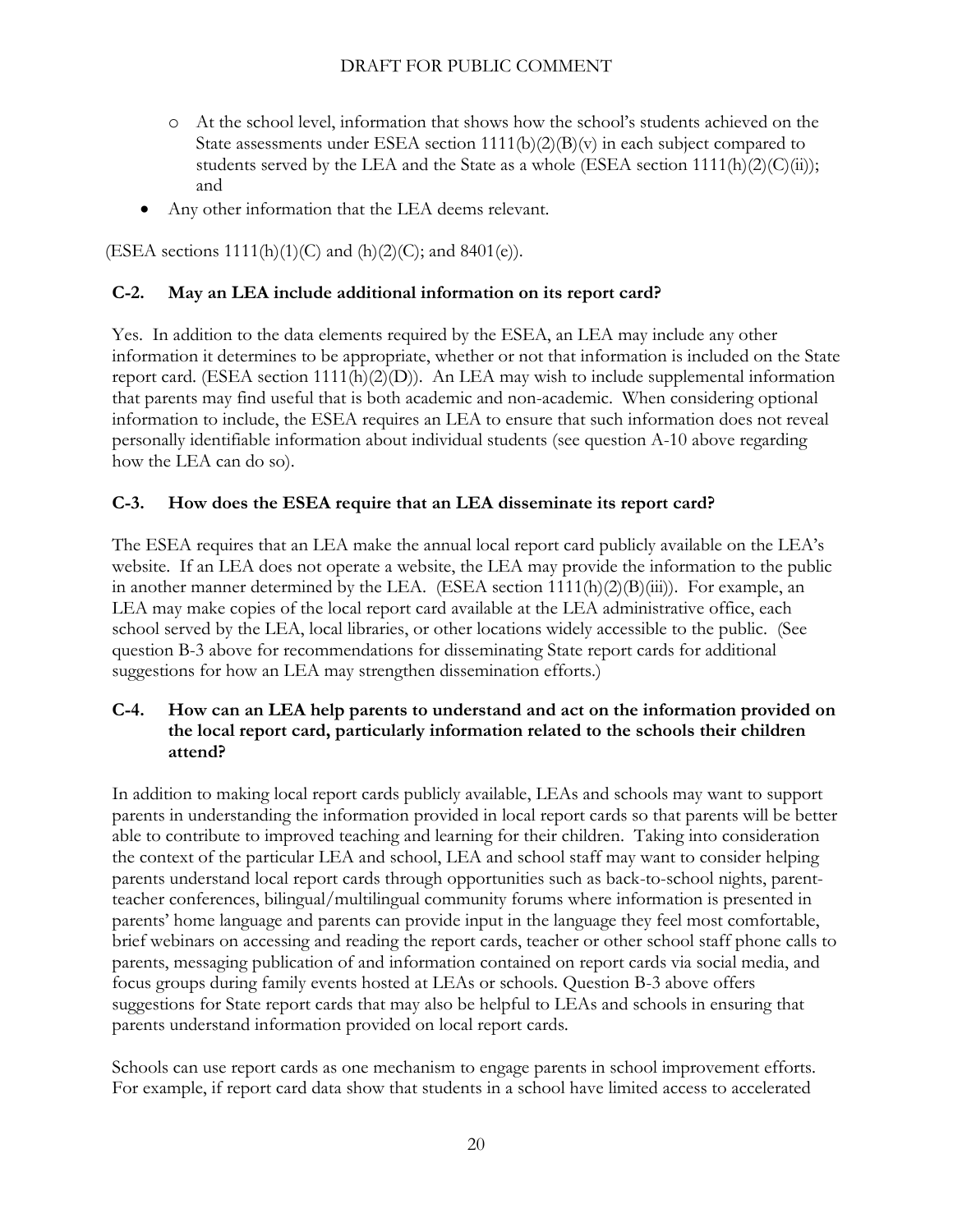coursework, parents and school officials can use such data to engage in conversations about how to increase student access to such coursework

# <span id="page-20-0"></span>**D. REPORTING STUDENT ACHIEVEMENT DATA BASED ON STATE ASSESSMENTS**

#### <span id="page-20-1"></span>**D-1. What achievement data does the ESEA require an SEA and LEA to include on its report card?**

The ESEA requires that State and local report cards include information on student achievement based on the reading/language arts, mathematics, and science assessments administered under ESEA section 1111(b)(2). In reporting achievement data, SEAs and LEAs must include data at each level of achievement, as determined by the State under ESEA section 1111(b)(1), for all students and disaggregated by each major racial and ethnic subgroup, economically disadvantaged students as compared to students who are not economically disadvantaged, children with disabilities as compared to children without disabilities, English proficiency status, gender, migrant status, homeless status, status as a child in foster care, and status as a student with a parent who is a member of the armed forces on active duty. (ESEA section  $1111(h)(1)(C(ii)$ ) and  $(h)(2)(C)).$ 

#### <span id="page-20-2"></span>**D-2. How must an SEA calculate student achievement for the purposes of State and local report cards?**

In calculating and reporting student achievement results, the ESEA requires that an SEA and LEA include all students tested. (ESEA section  $1111(h)(1)(C)(ii)$  and  $(h)(2)(C)$ ). Thus, the denominator for this calculation must include all students enrolled during the testing window who participated in the assessment. The numerator must include the number of students at each level of achievement based on the State's grade-level academic achievement standards. Note that the denominator for this calculation must equal the numerator used in the calculation of the participation rate.<sup>6</sup>

 $\overline{a}$ 

<sup>&</sup>lt;sup>6</sup> A State may have a policy to allow newly arrived English learners to take the State's English language proficiency assessment in lieu of the State's reading/language arts assessment. In that situation, the denominator for the academic achievement calculation would not match the numerator used in the calculation of the participation rate. Instead, the denominator of the achievement calculation plus the count of students taking the English language proficiency assessment in lieu of the reading/language arts assessment would match the numerator used in the calculation of the participation rate (see question D-6 for additional information about newly arrived English learners and assessments).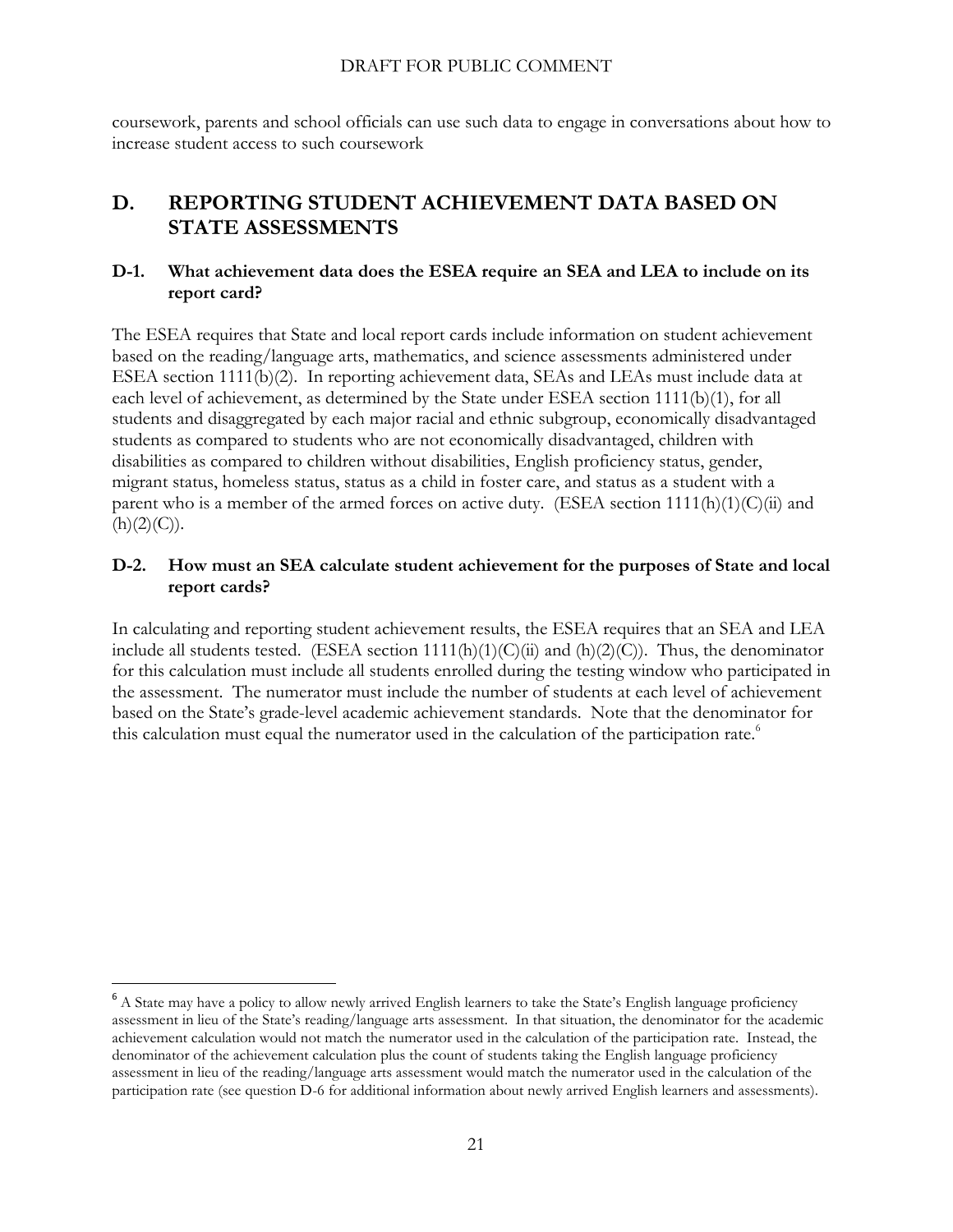#### <span id="page-21-0"></span>**D-3. For purposes of disaggregating achievement data on State and local report cards, what definitions apply?**

The ESEA does not define each of the subgroups for which an SEA and LEA must disaggregate achievement data. Under 34 CFR § 200.2(b)(11), however, a State's assessment system must enable results to be disaggregated within each State, LEA, and school by the same subgroups required for reporting student achievement and in accordance with the following definitions:

- English proficiency status. Status as an English learner as defined in ESEA section 8101(20);
- Children with disabilities. Defined in accordance with section 602(3) of the IDEA;
- Migrant status. Status as a migratory child as defined in ESEA section 1309(3);
- Homeless status. Status as a homeless child or youth as defined in accordance with section 725(2) of title VII, subtitle B of the McKinney-Vento Homeless Assistance Act, as amended;
- Status as a child in foster care. ''Foster care'' means 24-hour substitute care for children placed away from their parents and for whom the agency under title IV–E of the Social Security Act has placement and care responsibility. This includes, but is not limited to, placements in foster family homes, foster homes of relatives, group homes, emergency shelters, residential facilities, child care institutions, and preadoptive homes. A child is in foster care in accordance with this definition regardless of whether the foster care facility is licensed and payments are made by the State, tribal, or local agency for the care of the child, whether adoption subsidy payments are being made prior to the finalization of an adoption, or whether there is Federal matching of any payments that are made; and
- Military connected status. Status as a student with a parent who is a member of the armed forces on active duty or serves on full-time National Guard duty, where ''armed forces,'' "active duty," and "full-time National Guard duty" have the meanings given them in 10 U.S.C. 101(a)(4), 101(d)(1), and 101(d)(5).

#### <span id="page-21-1"></span>**D-4. In reporting student achievement for the English learner subgroup, may an SEA and an LEA include results for former English learners?**

No. It is important that parents and the public have a clear picture of the academic achievement of students who are currently learning English. Therefore, the ESEA provides that in reporting on the English learner subgroup, an SEA and LEA may only include current English learners in reporting on student achievement on the assessments required under ESEA section  $1111(b)(2)$ . (ESEA section  $1111(h)(1)(C)(ii)$  and  $(h)(2)(C)$ ). However, an SEA may include the results of former English learners for not more than four years after such students cease to be identified as English learners for the purposes of the State accountability system. (See question E-5 for more information on this flexibility.)

#### <span id="page-21-2"></span>**D-5. In reporting student achievement for the children with disabilities subgroup, may an SEA and LEA include results for children who were formerly identified as children with disabilities?**

No. It is important that parents and the public have a clear picture of the academic achievement of students who are currently receiving special education services under the IDEA. Therefore, the ESEA requires that in reporting on the children with disabilities subgroup, an SEA and LEA may include only current children with disabilities in reporting on student performance on the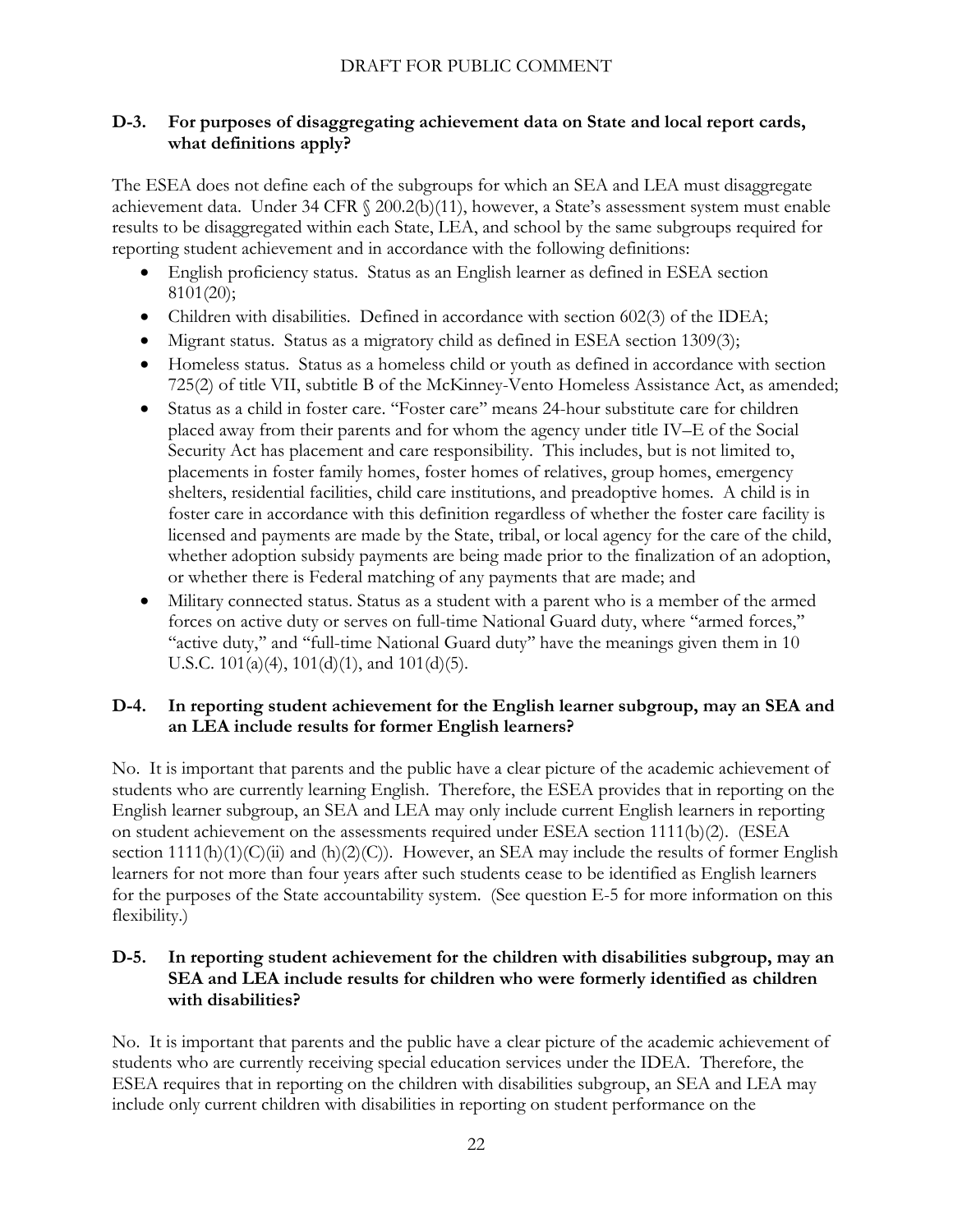assessments required under ESEA section 1111(b)(2). (ESEA section 1111(h)(1)(C)(ii) and  $(h)(2)(C)).$ 

#### <span id="page-22-0"></span>**D-6. If an SEA exempts recently arrived English learners from the first administration of its reading/language arts assessment, how is achievement for these students reported on State and local report cards?**

An SEA has the flexibility to exempt English learners in their first 12 months of schooling in the United States from one administration of the reading/language arts assessment. (ESEA section  $1111(b)(3)(A)(i)$ . If an SEA takes advantage of this flexibility, both the SEA and its LEAs must report on State and local report cards, respectively, the number of recently arrived English learners who are exempted from taking the reading/language arts assessment.  $(34 \text{ CFR} \text{ § } 200.6\text{ (i)}(1)\text{ (iii)})$ . Since these students do not take the reading/language arts assessment, an SEA and LEA would not include such students in the achievement calculation. However, an SEA and LEA may include these students as participants in calculating the participation rate for the State reading/language arts assessment if they take the State's English language proficiency assessment. If an SEA does not exempt recently arrived English learners from the State's reading/language arts assessment, the SEA and its LEAs must include results for those students in reporting student achievement. (ESEA section  $1111(b)(3)(A)(ii)(I)).$ 

Recently arrived English learners are required to participate in the mathematics and science assessments. (34 CFR  $\S$  200.6(i)(3)). Accordingly, if a recently arrived English learner receives a valid mathematics or science score, his or her results must be included in reporting student achievement for those subjects on State and local report cards.

#### <span id="page-22-1"></span>**D-7. How must an SEA and LEA report results for students with the most significant cognitive disabilities who take an alternate assessment aligned with alternate academic achievement standards (AA-AAAS) under ESEA section 1111(b)(2)(D)?**

In reporting on student achievement, the ESEA requires that State and local report cards include the results for students with the most significant cognitive disabilities who take an AA-AAAS under ESEA section 1111(b)(2)(D). (ESEA section 1111(h)(1)(C)(ii) and (h)(2)(C)). Thus, the percentage of students at each level of achievement must include students with the most significant cognitive disabilities who take an AA-AAAS.

In addition, State and local report cards must include the number and percentages of students with the most significant cognitive disabilities who take an AA-AAAS, by grade and subject. (ESEA section  $1111(h)(1)(C)(xi)$  and  $(h)(2)(C)$ .

## <span id="page-22-2"></span>**D-8. What information must an SEA and LEA include on its report card regarding participation rates?**

The ESEA requires that an SEA and LEA report, for all students and disaggregated by each subgroup of students described in ESEA section 1111(b)(2)(B)(xi) (each major racial and ethnic group; economically disadvantaged students as compared to students who are not economically disadvantaged; children with disabilities as compared to children without disabilities; English proficiency status; gender; and migrant status) the percentage of students assessed and not assessed on the State's mathematics, reading/language arts, and science assessments. (ESEA section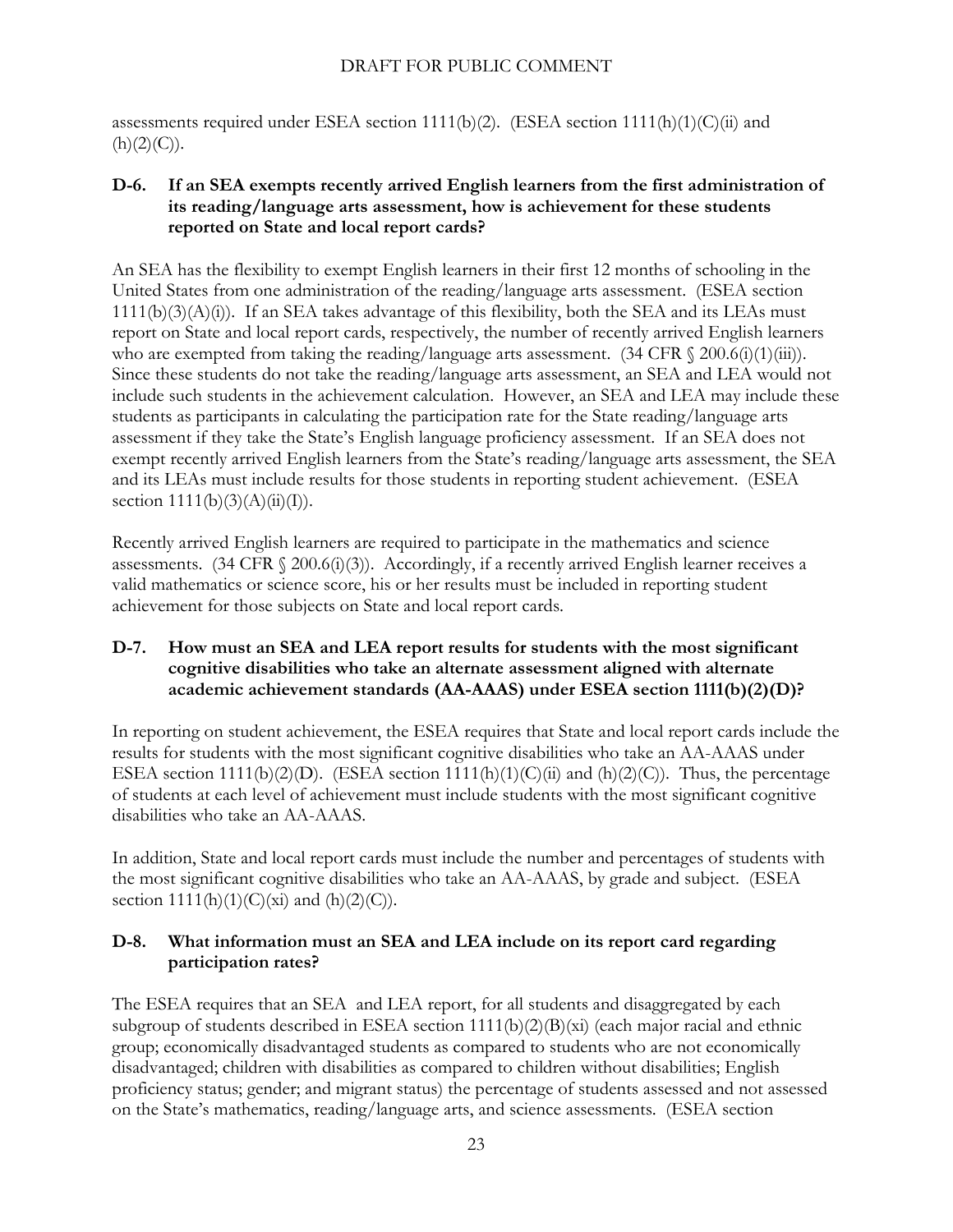$1111(h)(1)(C)(vi)$  and  $(h)(2)(C)$ . (See question D-3 for information on the definitions that apply to the required subgroups.)

#### <span id="page-23-0"></span>**D-9. May an SEA and LEA count students without a valid score as participating in the State assessments?**

No. Only students with a valid score, as determined by the State, may be counted as participants on the State assessments. Under the ESEA, students without a valid score may not be reported as participating in State assessments on either the State or local report card. (See ESEA section 1111(b)(2)(B)(iii); 34 CFR  $\Diamond$  200.2(b)(1)(4)(i)). In addition, all students considered participants by the State must be included in the proficiency calculations described in question D-2. Under the IDEA, children with disabilities must be included in all general State and districtwide assessment programs, including assessments described in ESEA section 1111, with appropriate accommodations and alternate assessments where necessary and as indicated in their respective individualized education programs (IEPs). (20 U.S.C. 1412(a)(16)(A) and 34 CFR  $\S$  300.160(a)). The SEA (or in the case of a districtwide assessment, the LEA) must develop guidelines for the provision of appropriate accommodations for each assessment that identify those accommodations that do not invalidate the score. (20 U.S.C. 1412(a)(16)(B) and 34 CFR § 300.160(b)).

# <span id="page-23-1"></span>**E. REPORTING STATE ACCOUNTABILITY SYSTEM INFORMATION**

#### <span id="page-23-2"></span>**E-1. What information must State and local report cards include regarding a description of the statewide accountability system?**

The ESEA requires that State and local report cards include a clear and concise description of the State accountability system. (ESEA section  $1111(h)(1)(C)(i)$ ,  $(h)(2)(C)$ ). This information is intended to help ensure that parents, teachers, principals, and other key stakeholders have access to information on each element of the State accountability system and how the elements work together in a coherent system. Such information will support a better understanding of school performance and progress based on a State's particular accountability system and can help focus parent, teacher, principal, and other stakeholder efforts to meaningfully contribute to school improvement activities and initiatives.

The table in Appendix Adetails what the ESEA requires regarding the description of the State's accountability system on State and local report cards. The ESEA requires State and local report cards to include a description of the following elements of the State's approved accountability system:

- The minimum number of students (i.e., n-size) that the State determines are necessary to be included in each of the subgroups of students for use in the accountability system;
- For all students and each subgroup of students as defined in ESEA section  $1111(c)(2)$ , the State-designed long-term goals and measurements of interim progress for academic achievement and graduation rate and, for the subgroup of English learners, the Statedesigned long-term goals and measurements of interim progress for progress in achieving English language proficiency;
- The indicators that the State uses in its accountability system to meaningfully differentiate all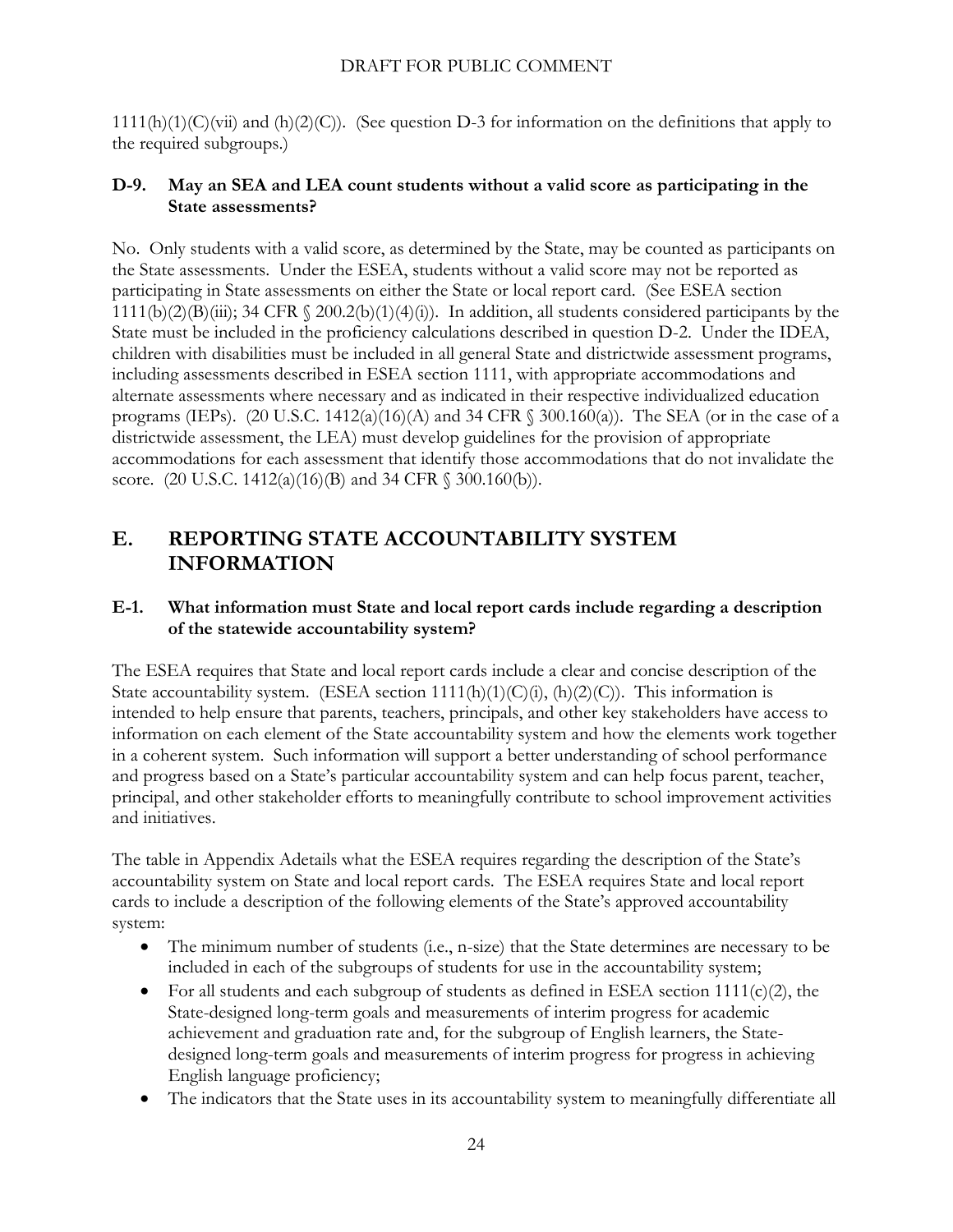public schools in the State;

- The State's system for annually meaningfully differentiating all public schools in the State, including:
	- o Specific weight of the accountability indicators;
	- o Methodology by which the State differentiates all public schools in the State;
	- o Methodology by which the State identifies schools as consistently underperforming for any subgroup of students, including the time period the State uses to determine consistent underperformance; and
	- o Methodology by which the State identifies schools for comprehensive support and improvement based on being among the lowest-performing 5 percent of all Title I schools in the State; and
- The exit criteria established by the State for (1) schools identified for comprehensive support and improvement and (2) schools identified for additional targeted support and improvement based on having one or more subgroups whose performance, on its own, would lead to identification as a school among the lowest-performing five percent of Title I schools (i.e., additional targeted support and improvement schools), including the Statedetermined number of years after which, if not having achieved these exit criteria, such a Title I school will be identified for comprehensive support and improvement.

SEAs and LEAs may include on their report cards any other long-term goals and measurements of interim progress they may have set (e.g., for the Other Academic indicator or for one or more School Quality or Student Success indicators).

(ESEA section  $1111(h)(1)(C)(i)$  and  $(h)(2)(C)$ ).

## <span id="page-24-0"></span>**E-2. How can SEAs and LEAs meet the requirement to include a description of the State accountability system on State and local report cards?**

SEAs and LEAs may meet the requirement to provide a description of the State accountability system by including such information directly on State and local report cards, respectively. SEAs and LEAs may also meet this requirement by providing the web address and linking to the description, provided the web page to which it links includes all of the accountability system description elements detailed in question E-1.

SEAs and LEAs, in developing their report cards, may consider the amount of information needed to help parents and other stakeholders engage in and understand the State accountability system. For example, an SEA may wish to indicate its n-size directly on its report card, even though it is available elsewhere, because such information likely facilitates understanding of how school performance is measured, and provide the website for the reader to access the other required information. Additionally, SEAs and LEAs may want to describe the State accountability system in a way that enables parents and other stakeholders to understand what the system means and its implication for students. (See question E-4 for further information on accountability system context that might be useful for parents.)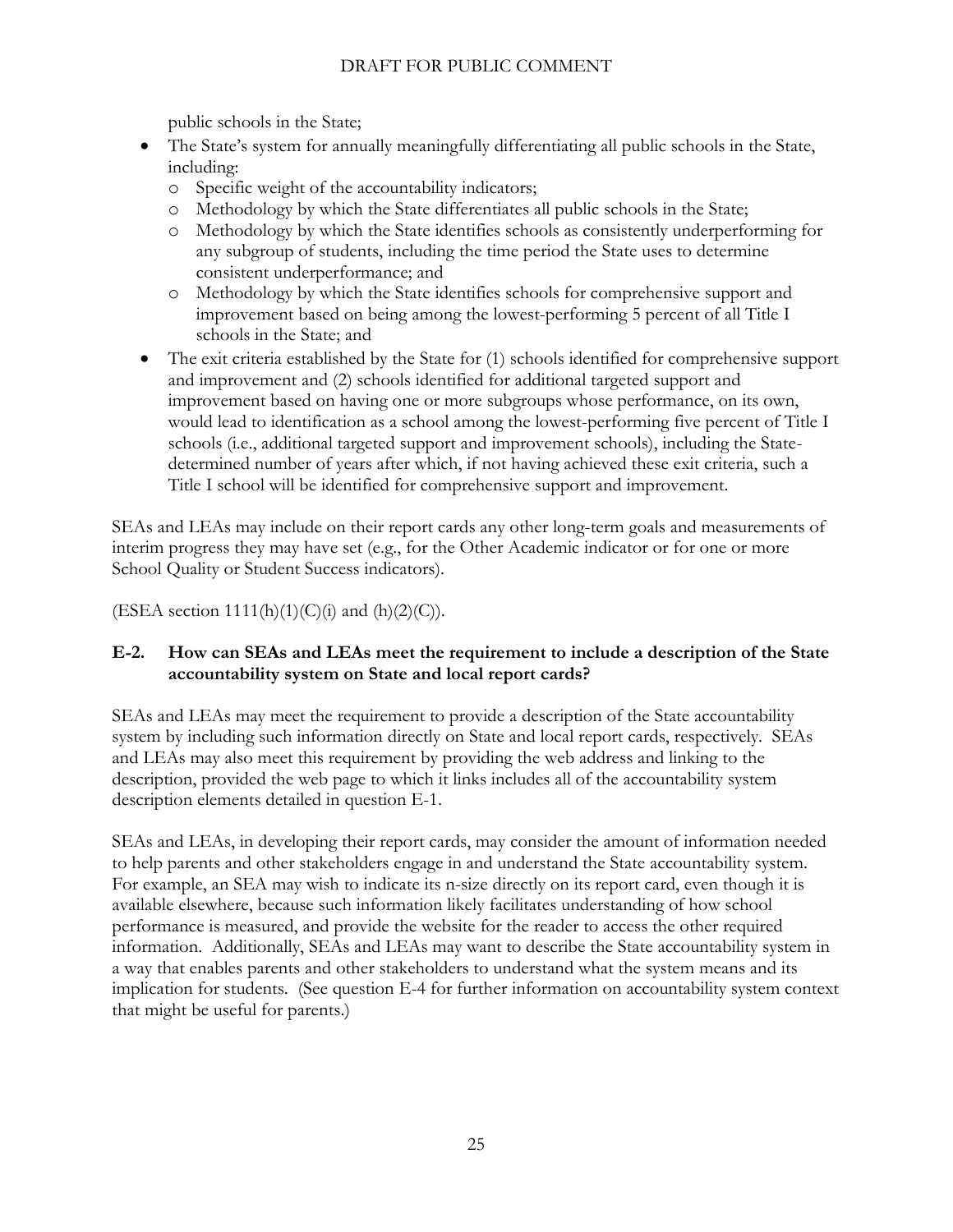#### <span id="page-25-0"></span>**E-3. What information must State and local report cards include regarding results of the statewide accountability system?**

The ESEA requires that State and local report cards include the following results of the State accountability system:

- The number and names of all public schools in the State and LEA, as appropriate, identified for comprehensive or targeted support and improvement; and
- For all students and disaggregated by each subgroup of students, as defined in ESEA section  $1111(c)(2)$ :
	- o Information on performance on the indicator for public elementary schools that are not high schools (i.e., the Other Academic indicator);
	- o Four-year adjusted cohort graduation rates and, at the State's discretion, extended-year adjusted cohort graduation rates (i.e., if the State, at its discretion, chooses to include one or more extended-year rates in its accountability system), which must also be disaggregated by homeless status and by status as a child in foster care<sup>7</sup>;
	- o Information on performance on the School Quality or Student Success indicator; and
	- o Information on the progress of students toward meeting the State-determined long-term goals, including the progress of students against the State's measurements of interim progress.

 $(ESEA section 1111(h)(1)(C)(i)(V), (h)(1)(C)(iii), (h)(1)(C)(v)-(vi), (h)(2)(C)).$ 

The table in Appendix Adetails the accountability system results that the ESEA requires State and local report cards to include.

#### <span id="page-25-1"></span>**E-4. What additional information may help parents and other stakeholders understand the performance and progress of schools based on the State accountability system?**

In reporting the number and names of all identified public schools, an SEA and its LEAs may wish to indicate, for each school identified for comprehensive or targeted support and improvement, the reason the school was identified. For a school identified as a comprehensive support and improvement school, the reason for identification would include one of the following: (1) being among the lowest-performing 5 percent of Title I schools (i.e., lowest-performing school); (2) being a high school with a graduation rate of 67 percent of lower (i.e., low graduation rate school); or (3) being a school that was previously identified for additional targeted support based on having one or more subgroups whose performance, on its own, would result in the school's identification as a lowest-performing school but failed to meet the exit criteria for such schools within a Statedetermined number of years, specifying which subgroup or subgroups led to such identification.

For a school identified as a targeted support and improvement school, the reason for identification would include one of the following, including the subgroup or subgroups that led to the school's identification: (1) having one or more consistently underperforming subgroups; or (2) receiving additional targeted support based on having one or more subgroups whose performance, on its own, would result in the school's identification as a lowest-performing school.

 $\overline{a}$ 

<sup>&</sup>lt;sup>7</sup> Although the ESEA requires State and local report cards to include graduation rates, it does not require that the report cards include information on performance on the Graduation Rate indicator used in the State accountability system.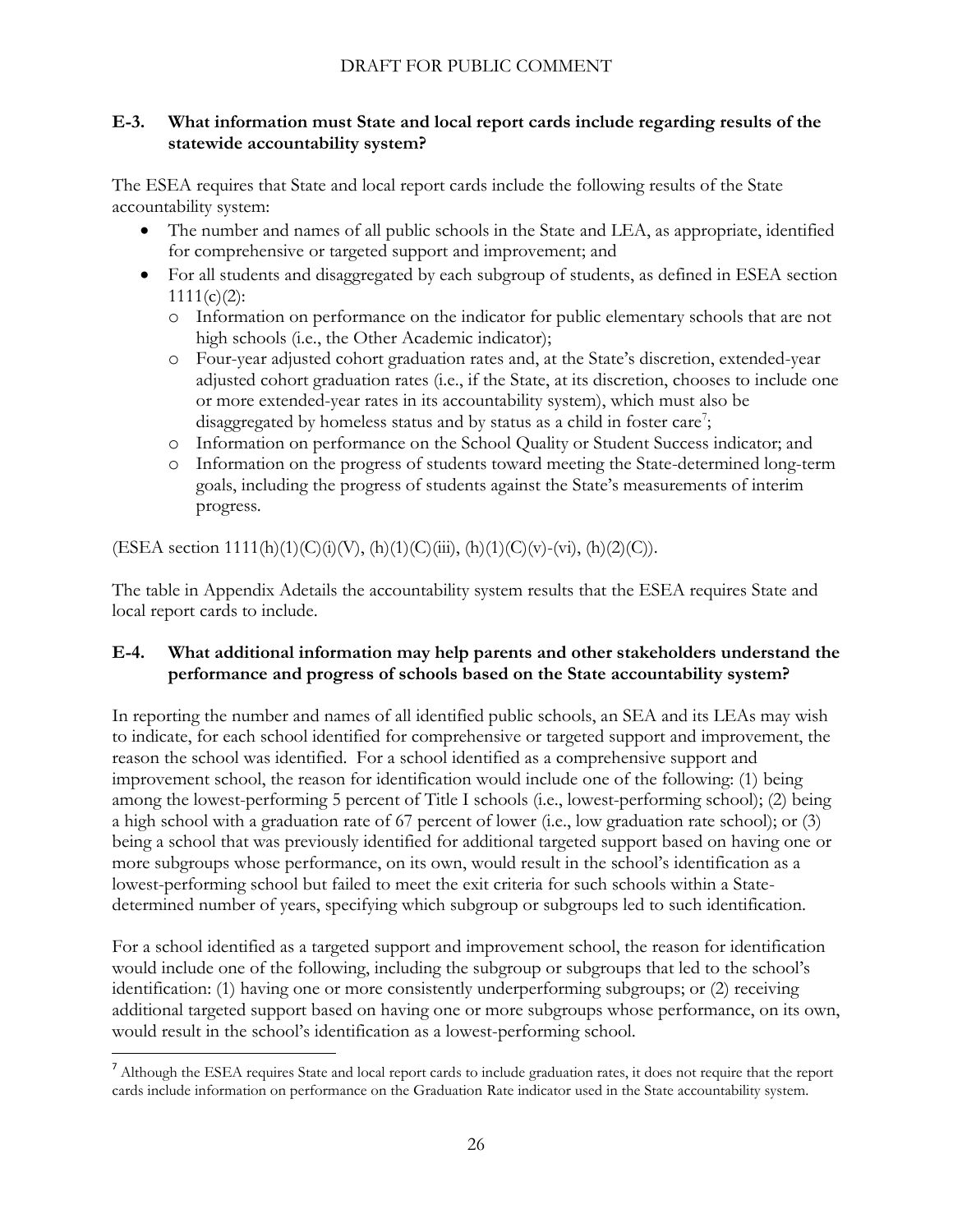In reporting information on an indicator, such as the Other Academic indicator or the School Quality or Student Success indicator, an SEA and LEA may, as applicable, report on the individual measures or components within the indicator as well as the indicator overall.

SEAs and LEAs may also report information on the Academic Achievement indicator used in the State accountability system (in addition to the information on student performance on the assessments required under ESEA section 1111(h)(1)(C)(ii) and (h)(2)(C)), the Graduation Rate indicator used in the State accountability system (in addition to the information on the graduation rate required under ESEA section 1111(h)(1)(C)(iii)(II) and (h)(2)(C)), and the Progress in Achieving English Language Proficiency indicator used in the State accountability system (in addition to the information on the number and percentage of English learners achieving English language proficiency required under ESEA section 1111(h)(1)(C)(iv) and (h)(2)(C)). Providing information on each indicator within the statewide accountability system may help parents and the public better understand school performance based on the system.

#### <span id="page-26-0"></span>**E-5. For which indicators may an SEA and LEA include former English learners in reporting the accountability system results for the English learner subgroup?**

For not more than four years after a student ceases to be identified as an English learner, an SEA and its LEAs may include the reading/language arts and mathematics assessment results of such student on State and local report cards for purposes of reporting the results of the English learner subgroup on any accountability indicator that relies on those assessments, including the Academic Achievement indicator (if the SEA or LEA chooses to include results for the Academic Achievement indicator on its report card), the Other Academic indicator, if applicable (e.g., if the SEA uses growth on the reading/language arts and mathematics assessments as its Other Academic indicator), or a School Quality or Student Success indicator, if applicable. An SEA and LEA may also include the reading/language arts and mathematics assessment results of such students when calculating and reporting the progress of the English learner subgroup toward meeting the Statedesigned long-term goals and measurements of interim progress toward those goals.

An SEA and LEA may not include former English learners in reporting any other information required under ESEA section 1111(h). For example, an SEA and LEA may not include former English learners in reporting student performance on academic assessments, as required by ESEA section 1111(h)(1)(C)(ii) (as opposed to reporting on the Academic Achievement indicator, if an SEA or LEA chooses to report on that indicator) or for reporting on any other indicator that does not rely on results from the State's reading/language arts or mathematics assessments (e.g., the Progress in Achieving English Language Proficiency indicator). Note, however, that for purposes of calculating and reporting graduation rates for the English learner subgroup, a State may include students who were English learners at any time during their graduation cohort period.

#### <span id="page-26-1"></span>**E-6. May an SEA or an LEA include the assessment results for children who were formerly identified as children with disabilities in reporting on any accountability system results for the children with disabilities subgroup?**

No. The ESEA does not allow an SEA or an LEA to include the assessment results for children who were formerly identified as children with disabilities in reporting on any accountability system results for the children with disabilities subgroup.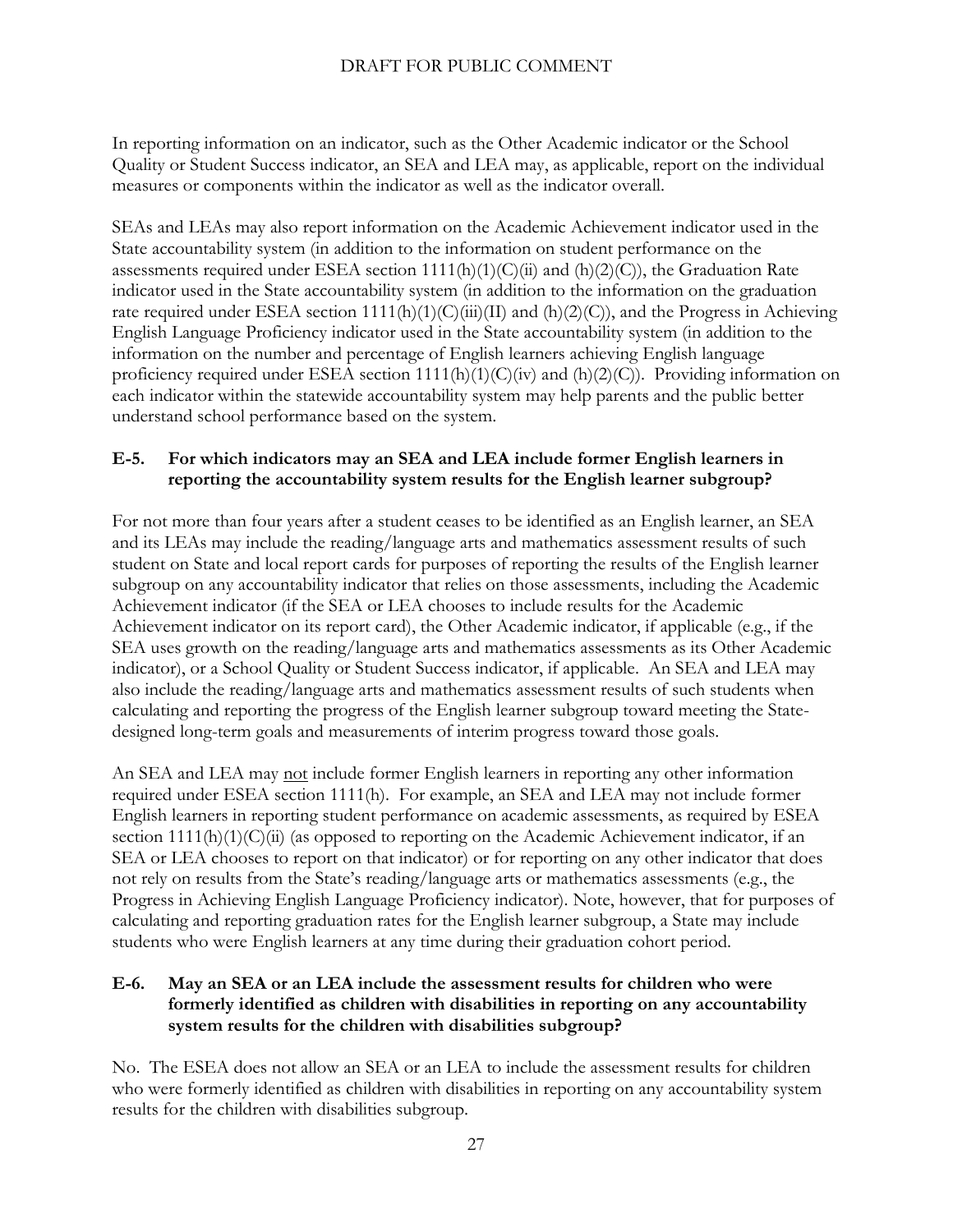#### <span id="page-27-0"></span>**E-7. Must an SEA and LEA include the results for children with disabilities who take an AA-AAAS for students with the most significant cognitive disabilities in calculating and reporting accountability determinations?**

Yes. The ESEA requires that an SEA and an LEA include all children with disabilities, including those who are students with the most significant cognitive disabilities who take an AA-AAAS, in each indicator in the State's accountability system, including achievement on the AA-AAAS in the Academic Achievement indicator.

#### <span id="page-27-1"></span>**E-8. How must the performance of recently arrived English learners on reading/language arts and mathematics assessments be reported for accountability purposes on State and local report cards?**

Under ESEA section  $1111(b)(3)(A)$ , an SEA has flexibility regarding how it includes recently arrived English learners in statewide reading/language arts and mathematics assessments and related accountability goals and indicators. Specifically, ESEA section 1111(b)(3)(A) provides two exceptions to the general requirement that a recently arrived English learner be assessed and included in accountability in the same manner as all other English learners. Under the first exception (ESEA section  $1111(b)(3)(A)(i)$ ), an SEA may—

- Exempt a recently arrived English learner from one administration of the reading/language arts assessment required under ESEA section 1111(b)(2)(A);
- Exclude a recently arrived English learner's results on the mathematics and English language proficiency assessments for accountability purposes (the Academic Achievement indicator; the Progress in Achieving English Language Proficiency indicator; the academic achievement long-term goals and measurements of interim progress; the progress in achieving English language proficiency long-term goal and measurement of interim progress; and any other indicator or long-term goal and measurement of interim progress that relies on the results of the mathematics or English language proficiency assessment) in the first year of the student's enrollment in a school in one of the 50 States in the United States or the District of Columbia; and
- Include the results on the reading/language arts, mathematics, and English language proficiency assessment for accountability purposes (the Academic Achievement indicator; the Progress in Achieving English Language Proficiency indicator; the academic achievement long-term goals and measurements of interim progress; the progress in achieving English language proficiency long-term goal and measurement of interim progress; and any other indicator or long-term goal and measurement of interim progress that relies on the results of the mathematics or English language proficiency assessment) in the second year of enrollment and thereafter.

Under this exception, neither the SEA nor its LEAs are required to include the assessment results of recently arrived English language learners in reporting results of the State's accountability system (e.g., whether a school met or did not meet long-term goals and measurement of interim progress) on report cards. If an SEA exempts recently arrived English learners from one administration of the State's reading/language arts assessment under this exception, State and local report cards must include the number of such English learners exempted.  $(34 \text{ CFR} \text{ § } 200.6\text{ (i)}(1)\text{ (iii)})$ .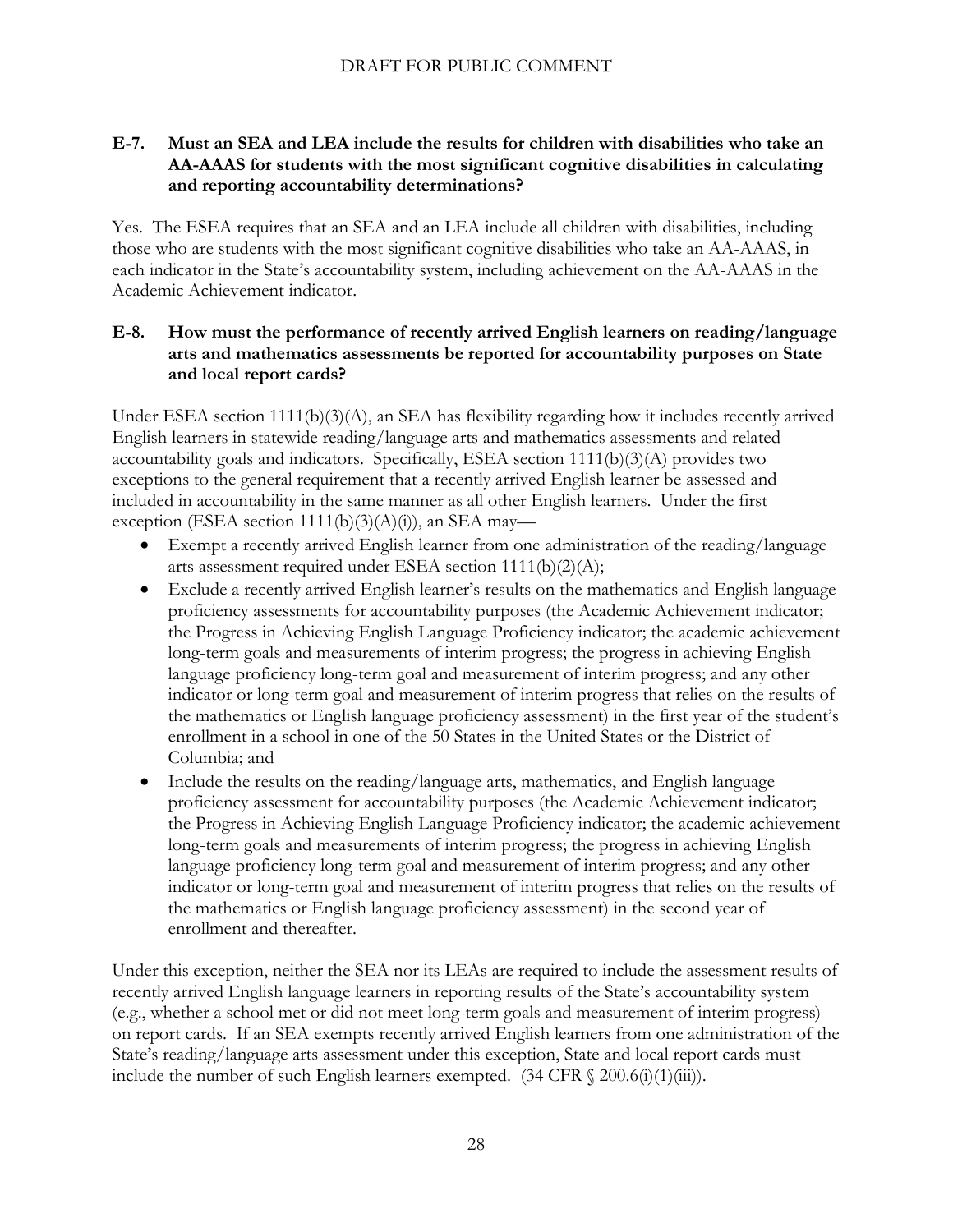Under the second exception (ESEA section  $1111(b)(3)(A)(ii)$ ), an SEA may—

- Assess and report a recently arrived English learner's results on the reading/language arts and mathematics assessments, but exclude those results for accountability purposes (e.g., the Academic Achievement indicator and the academic achievement long-term goals and measurements of interim progress) in the student's first year of enrollment in a school in one of the 50 States in the United States or the District of Columbia;
- Include a measure of such student's growth on the reading/language arts and mathematics assessments for accountability purposes in the second year of the student's enrollment in such a school; and
- Include a measure of such student's proficiency on the reading/language arts and mathematics assessments for accountability purposes (e.g., the Academic Achievement indicator and the academic achievement long-term goals and measurements of interim progress) in the third and each succeeding year of the student's enrollment.

Under this exception, the ESEA requires an SEA and its LEAs to report recently arrived English learners' performance on the reading/language arts and mathematics assessments in their first year of schooling in the United States under ESEA section 1111(h)(1)(C)(ii) and (h)(2)(C). An SEA and its LEAs may, however, exclude recently arrived English learners' results in calculating the Academic Achievement indicator or other indicators that use data from the assessments required under ESEA section 1111(b) in these students' first year of enrollment in a school in one of the 50 States in the United States or the District of Columbia as well as from the reporting of whether a school met or did not meet the long-term goals and measurements of interim progress for academic achievement in mathematics and reading/language arts established under ESEA section  $1111(c)(4)(A)(i)$ .

Finally, because an SEA must assess all recently arrived English learners on the State's mathematics and science assessments and the State's English language proficiency assessments annually, an SEA and each LEA must include their results on these assessments in reporting on student achievement under ESEA section  $1111(h)(1)(C)(ii)$  and  $(h)(2)(C)$ , respectively, every year.

# <span id="page-28-0"></span>**F. REPORTING DATA FROM THE CIVIL RIGHTS DATA COLLECTION (CRDC)**

## <span id="page-28-1"></span>**F-1. What is the data collected under section 203(c)(1) of the Department of Education Organization Act that SEAs and LEAs must include on report cards?**

The data collected pursuant to section 203(c)(1) of the Department of Education Organization Act (20 U.S.C. 3413(c)(1)) is the Civil Rights Data Collection (CRDC). The CRDC is a biennial (i.e., every other school year) survey required by OCR. Since 1968, through the CRDC, OCR has collected data on key education and civil rights issues in the nation's public schools for use by OCR in its enforcement and monitoring efforts regarding equal educational opportunity. The CRDC is also a resource for other Department offices and Federal agencies, policymakers and researchers, educators and school officials, and the public to analyze student equity and opportunity.

The ESEA requires that State and local report cards include data from certain CRDC categories. The ESEA specifies that these data must be provided for all students and disaggregated by the same student subgroups as required to be reported under the CRDC, but only to the extent those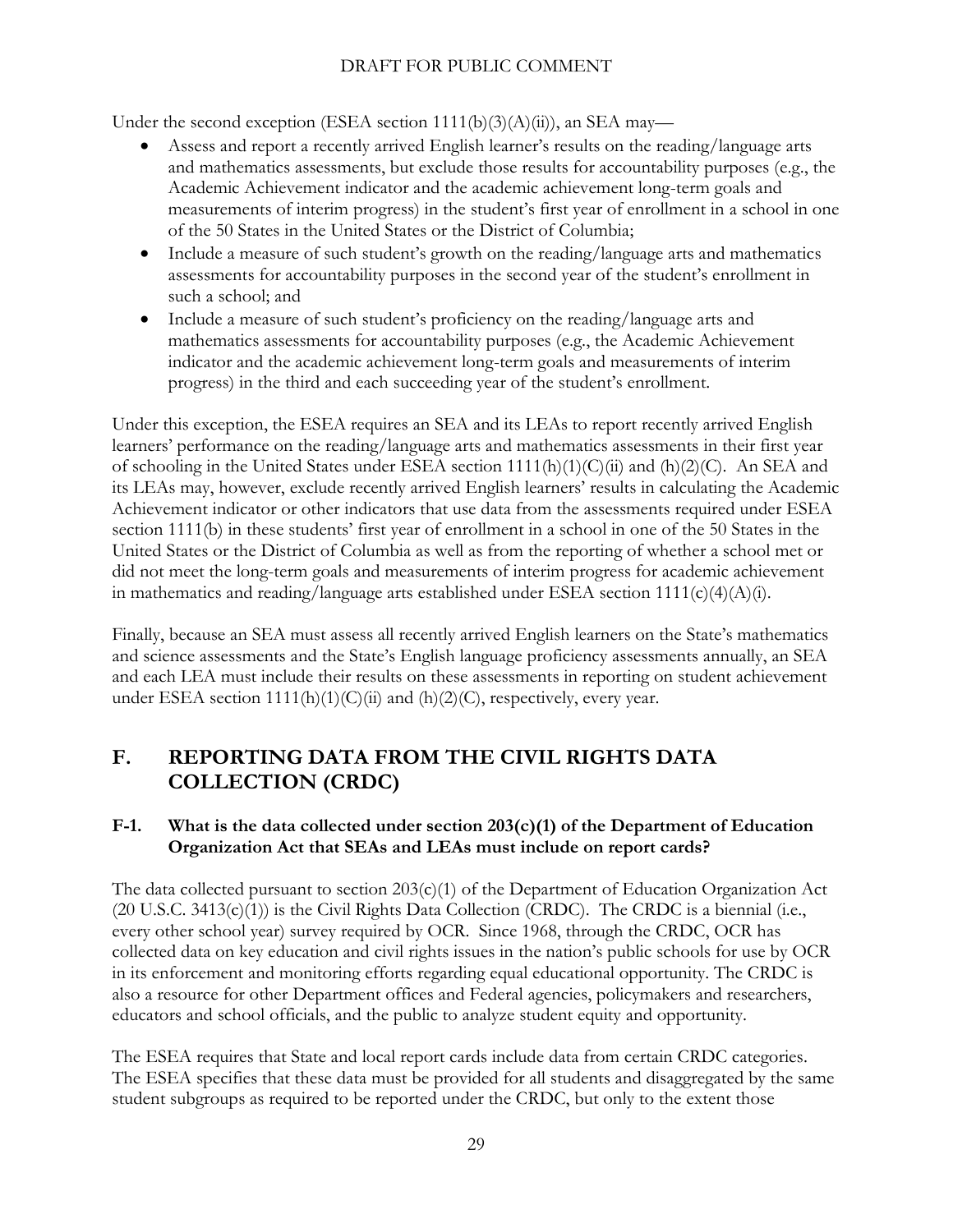subgroups align with the subgroups required under ESEA section  $1111(b)(2)(B)(xi)$ . (ESEA section  $1111(h)(1)(C)(viii), (h)(1)(D))$ . That is, the ESEA requires that State and local report cards include the CRDC data disaggregated by any subgroup that is also required under the ESEA (i.e., major racial and ethnic groups, English learners, gender, and children with disabilities). The ESEA requires that State and local report cards include information published through the CRDC on rates of the following:

- In-school suspensions;
- Out-of-school suspensions;
- Expulsions;

 $\overline{a}$ 

- School-related arrests;
- Referrals to law enforcement:
- Chronic absenteeism, including both excused and unexcused absences; and
- Incidents of violence, including bullying and harassment.

In addition, the ESEA requires that State and local report cards use CRDC data to report the number of students enrolled in preschool programs and the number and percentage of students enrolled in accelerated coursework to earn postsecondary credit while still in high school for all students and each student subgroup. Table 3 below shows the CRDC measures that SEAs must select from to meet these State and local report card requirements.

#### <span id="page-29-0"></span>**F-2. What information regarding the categories of CRDC data required under the ESEA can SEAs and LEAs include on report cards to meet this requirement?**

The CRDC collects and reports on several measures from which an SEA and LEA must select to include on State and local report cards to meet the reporting requirement described in question F-1. The following table lists these measures, including the description(s) and corresponding survey item  $code(s)$  for the 2015-2016 CRDC.<sup>8</sup> Due to the way the CRDC data are reported, some measures may be comprised of more than one survey item in order to capture data on all students. For example, the CRDC uses separate survey items to report the number of students *with* disabilities and the number of students *without* disabilities who received one out-of-school suspension. Therefore, to report on the measure of all students who received one out-of-school suspension, data for both survey items would be added together. An SEA and LEA may include multiple measures within each category listed in the table, but the ESEA requires that report cards include at least one measure within each category. Each measure is listed as a separate bullet in the table and includes the corresponding survey items that comprise each measure. The State report card and report cards for each LEA in the State should include the same measures(s) within each category.

<sup>8</sup> The descriptions and survey codes are for the 2015-2016 CRDC and are subject to change in future years.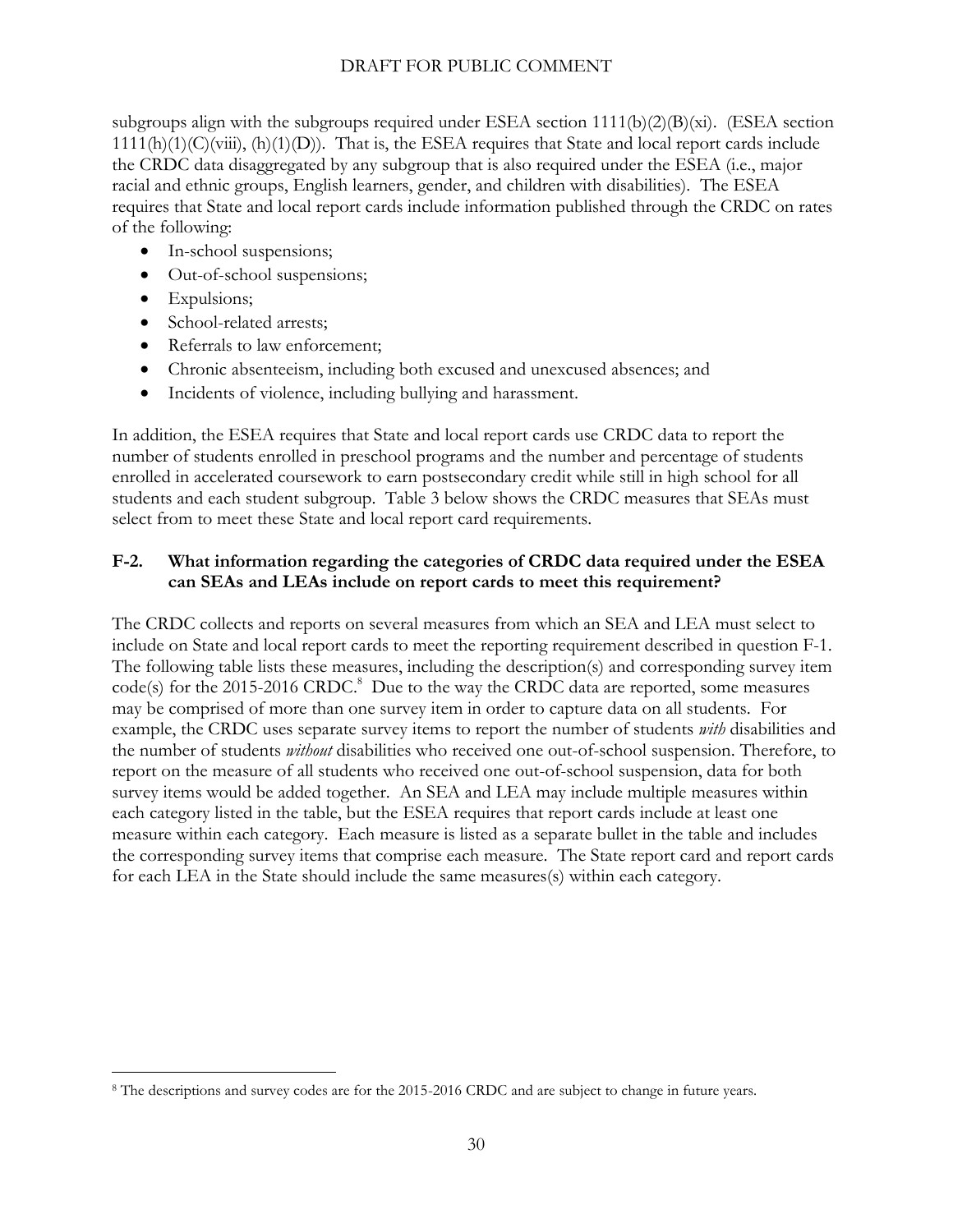| <b>CRDC Data Categories</b>                                                         | <b>Available CRDC Measures</b>                                                                                                                                                                                                                                                                                                                                                                                                                                                                                                                                                                                                                                                                                                                                                                                                                                                 |  |  |
|-------------------------------------------------------------------------------------|--------------------------------------------------------------------------------------------------------------------------------------------------------------------------------------------------------------------------------------------------------------------------------------------------------------------------------------------------------------------------------------------------------------------------------------------------------------------------------------------------------------------------------------------------------------------------------------------------------------------------------------------------------------------------------------------------------------------------------------------------------------------------------------------------------------------------------------------------------------------------------|--|--|
| <b>Required under ESEA</b>                                                          | and Corresponding CRDC Survey Items (2015-2016)                                                                                                                                                                                                                                                                                                                                                                                                                                                                                                                                                                                                                                                                                                                                                                                                                                |  |  |
| In-school suspensions                                                               | Number of students with disabilities (P2Q21T2*) and<br>٠<br>without disabilities (P2Q19T2*) who received one or more<br>in-school suspensions                                                                                                                                                                                                                                                                                                                                                                                                                                                                                                                                                                                                                                                                                                                                  |  |  |
| Out-of-school suspensions                                                           | Number of instances of out-of-school suspensions<br>$\bullet$<br>$(P2Q24T1$ <sup>+</sup> );<br>Number of students with disabilities (P2Q21T3*) and<br>٠<br>without disabilities (P2Q19T3*) who received one out-of-<br>school suspension; and<br>Number of students with disabilities (P2Q21T4*) and<br>$\bullet$<br>without disabilities (P2Q19T4*) who received more than<br>one out-of-school suspension.<br>Report cards may include one or more of the following<br>associated measures only in addition to at least one of the<br>measures above:<br>Number of instances of preschool out-of-school<br>$\bullet$<br>suspensions (P2Q18T1†);<br>Number of preschool children who received one out-of-<br>$\bullet$<br>school suspension (P2Q17T1*†); and<br>Number of preschool children who received more than one<br>$\bullet$<br>out-of-school suspension (P2Q17T2*†). |  |  |
| <b>Expulsions</b>                                                                   | Number of students with disabilities (P2Q21T5*) and<br>$\bullet$<br>without disabilities (P2Q19T5*) who received an expulsion<br>with educational services<br>Number of students with disabilities (P2Q21T6*) and<br>$\bullet$<br>without disabilities (P2Q19T6*) who received an expulsion<br>without educational services<br>Number of students with disabilities (P2Q21T7*) and<br>$\bullet$<br>without disabilities (P2Q19T7*) who received an expulsion<br>under zero tolerance policies<br>Report cards may include the following associated measure only<br>in addition to at least one of the measures above:<br>Number of preschool children who received an expulsion<br>$\bullet$<br>$(P2Q17T3*t)$                                                                                                                                                                  |  |  |
| School-related arrests                                                              | Number of students with disabilities (P2Q21T9*) and<br>$\bullet$<br>without disabilities (P2Q19T9*) who received a school-<br>related arrest                                                                                                                                                                                                                                                                                                                                                                                                                                                                                                                                                                                                                                                                                                                                   |  |  |
| Referrals to law enforcement                                                        | Number of students with disabilities (P2Q21T8*) and<br>$\bullet$<br>without disabilities (P2Q19T8*) who were referred to a law<br>enforcement agency or official                                                                                                                                                                                                                                                                                                                                                                                                                                                                                                                                                                                                                                                                                                               |  |  |
| Chronic (student) absenteeism<br>(including both excused and<br>unexcused absences) | Number of students absent 15 or more days during the<br>$\bullet$<br>school year (P2Q09T1*†)                                                                                                                                                                                                                                                                                                                                                                                                                                                                                                                                                                                                                                                                                                                                                                                   |  |  |

**Table 3. Measures in the CRDC that may be used to meet State and local report card requirements**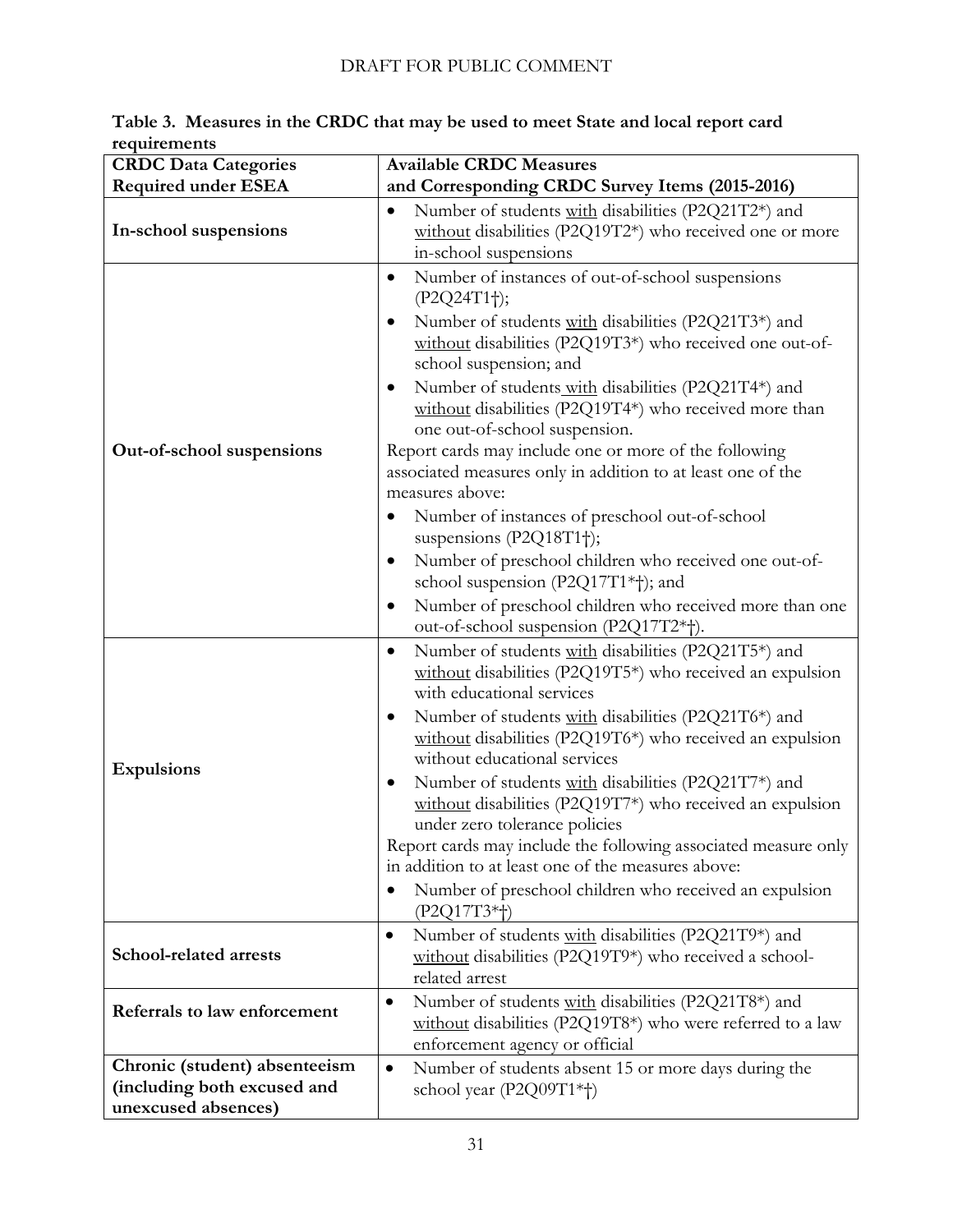| Incidents of harassment or<br>bullying                                               | Number of allegations of harassment or bullying on the<br>basis of $(1)$ sex; $(2)$ race, color, or national origin; $(3)$<br>disability; (4) sexual orientation; or (5) religion (P2Q29T1)<br>Report cards may include one or more of the following<br>associated measures only in addition to the measures above:<br>Number of students reported as harassed or bullied on the<br>basis of sex $(P2Q30T1*$ <sup>+</sup> )<br>Number of students reported as harassed or bullied on the<br>$\bullet$<br>basis of race, color, or national origin (P2Q30T2*†)<br>Number of students reported as harassed or bullied on the<br>$\bullet$<br>basis of disability (P2Q30T3*†)                                                                                                                                                                                                                                                                                                                                                                                                                  |
|--------------------------------------------------------------------------------------|---------------------------------------------------------------------------------------------------------------------------------------------------------------------------------------------------------------------------------------------------------------------------------------------------------------------------------------------------------------------------------------------------------------------------------------------------------------------------------------------------------------------------------------------------------------------------------------------------------------------------------------------------------------------------------------------------------------------------------------------------------------------------------------------------------------------------------------------------------------------------------------------------------------------------------------------------------------------------------------------------------------------------------------------------------------------------------------------|
| Incidents of violent offenses                                                        | Number of incidents of the following offenses: (1) rape or<br>$\bullet$<br>attempted rape; (2) sexual assault other than rape; (3)<br>robbery with a weapon; (4) robbery with a firearm or<br>explosive device; (5) robbery without a weapon; (6) physical<br>attack or fight with a weapon; (7) physical attack or fight<br>with a firearm or explosive device; (8) physical attack or<br>fight without a weapon; (9) threats of physical attack with a<br>weapon; (10) threats of physical attack with a firearm or<br>explosive device; (11) threats of physical attack without a<br>weapon; and (12) possession of a firearm or explosive<br>device (P2Q26T1)<br>Report cards may include one or more of the following<br>associated measures only in addition to the measures above:<br>Firearm use: Indicator of at least one incident at a school<br>that involved a shooting, regardless of whether anyone was<br>hurt $(P2Q27T1)$<br>Homicide: Indicator that any of a school's students, faculty,<br>or staff died as a result of a homicide committed at the<br>school (P2Q28T1) |
| Preschool programs                                                                   | Number of children enrolled in preschool programs or<br>$\bullet$<br>services (preschool refers to preschool programs and<br>services for children ages 3 through 5) (P1Q08T1*†)                                                                                                                                                                                                                                                                                                                                                                                                                                                                                                                                                                                                                                                                                                                                                                                                                                                                                                            |
| Accelerated coursework to earn<br>postsecondary credit while still<br>in high school | Number of students enrolled in each of the following: (1) at<br>$\bullet$<br>least one Advanced Placement (AP) course (P1Q35T1*†);<br>(2) the International Baccalaureate (IB) Diploma<br>Programme (P1Q31T1*+); and (3) dual enrollment/dual<br>credit programs (P1Q43T1*†)                                                                                                                                                                                                                                                                                                                                                                                                                                                                                                                                                                                                                                                                                                                                                                                                                |

Notes: \*Disaggregated groups include the following: (1) race; (2) sex; and (3) limited English proficient. †Disaggregated groups include students served under the IDEA.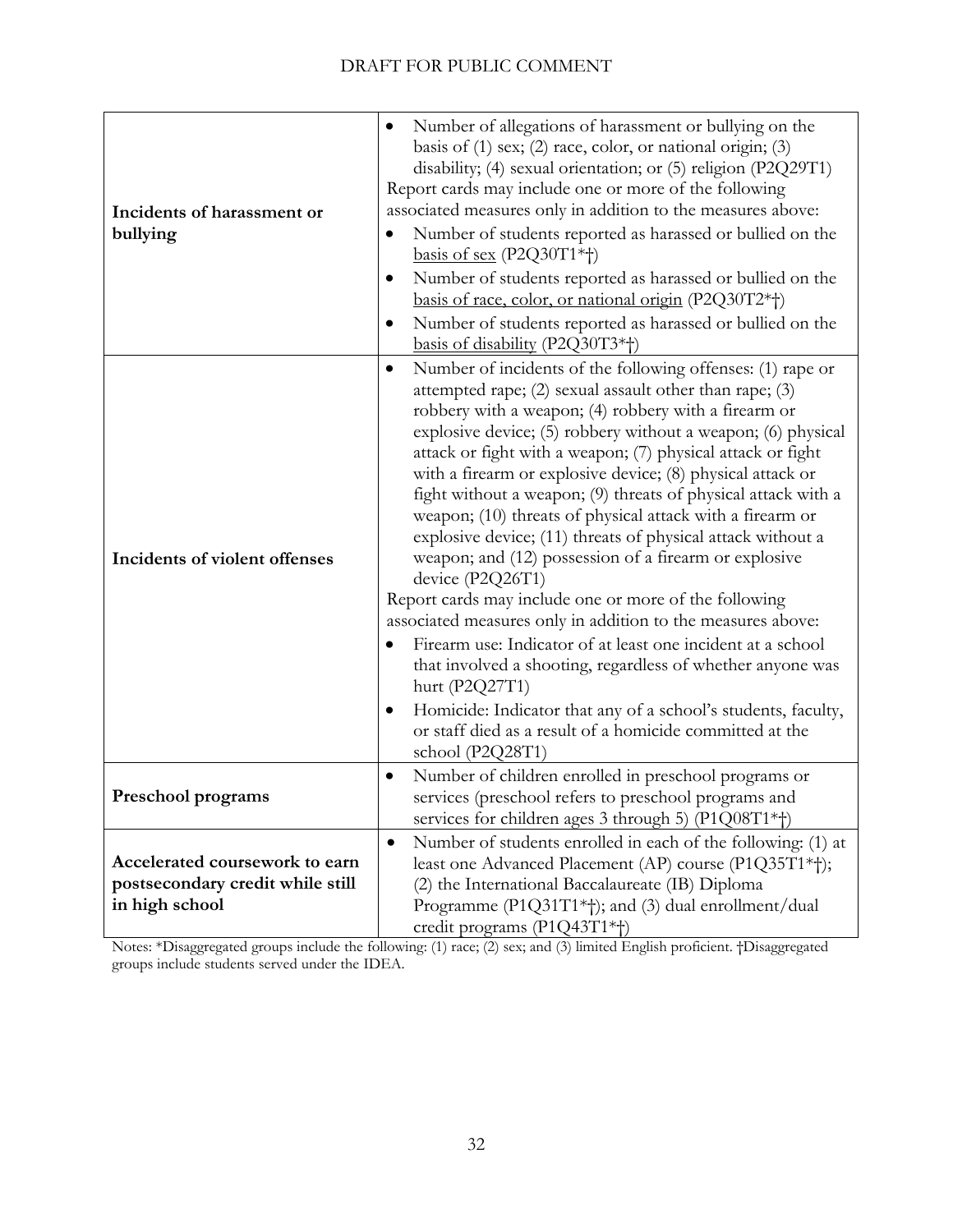#### <span id="page-32-0"></span>**F-3. What preschool enrollment information is an SEA and LEA required to include on report cards?**

SEAs and LEAs are only required to report preschool enrollment data that are submitted in accordance with the CRDC data collection. (ESEA section  $1111(h)(1)(C)(viii)$ ; (h) $(1)(D)(i)$ ; and (h)(2)(C)). The CRDC preschool enrollment data, described in Table 3, only include information on the number of children served in an LEA's preschool program(s) or service(s), including programs and services that are provided by a non-LEA facility that has been contracted by the LEA. The CRDC data collection does not include data necessary to calculate the percentage of students enrolled in preschool programs, nor does it include information on children receiving preschool services provided under State-administered preschool programs or by other entities, such as community-based organizations. Therefore, SEAs and LEAs are not required to include such information on report cards. In addition to the required CRDC data on the number of students enrolled in preschool programs, an SEA and LEA may choose to include other information related to preschool enrollment on report cards, such as the number and percentage of students enrolled in preschool programs not included in the CRDC. If an SEA or LEA elects to include such information, it should report this information separately.

#### <span id="page-32-1"></span>**F-4. Does the ESEA require that the SEA and LEA use the CRDC data described in question F-2 to meet the reporting requirements?**

Yes. At a minimum, the ESEA requires that SEAs and LEAs use CRDC data to meet the reporting requirements under ESEA section  $1111(h)(1)(C)(viii)$  and  $(h)(2)(C)$ . To support SEAs and LEAs in doing so, the Department will make available to SEAs the CRDC data that the ESEA requires them to use to meet this reporting requirement (discussed in the questions above). For an SEA in which LEAs produce local report cards (as opposed to instances where the SEA produces the local report cards), the SEA would be responsible for providing each LEA with the CRDC data that must be used to meet this reporting requirement.

#### <span id="page-32-2"></span>**F-5. How can an SEA and LEA meet their privacy obligations while including the CRDC data on State and local report cards?**

The best way an SEA and LEA can avoid risking a privacy disclosure in the CRDC data included on report cards is to use CRDC data files available from the Department (see question F-9 for how data will be made available). This will ensure that appropriate and consistent methodologies for protecting student privacy are uniformly applied to the data that will be used in the report cards. This also will ensure that information that is provided on State and local report cards is aligned with what the Department provides in its public release of CRDC data, thus ensuring consistency and reducing the risk of disclosure of personally identifiable information. If an SEA or LEA uses data submitted to the Department and applies its own privacy protections, instead of the data released by the Department to which privacy protection routines have been applied, it will be difficult, if not impossible, to avoid an inadvertent disclosure when using the data released by the SEA or LEA in combination with data released by the Department.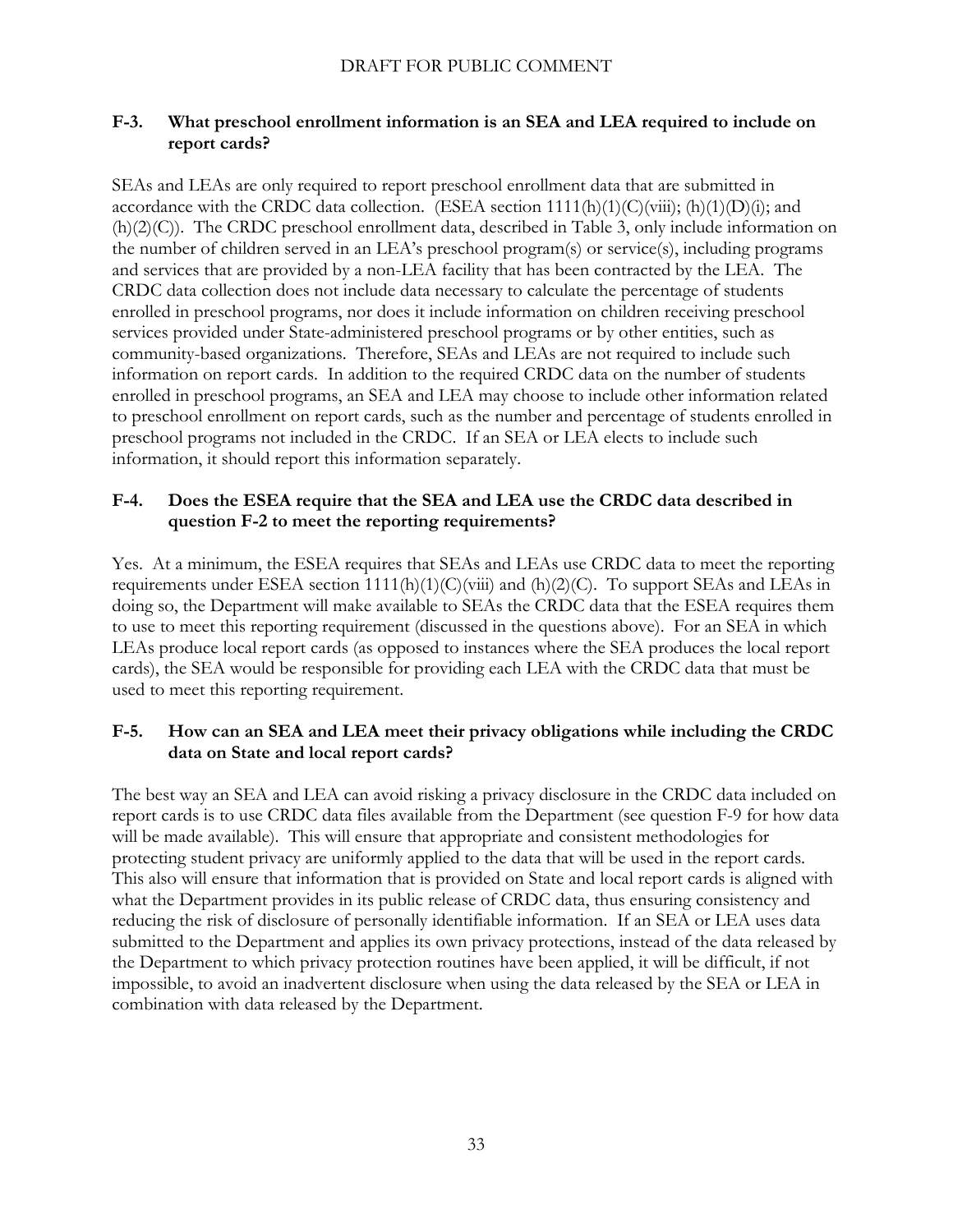#### <span id="page-33-0"></span>**F-6. Does the ESEA require that the SEA and LEA include CRDC data on report cards annually?**

Yes. The ESEA requires an SEA and its LEAs to include CRDC data annually on their report cards. (ESEA section  $1111(h)(1)(C)(viii)$  and  $(h)(2)(C)$ ). Since the CRDC is a biennial data collection, SEAs and LEAs may include the same information on report cards over consecutive years, using the most recently available data provided by the Department, in order to meet this reporting requirement.

#### <span id="page-33-1"></span>**F-7. What if an SEA or LEA has more recent data than what is available in the CRDC data file provided by the Department?**

The Department recognizes that SEAs and LEAs may have access to data on the items used to fulfill this reporting requirement that are more recent than the most recent CRDC data. At a minimum, the ESEA requires that an SEA and its LEAs use the data reported through the CRDC when reporting on school quality, climate, and safety, preschool enrollment, and accelerated coursework on State and local report cards (see question F-2 for a complete list of measures that can be used to meet the requirements within these categories of CRDC data). Using CRDC data, as provided by the Department, helps ensure consistency across SEAs and LEAs in how the data items are defined, reported, and protected with respect to privacy.

As noted in questions B-2 and C-2, SEAs and LEAs can include additional information on report cards if they wish to do so. Therefore, an SEA or LEA may include on report cards information that they collect annually that represents data on the same metric that LEAs submit for the purposes of the CRDC biannually during years when new CRDC data are not available. If an SEA or LEA elects to include such information, it should report this information separately and specify each additional data source.

#### <span id="page-33-2"></span>**F-8. May an SEA or an LEA provide a web link to CRDC data on its report card in lieu of including the actual CRDC data?**

No. It is not sufficient for an SEA or an LEA to provide a link to the State CRDC data posted on the Department website. An SEA and an LEA must include on their report cards the information required under ESEA section  $1111(h)(1)(C)(viii)$  and  $(h)(2)(C)$ .

#### <span id="page-33-3"></span>**F-9. Which school year of data must SEAs and LEAs include on the report cards and how can SEAs and LEAs obtain the data file(s)?**

State and local report cards must include data on school quality, climate, and safety, preschool enrollment, and accelerated coursework from the most recently available CRDC data. For example, State and local report cards that include information from the 2017–2018 and 2018–2019 school years will use the CRDC data from the 2015–2016 school year. Individual State-specific files of the CRDC data will be available to States on the ED.gov website. An SEA and LEA do not need to delay the release of report cards because they are waiting for more recent CRDC data.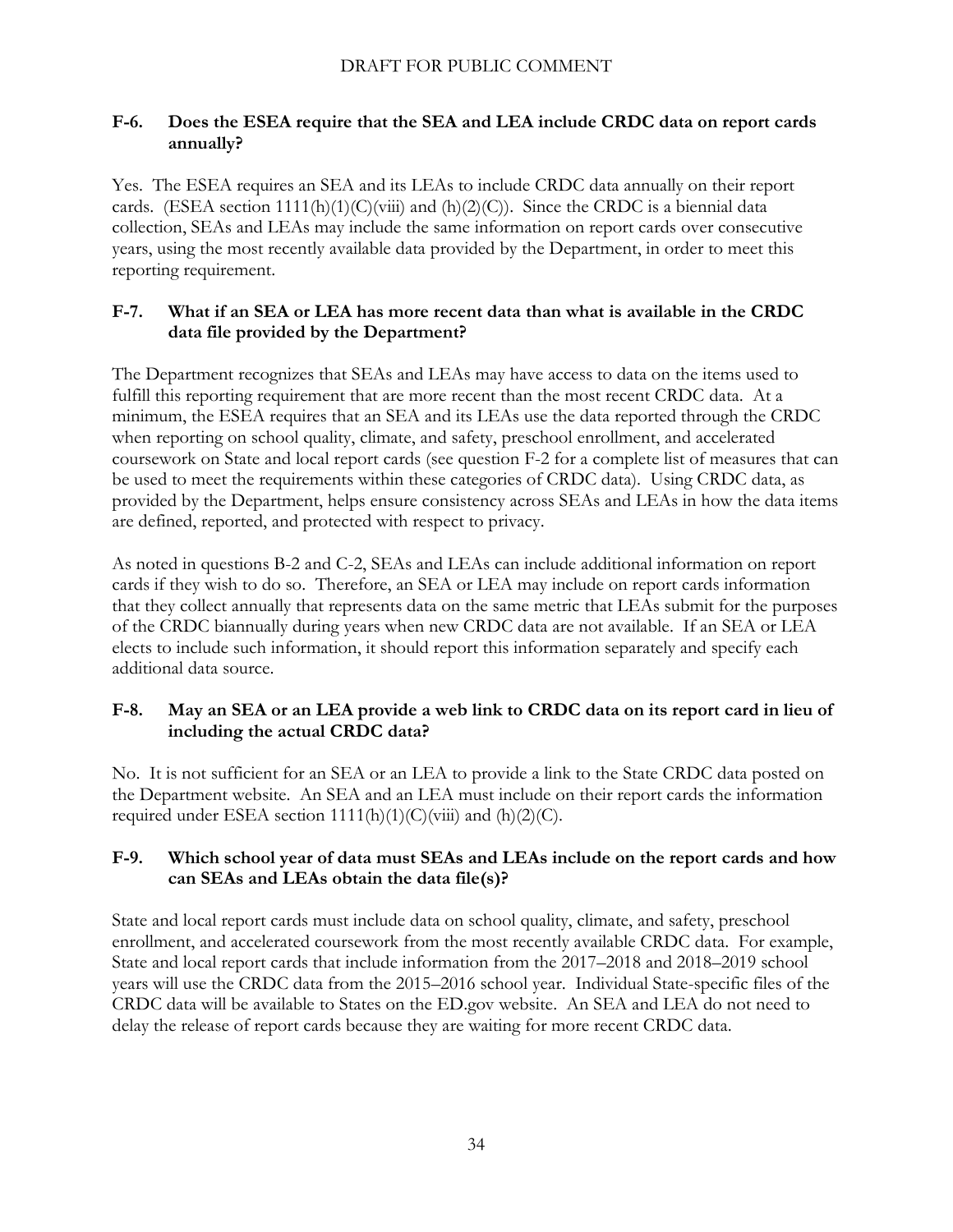#### <span id="page-34-0"></span>**F-10. In what format will the CRDC data be provided?**

Each State-specific CRDC data file, which contains data for all schools for which LEAs submitted data within the State, will be made available to SEAs in a commonly used open data format, such as CSV or XML or JSON.

#### <span id="page-34-1"></span>**F-11. Where can an SEA and LEA find documentation about the data file(s)?**

The User Guide for the CRDC provides information about the purpose of the data collection, the target population and respondents, data anomalies and considerations, data collection procedures, the data file structure, and data processing (see http://ocrdata.ed.gov/DataFileUsersManual). In addition, the CRDC survey forms are also available. All of the data documentation for the CRDC is available at [http://crdc.ed.gov/.](http://crdc.ed.gov/)

#### <span id="page-34-2"></span>**F-12. What privacy protections are implemented in the data files?**

The Department applies privacy protection routines to the CRDC data that LEAs submit. The CRDC data that are derived from personally identifiable information contained within students' education records are protected by FERPA. (20 U.S.C.1232g; 34 CFR Part 99). In the publicly available data files, statistical disclosure limitation methods have been applied to reduce the risk of disclosure of individual student information. The specific rounding methodologies for the privacy protection routines are described in the User Guide (http://ocrdata.ed.gov/DataFileUsersManual) for the CRDC data file. Non-student information (e.g., teacher counts and dollar figures) is not subject to the same privacy provisions and is therefore not rounded. The data documentation contains language that an SEA and its LEAs may include on their report cards to describe the privacy protection rules and important considerations for interpreting the privacy-protected data.

#### <span id="page-34-3"></span>**F-13. What should an SEA do if the data submitted for the CRDC are missing or incomplete?**

In the case of an SEA in which an LEA is missing from the CRDC data file or in which an LEA is missing data on key element(s), the ESEA requires that the SEA still report the required data to produce a State report card based on the LEAs that are included in the file that the Department provides to SEAs. The SEA may choose to annotate the report card to indicate that data for a particular LEA are missing. In such cases, the LEA may choose to report on other data sources that measure the same or similar metrics; however, the LEA must note that the CRDC data are missing.

#### <span id="page-34-4"></span>**F-14. What level of CRDC data must be included on State and local report cards?**

The ESEA requires SEAs and LEAs to report information submitted in accordance with the CRDC. (ESEA section 1111(h)(1)(C)(vii) and (h)(2)(C)). Because SEAs and LEAs submit CRDC data at the school level, an SEA and its LEAs must report school-level CRDC data on State and local report cards. An SEA and its LEAs are not required to aggregate the CRDC data at the State or LEA levels.

Any SEA and LEA interested in publishing SEA or LEA aggregations should be aware of the complex privacy risks caused by the interconnection of these aggregations with the existing privacy protections applied to the school-level data. Interested SEAs and LEAs are encouraged to contact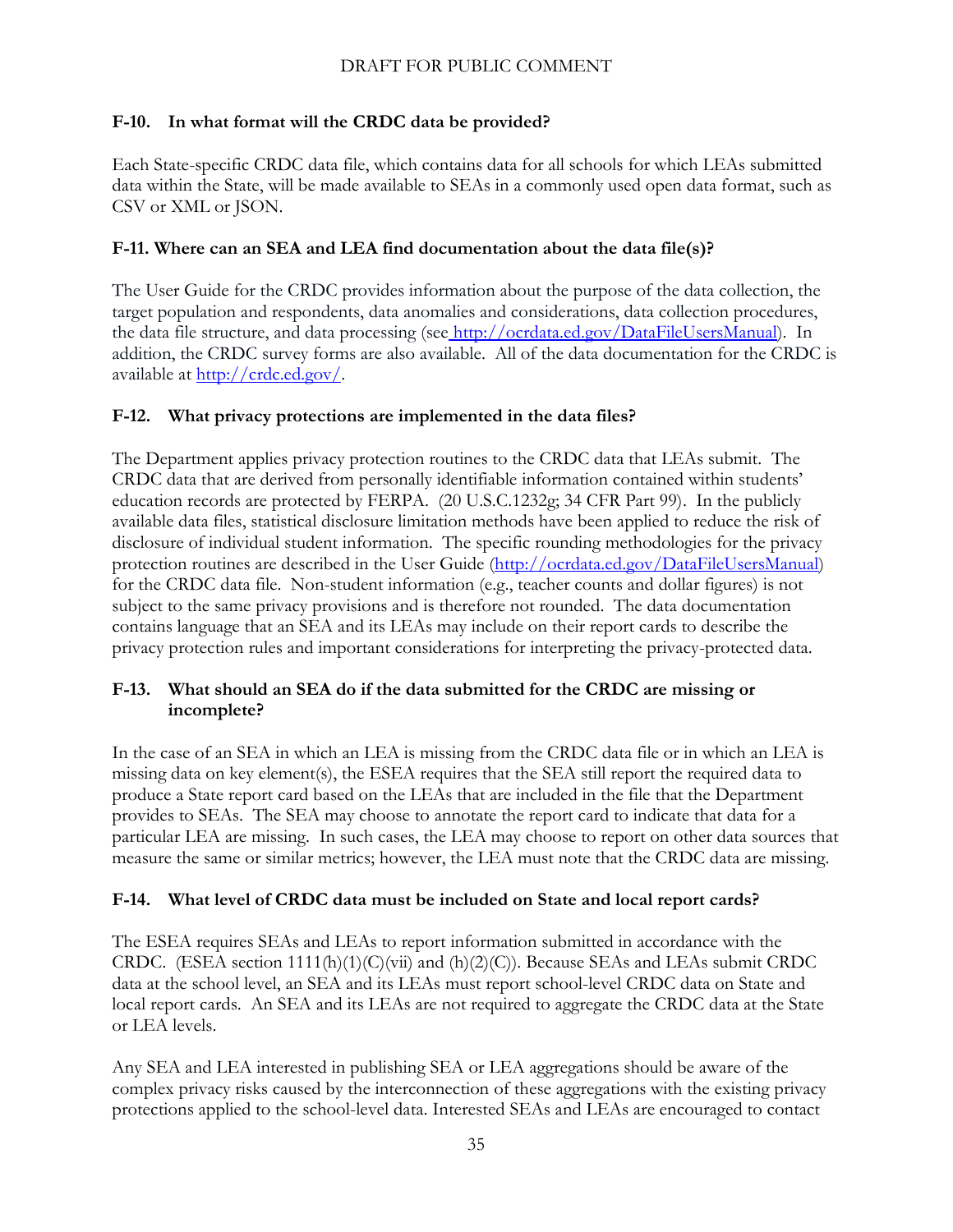the Department's PTAC to develop a compatible disclosure avoidance plan by emailing [PrivacyTA@ed.gov.](mailto:PrivacyTA@ed.gov)

# <span id="page-35-0"></span>**G. REPORTING ON EDUCATOR QUALIFICATIONS**

#### <span id="page-35-1"></span>**G-1. What information must State and local report cards include on educator qualifications?**

The ESEA requires that each State and local report card include, in the aggregate and disaggregated by high-poverty and low-poverty schools, the number and percentages of (1) inexperienced teachers, principals, and other school leaders; (2) teachers teaching with emergency or provisional credentials; and (3) teachers who are not teaching in the subject or field for which the teacher is certified or licensed (i.e., out-of-field teachers). (ESEA section  $1111(h)(1)(C)(ix)$ ,  $(h)(2)(C)$ ).

#### <span id="page-35-2"></span>**G-2. What definitions apply to the requirement that each SEA and LEA report on educator qualifications?**

Section 8101(44) of the ESEA defines a school leader as a principal, assistant principal, or other individual who is: (1) an employee or officer of an elementary school or secondary school, LEA, or other entity operating an elementary school or secondary school; and (2) responsible for the daily instructional leadership and managerial operations in the elementary school or secondary school building. Thus, in the context of State and local report cards, "other school leaders" includes individuals other than principals that meet the definition of a school leader. $9$ 

The remaining terms applicable to reporting educator qualifications are not defined by the ESEA for reporting purposes. An SEA may, at its discretion, consider adopting a uniform, statewide definition of additional terms in order to ensure consistency and comparability across the State with respect to reporting on educator qualifications. For example, an SEA may choose to define a "highpoverty school" as a school in the top quartile of poverty in the State and a "low-poverty school" as a school in the bottom quartile of poverty in the State. An SEA also may, at its discretion, consider adopting a uniform, statewide definition of the term "teachers who are not teaching in the subject or field for which the teacher is certified or licensed." Ensuring that this term has consistent meaning when reported could increase public understanding of staffing needs in high-poverty and difficultto-staff schools and could encourage SEAs to target efforts to recruit, support, and retain excellent educators in these schools.

# <span id="page-35-3"></span>**H. REPORTING PER-PUPIL EXPENDITURES**

#### <span id="page-35-4"></span>**H-1. What information must State and local report cards include on per-pupil expenditures?**

The ESEA requires that State report cards include "[t]he per-pupil expenditures of Federal, State, and local funds, including actual personnel expenditures and actual nonpersonnel expenditures of

 $\overline{a}$ <sup>9</sup> Please see page 17 of the Department's non-regulatory guidance for Title II, Part A for additional discussion of personnel included in "other school leaders": [http://www2.ed.gov/policy/elsec/leg/essa/essatitleiipartaguidance.pdf.](http://www2.ed.gov/policy/elsec/leg/essa/essatitleiipartaguidance.pdf)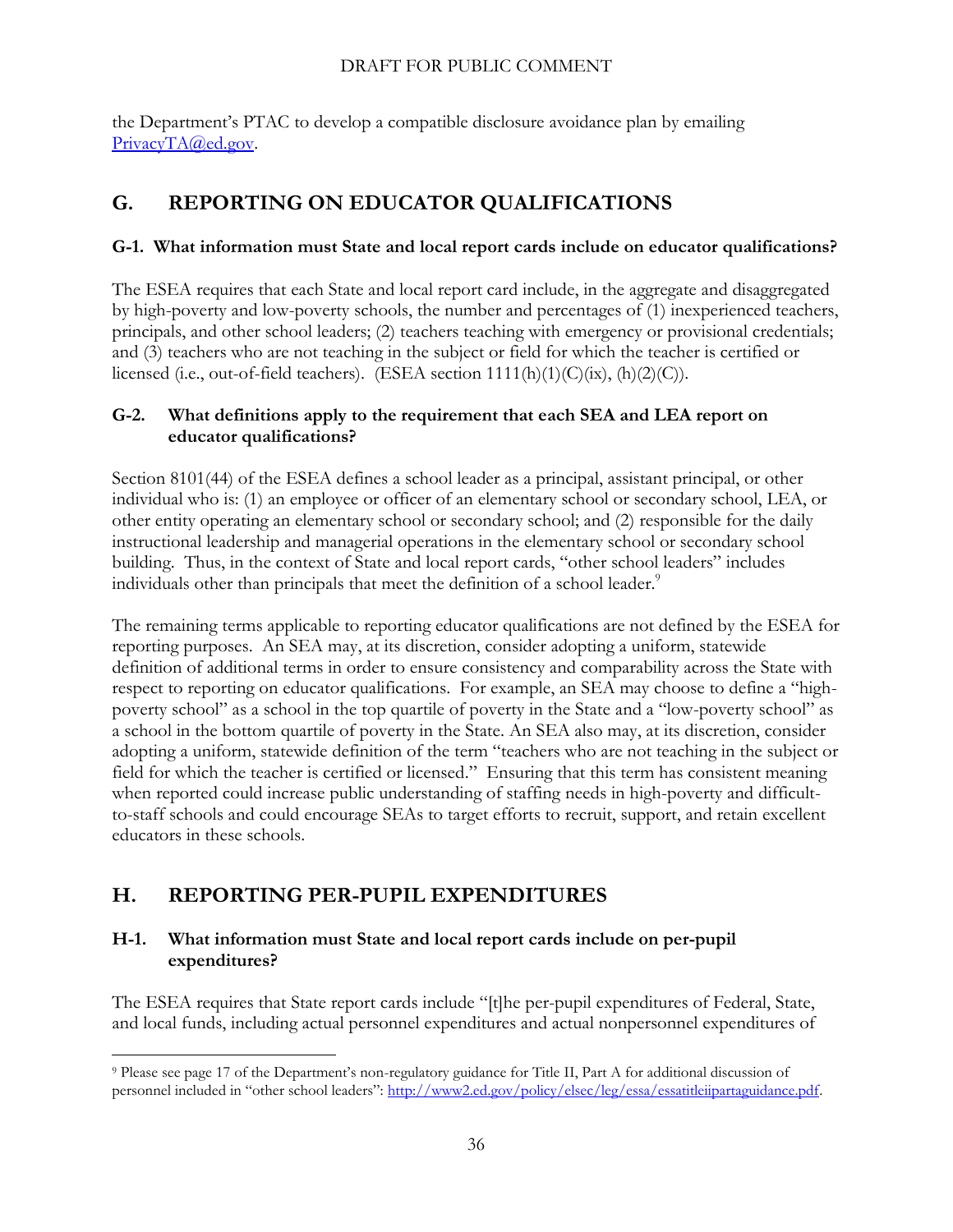Federal, State, and local funds, disaggregated by source of funds, for each local educational agency and each school in the State for the preceding fiscal year." (ESEA section  $1111(h)(1)(C)(x)$ ). The ESEA also requires that local report cards include per-pupil expenditures of Federal, State, and local funds, including actual personnel expenditures and actual nonpersonnel expenditures of Federal, State, and local funds, disaggregated by source funds for the LEA and each school served by the LEA. (ESEA section  $1111(h)(2)(C)$ ).

## <span id="page-36-0"></span>**H-2. Can an SEA and its LEAs follow different procedures when calculating per-pupil expenditure data for State and local report cards?**

Yes. An SEA has discretion to allow LEAs to establish their own procedures for calculating perpupil expenditures. However, if an SEA wants to ensure that data are uniform, understandable, and comparable across each LEA and school in a State, the SEA may establish uniform statewide procedures for calculation of per-pupil expenditures. The establishment of a uniform calculation of per-pupil expenditures by an SEA facilitates the comparison of the distribution of school funding within and across school districts.

## <span id="page-36-1"></span>**H-3. Can an SEA and LEA report per-pupil expenditures on State and local report cards by including average salary costs for school-level staff?**

No. The ESEA requires that *actual* personnel and nonpersonnel expenditures of Federal, State, and local funds be used to calculate the per-pupil expenditure figures that must be included on State and local report cards. (ESEA section 1111(h)(1)(C)(x)). However, an SEA could include average salary costs for school-level staff under the additional information section of its report card, provided the State believes including such information will inform parents, students, and other members of the public about how resources are allocated in elementary and secondary schools. (ESEA section 1111(h)(1)(C)(xiv)). See question B-2 for examples of additional information an SEA might include on its State report card. In addition, an LEA may include on local report cards any other information it determines to be appropriate, whether that information is included on the State report card. (ESEA section 1111(h)(2)(D)). (See question C-2 for additional information.)

#### <span id="page-36-2"></span>**H-4. What expenditures are included in the numerator and denominator when calculating per-pupil expenditures for State and local report cards?**

Numerator: The ESEA requires that per-pupil expenditure calculations include actual personnel and nonpersonnel expenditures of all Federal, State, and local funds disaggregated by source of funds. (ESEA section  $1111(h)(1)(C(x))$ ). Because some types of expenditures typically are excluded for annual reporting purposes from these broad categories (e.g., capital expenditures) an SEA has some flexibility in determining the specific categories of expenditures to include. However, this flexibility does not negate the responsibility to include all actual personnel and non-personnel expenditures, absent a compelling reason to exclude them. Generally, an SEA and its LEAs should not include expenditures that, if reported, would skew expenditures in certain years and thwart comparison from year to year (see the National Center for Education Statistics' (NCES) procedures below for examples).

To ensure LEAs clearly understand how to collect, report, and calculate expenditure data, an SEA may, at its discretion, develop per-pupil expenditure reporting procedures that identify and clearly communicate the specific expenditures that must be included in the numerator of per-pupil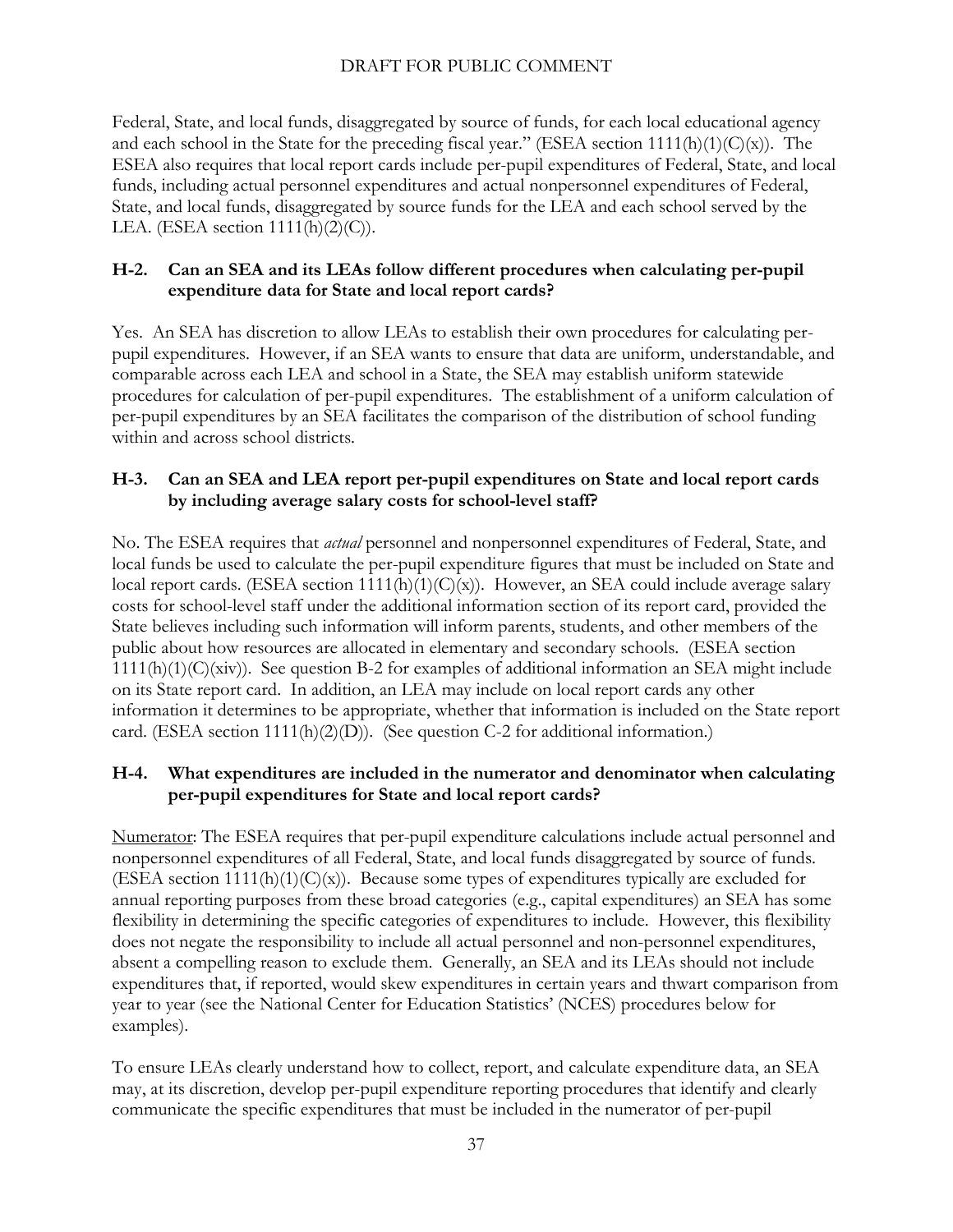expenditure calculations for each LEA and each school in the State, as well as those expenditures that must be excluded. In order to provide full and clear information to parents and the public, SEAs may want to make such guidance publicly available on its website and to link to the information on the State and local report cards, so that parents and the public can better understand the data that are included in this section of the report card.

To reduce burden, an SEA and its LEAs have the flexibility to align their procedures with existing NCES data collection procedures and to work closely with LEAs when developing guidance on how to calculate per-pupil expenditures. Under NCES data collection and publication procedures, the numerator for per-pupil expenditures consists of current expenditures (see ESEA section 8101(12)), which are comprised of expenditures for the day-to-day operation of schools and LEAs for public elementary and secondary education, including expenditures for staff salaries and benefits, supplies, and purchased services. General administration expenditures and school administration expenditures are also included in current expenditures (see question H-17 for additional details).<sup>10</sup>

Current expenditures include expenditures for the functions of: instruction, instructional staff support services, student support services, general administration, school administration, operation and maintenance of plant, student transportation, other support services (e.g., business/central services), food services, and enterprise operations. For the above functions, this includes expenditures for the objects of: salaries, employee benefits, supplies (e.g., physical textbooks, pens and pencils, paper, printing and copying supplies, CDs, flash or jump drives, parallel cables, monitor stands, etc.), purchased services (e.g., the professional services of medical doctors, lawyers, architects, auditors, accountants, bankers, therapists, audiologists, dieticians, editors, negotiations specialists, paying agents, systems analysts, or planners; or training provided for teachers or other employees by a third-party vendor as part of their professional development).

Under NCES' procedures, the following items are excluded from current expenditures: repaying debts (e.g., bond retirement and interest on long-term debt), capital outlays (e.g., construction, purchases of land, etc.), community services, adult education, payments to private schools, payments to other LEAs, and payments to charter schools outside the LEA.

Denominator: An SEA and its LEAs have discretion to determine a student count procedure (e.g., membership<sup>11</sup> with a fall count date, averaged count of students in membership over the school year, membership count with multiple count dates, averaged count of students in attendance over the school year) to calculate per-pupil expenditures for State and local report cards. SEAs may want to make this guidance publicly available on its website and to link to this guidance on the State and local report cards so that parents and the public can better understand the data that are included in this section of the report card. If an SEA identifies a statewide student count procedure, it should also:

1. Ensure the year for which the student count procedure (denominator) is applied aligns with the school year in which expenditures are counted (numerator).

 $\overline{a}$ 

<sup>10</sup> NCES' Data Collection Procedures: The NCES Common Core of Data (CCD) Public Elementary/Secondary Agency Universe Survey annually collects a count of students taken on the school day closest to October 1, which includes students in the group or classes that are part of a public school program that is taught in the year or years preceding kindergarten. This count is used to calculate NCES per-pupil expenditure reports.

<sup>11</sup> Commencing the 2017-18 school year, LEA membership includes students attending a school in the LEA; students "tuitioned-out" to private schools by the LEA; and students in pre-kindergarten programs administered by the LEA.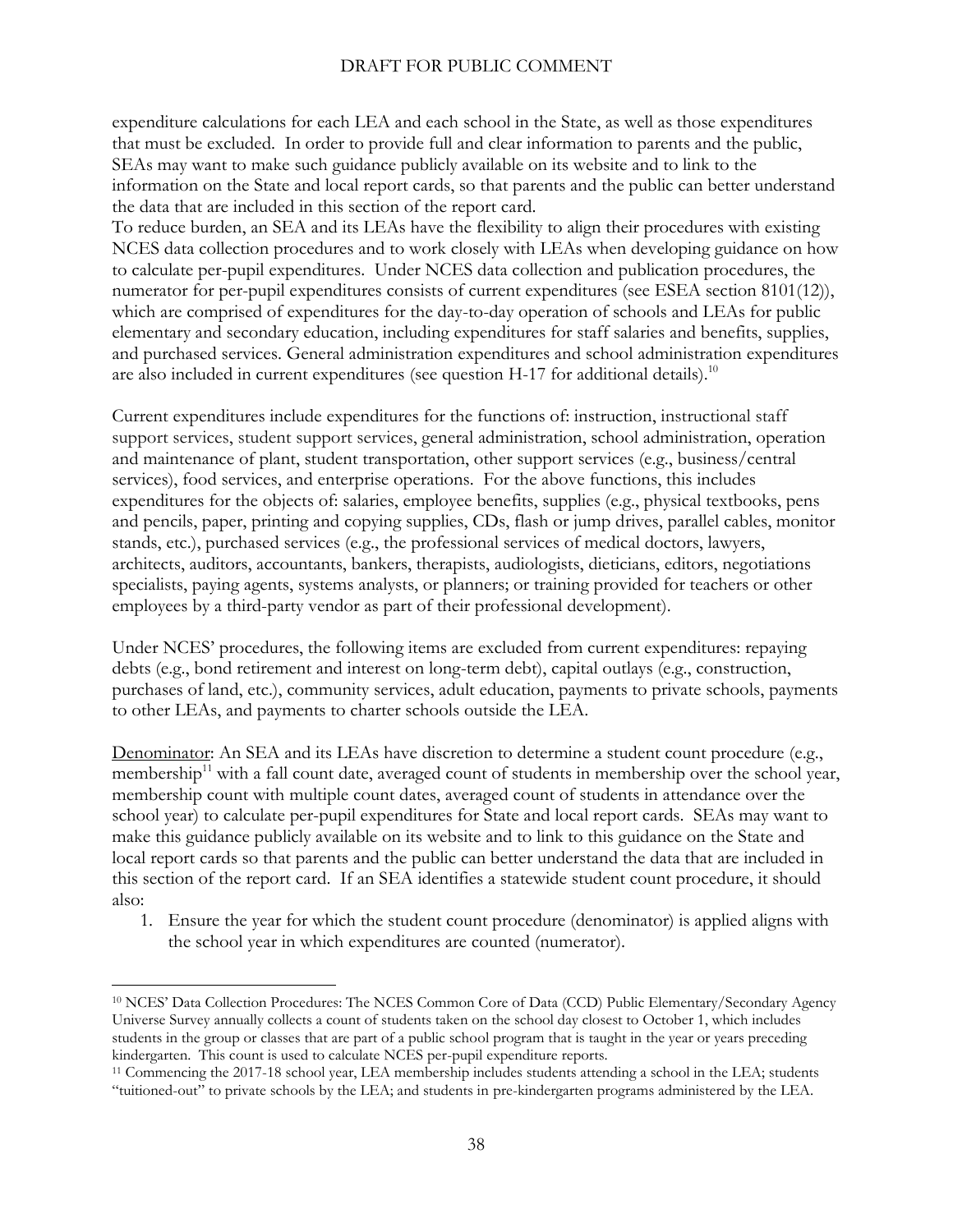- 2. Consider aligning the statewide student count procedure with existing NCES data collection procedures to reduce burden on LEAs and schools.
- 3. Ensure the student count procedure specifies whether preschool students in a public school program are counted and, if they are counted, ensure the procedure outlines how to count them and how to identify and include the expenditures that support the counted preschool students in the per-pupil expenditures calculation.
- 4. Evaluate whether the student count procedure selected systematically under- or over-counts students and, if the procedure proves to be biased (e.g., the procedure under-counts students in LEAs serving a higher percentage of high-poverty students), consider selecting a more unbiased student count procedure to calculate per-pupil expenditures.

#### <span id="page-38-0"></span>**H-5. Should funds received from private sources be included in per-pupil expenditure calculations?**

An SEA and its LEAs have the flexibility to determine whether expenditures based on private contributions should be included in per-pupil expenditure calculations. An SEA may want to, however, clarify how it treats such funds in its per-pupil expenditure reporting procedures. If an SEA decides that expenditures paid from funds received from private sources are required to be included in the numerator, then the SEA should clarify for LEAs how to categorize such funds.

#### <span id="page-38-1"></span>**H-6. Should Federal funds intended to replace local tax revenues be included in per-pupil expenditure calculations as Federal funds or as State and local funds?**

An SEA and its LEAs have flexibility with respect to how they treat Federal funds intended to replace local tax revenue (see below for examples). An SEA may want to, however, clarify how it treats such funds in its per-pupil expenditure reporting procedure. Because some Federal funds are treated by LEAs in the same manner as State and local funds, rather than Federal funds, an SEA and its LEAs may decide to classify expenditures of Federal funds intended to replace local tax revenues as State and local expenditures. Impact Aid is an example of a Federal program that is designed to replace lost tax revenue for LEAs that are burdened financially by certain activities of the Federal Government. There are other Federal programs that are also intended to replace local tax revenues, and SEAs should develop procedures for classifying, for the purposes of per-pupil expenditure disaggregation, these Federal programs. Although there may be other Federal programs that generate Federal funds for LEAs that are also intended to replace lost local tax revenues, provided below are some examples:

- Department of Defense: The Impact Aid for Military Connected School Districts program is operated by the Department of Defense Education Activity's (DoDEA) Educational Partnership and, like Impact Aid, replaces local tax revenue for military-connected LEAs.
- Department of the Interior: "Payments in Lieu of Taxes" (PILT) are payments to local governments that help offset losses in property taxes due to non-taxable Federal lands within their boundaries.

#### <span id="page-38-2"></span>**H-7. What options exist for reporting particular expenditures at the LEA and school level?**

An SEA and its LEAs have flexibility when determining the entity level (LEA or school) at which to report specific expenditures, provided all actual personnel and non-personnel expenditures are included and reported where they are actually spent (e.g., the salary of a teacher who is assigned to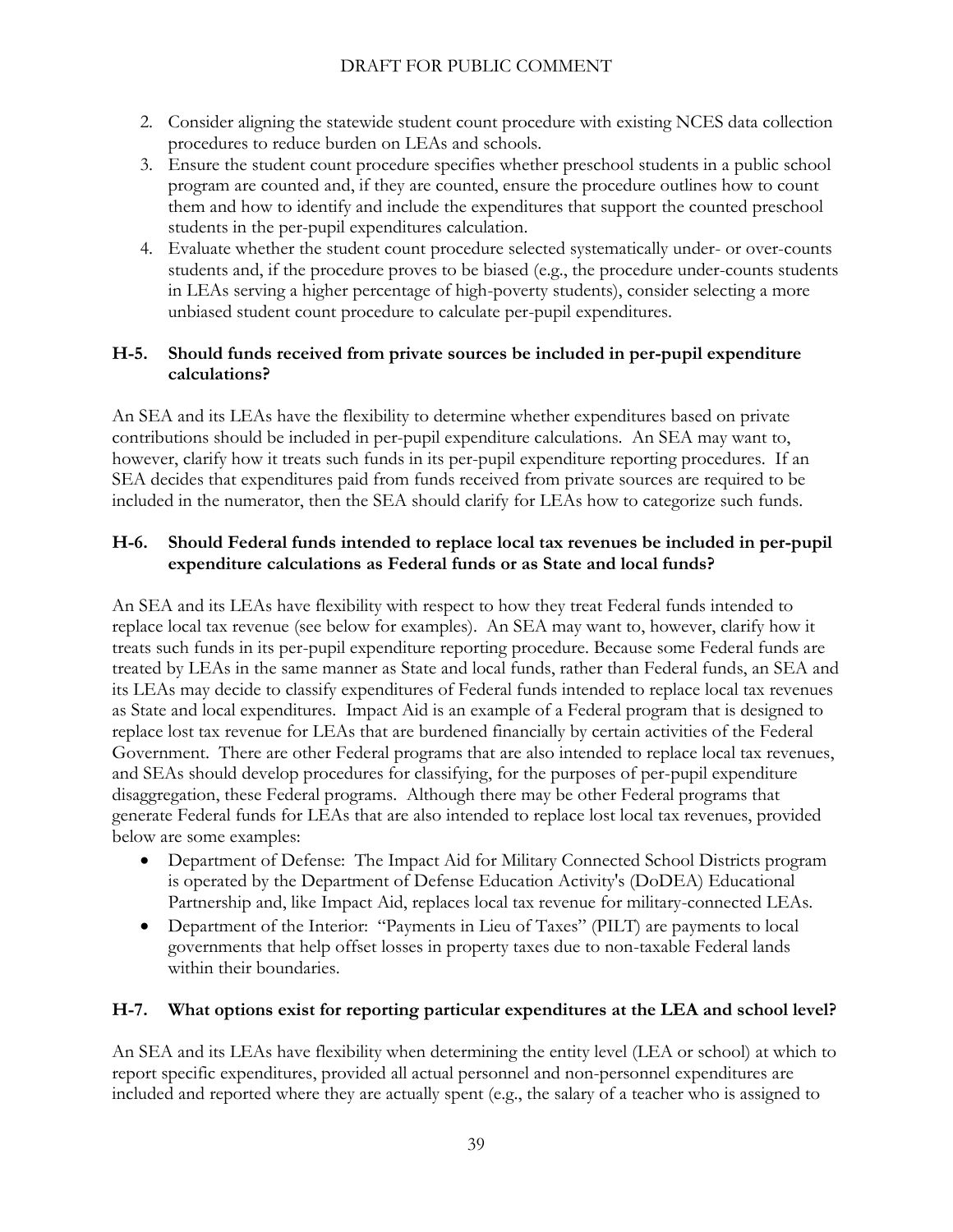that school). In practice, there are typically three groups of expenditures: those clearly spent at the school level and recorded at the school level, those recorded at the central level that impact a particular school, and those recorded at the central level for central administrative functions. As described below in greater detail, an SEA and its LEAs may elect to:

- Separately display the amount of expenditures directly reported at the school level and expenditures that are borne by the central office at the LEA level; or
- Report one summative expenditure figure for each school that includes expenditures that can be directly reported at the school level and expenditures that are borne by the central office at the LEA level and assigned to each school (including both those that impacted that particular school directly and the school's relative proportion of central office administrative expenditures).

An SEA and its LEAs may want to establish business rules that assign costs at the school level (which aggregate to the LEA level), or just at the LEA level, depending on the cost. With regard to funds spent centrally by an LEA, or for services provided to multiple schools in an LEA, there are a number of approaches an SEA and its LEAs could establish, which generally fall into two categories.

One approach would be to assign expenditures to the school level only if those costs are related to instruction and support functions (e.g., teacher salaries, professional development). This approach also acknowledges that the benefit of some expenditures (e.g., superintendent salaries) is not easily allocated to accurately identify how individual schools benefit from those expenditures and, if prorated equally across schools, may conceal inter-school resource inequities. Under this approach all costs that are not related to instruction and support functions (e.g., facilities operations, maintenance, transportation, or food services) would be reported only at the LEA level.

This is generally the approach NCES followed with a pilot study of school-level finance survey (SLFS), which is an expansion of the School District Finance Survey (F-33) in the 2013–2014 and 2014-2015 school years to include voluntary submission of school-level data on "personnel" and "non-personnel" expenditures.<sup>12</sup> NCES selected this approach because the personnel and nonpersonnel variables collected matched what SEAs could readily provide for the 2013-2014 school year and because it provides an accurate picture of the resources typically accounted for as expenditures at the school level. The SLFS collection included four personnel variables (instructional staff salaries, student support service salaries, instructional staff support services salaries, and school administration salaries) and five non-personnel variables (instructional staff support, nontechnology-related supplies and purchased services, technology-related supplies and purchased services, nontechnology-related equipment, and technology-related equipment). If an SEA elected to align its school-level uniform procedure with the pilot SLFS collection, it would require these nine variables to be reported at the school level, in conjunction with the remainder of day-to-day expenditures reported at the LEA level. An SEA could also choose to require additional variables not collected on pilot SLFS to be reported at the school level, such as expenditures for general support services; central services; fiscal services; purchasing, warehousing, and distributing services; executive administration; operation and maintenance of plant; printing, publishing, and duplicating services; planning, research, development, and evaluation; administrative technology; student transportation; security; safety; care and upkeep of grounds and equipment; vehicle service

 $\overline{a}$ <sup>12</sup> In 2016 the Office of Management and Budget (OMB) approved the SLFS to collect data on a volunteer basis from 50 States and the District of Columbia, commencing with the 2016-2017 school year.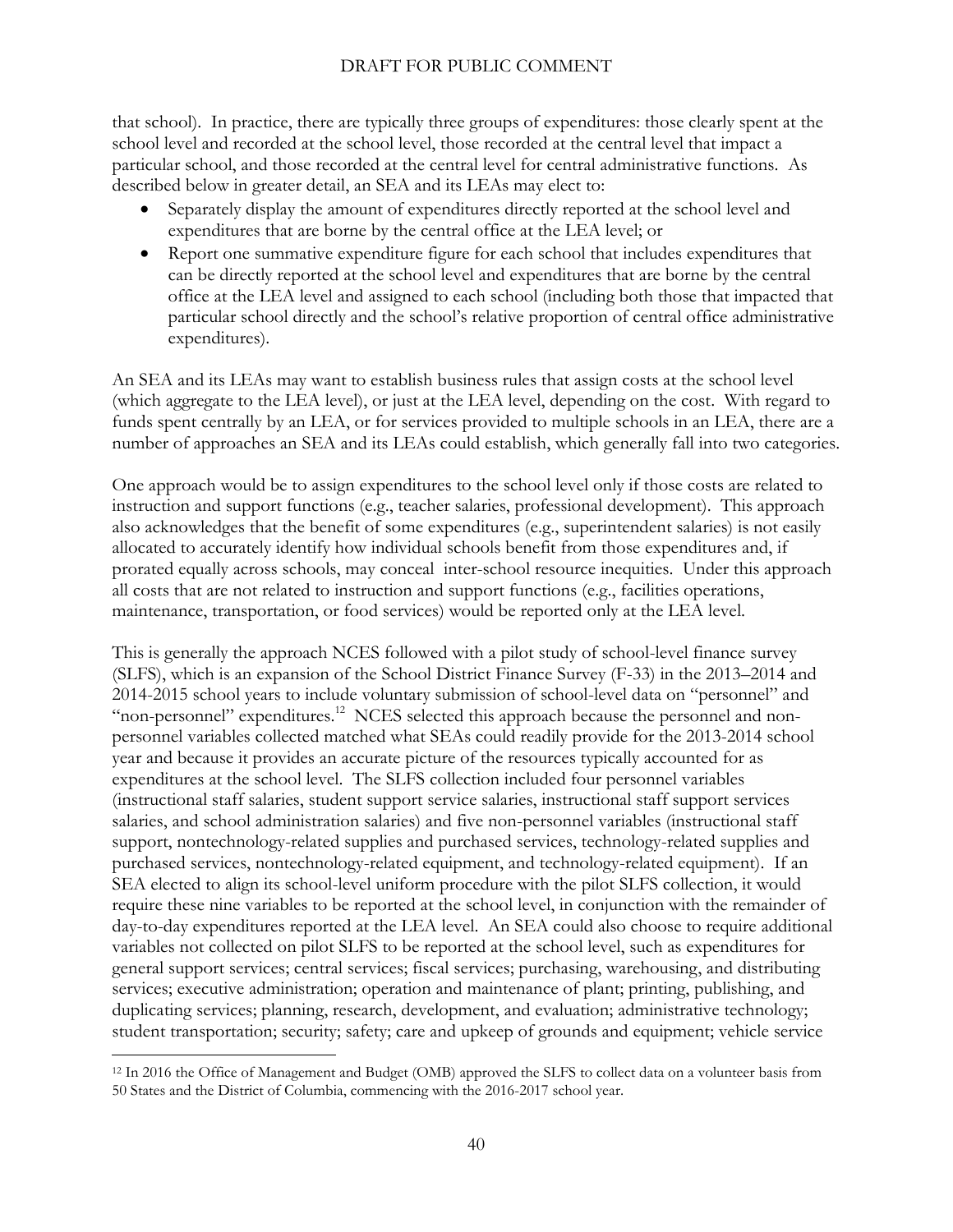and maintenance; and food services. Provided below is an example of expenditure function classifications that would follow under this approach.

| School-level current expenditures per pupil |                                             |          | LEA-level current expenditures per pupil     |
|---------------------------------------------|---------------------------------------------|----------|----------------------------------------------|
| Function                                    |                                             | Function |                                              |
| 1000                                        | Instruction                                 | 1000     | Instruction                                  |
| 2100                                        | Support Services - Students                 | 2100     | Support Services - Students                  |
| 2200                                        | Support Services - Instruction              | 2200     | Support Services - Instruction               |
|                                             |                                             | 2300     | Support Services - General<br>Administration |
| 2400                                        | Support Services – School<br>Administration | 2400     | Support Services - School<br>Administration  |
|                                             |                                             | 2500     | <b>Central Services</b>                      |
|                                             |                                             | 2600     | Operation and Maintenance of<br>Plant        |
|                                             |                                             | 2700     | <b>Student Transportation</b>                |
| 2900                                        | Other Support Services                      | 2900     | Other Support Services                       |
|                                             |                                             | 3100     | Food Services Operations                     |
|                                             |                                             | 3200     | <b>Enterprise Operations</b>                 |

**Table 4. School vs. LEA Expenditure Reporting by Function**

An alternate approach would be to attribute all of an LEA's expenditures to individual schools in the LEA, including expenditures for things that typically are considered LEA-level functions (e.g., superintendent's salary, facilities operations). These LEA-level expenditures would be prorated to each school based on metrics deemed appropriate for each type of expenditure, such as the number of students served in the school (e.g., for the superintendent's salary), the percentage of time allocated by LEA personnel to each school (e.g., for staff who serve multiple schools), square footage (e.g., for utility costs), or other measures or formulas determined by the SEA. If an SEA used this approach it would choose whether to require that personnel expenditures that are often paid by an LEA on behalf of employees (e.g., pension and benefits expenditures) are attributed to each school on a prorated basis or assigned to a school based on actual individual employee pension and benefits expenditures.<sup>13</sup> This approach attempts to provide the public with a full accounting of all LEA expenditures down to the school level, which may be appropriate because the essential goal of all LEA activities, even those that are administrative or recorded centrally, is to provide educational services to students. This approach to reporting school-level expenditure data is discussed in the Financial Accounting for Local and State School Systems, better known as the NCES accounting handbook.<sup>14</sup> Using this approach would result in aggregate school-level

 $\overline{a}$ 

<sup>13</sup> Consistent with 2 CFR § 200.431, if reporting benefit expenditures, SEAs and LEAs should include the costs of leave (vacation, family-related, sick or military), employee insurance, pensions, and unemployment benefit plans in per-pupil expenditure calculations, as they are part of the cost of personnel services. However, an SEA may find reporting on such expenditures to be more practicable at the LEA level only, consistent with NCES' procedures for the F-33 and SLFS data collections.

<sup>14</sup> Allison, G.S. (2015). Financial Accounting for Local and State School Systems: 2014 Edition (NCES 2015-347). U.S. Department of Education, National Center for Education Statistics. Washington, DC: U.S. Government Printing Office. See pp. 151-158. Available at: [http://nces.ed.gov/pubs2015/2015347.pdf.](http://nces.ed.gov/pubs2015/2015347.pdf) The NCES accounting handbook is periodically updated and has been incorporated by most States into their uniform financial reporting requirements for their public elementary and secondary school systems. The use of the accounting handbook by SEAs facilitates the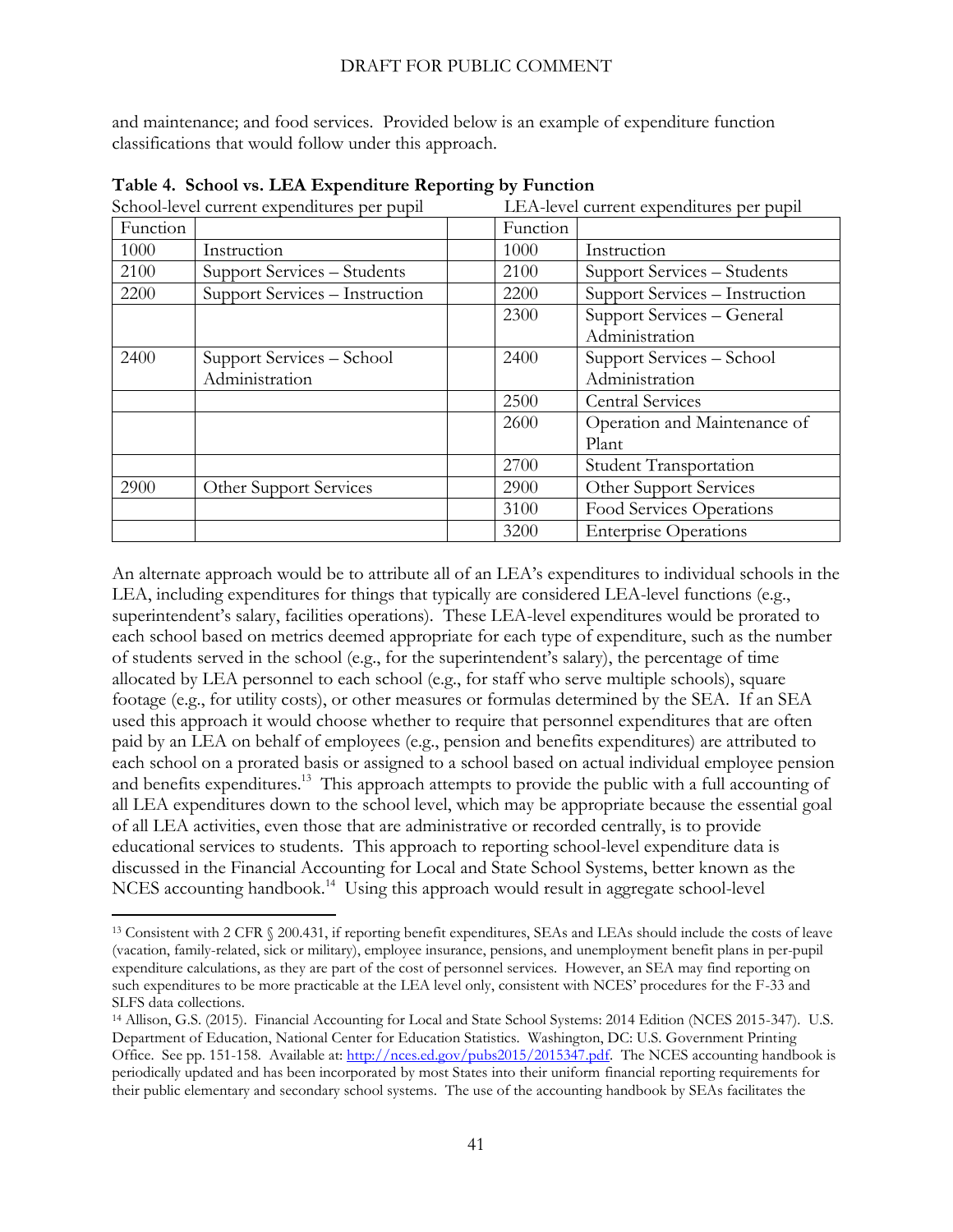expenditures equaling LEA-level expenditures, as all expenditures would be reported at both the school and LEA level.

Regardless of the approach an SEA and its LEAs select, in order to maximize accurate interpretation of the data, the Department suggests that SEA and LEA report cards make clear which expenditures are included in which calculations.

#### <span id="page-41-0"></span>**H-8. How should per-pupil expenditure information be disaggregated on State and LEA report cards?**

The ESEA requires that an SEA and its LEAs report per-pupil expenditures in total (i.e., including all Federal, State, and local funds) and disaggregated by fund type consistent with ESEA section  $1111(h)(1)(C)(x)$ . For disaggregation purposes, the ESEA requires that per-pupil expenditures from Federal funds be reported separately. However, an SEA has flexibility with respect to disaggregating per-pupil expenditures from State and local funds. An SEA and its LEAs may report per-pupil expenditures based on State and local revenue sources separately. Alternatively, because LEA accounting procedures typically do not require expenditures from State and local funds to be tracked separately, SEAs and LEAs may report the combined per-pupil expenditures from State and local funds.

#### <span id="page-41-1"></span>**H-9. Do a State's per-pupil expenditure reporting procedures need to align with existing Federal data collections on education spending?**

No. An SEA and LEA may decide to report per-pupil expenditures using a different methodology than employed under existing Federal data collections (see question H-17 for additional information on Federal data collections).

#### <span id="page-41-2"></span>**H-10. When should expenditures of funds distributed across multiple State fiscal years be reported?**

Expenditures should be reported in the fiscal year they occur regardless of which fiscal year payments may have generated the funds that are spent. In some years legislative appropriations and resulting expenditures will span multiple fiscal years. For example, an LEA might receive and spend portions of Impact Aid payments from four different fiscal years during a single fiscal year. If an LEA were producing a report card for its State fiscal year 2016 (i.e., school year 2015-2016), then the LEA should report its total expenditures from Impact Aid during the 2016 State fiscal year, regardless of which fiscal year generated the payments spent.

#### <span id="page-41-3"></span>**H-11. How should expenditures be reported if they are consolidated under a schoolwide program?**

 $\overline{a}$ 

comparability of data across States and LEAs and it describes functions and objects. For reference, a "function" is the activity for which a service or material object is acquired. The expenditure functions include instruction, instructional staff support services, pupil support services, general administration, school administration, operations and maintenance, student transportation, other support services (such as business services), food services, enterprise operations, and total current expenditures. An "object" is the service or commodity obtained as a result of a specific expenditure. Objects reported within a function include salaries, employee benefits, purchased services, supplies, and equipment.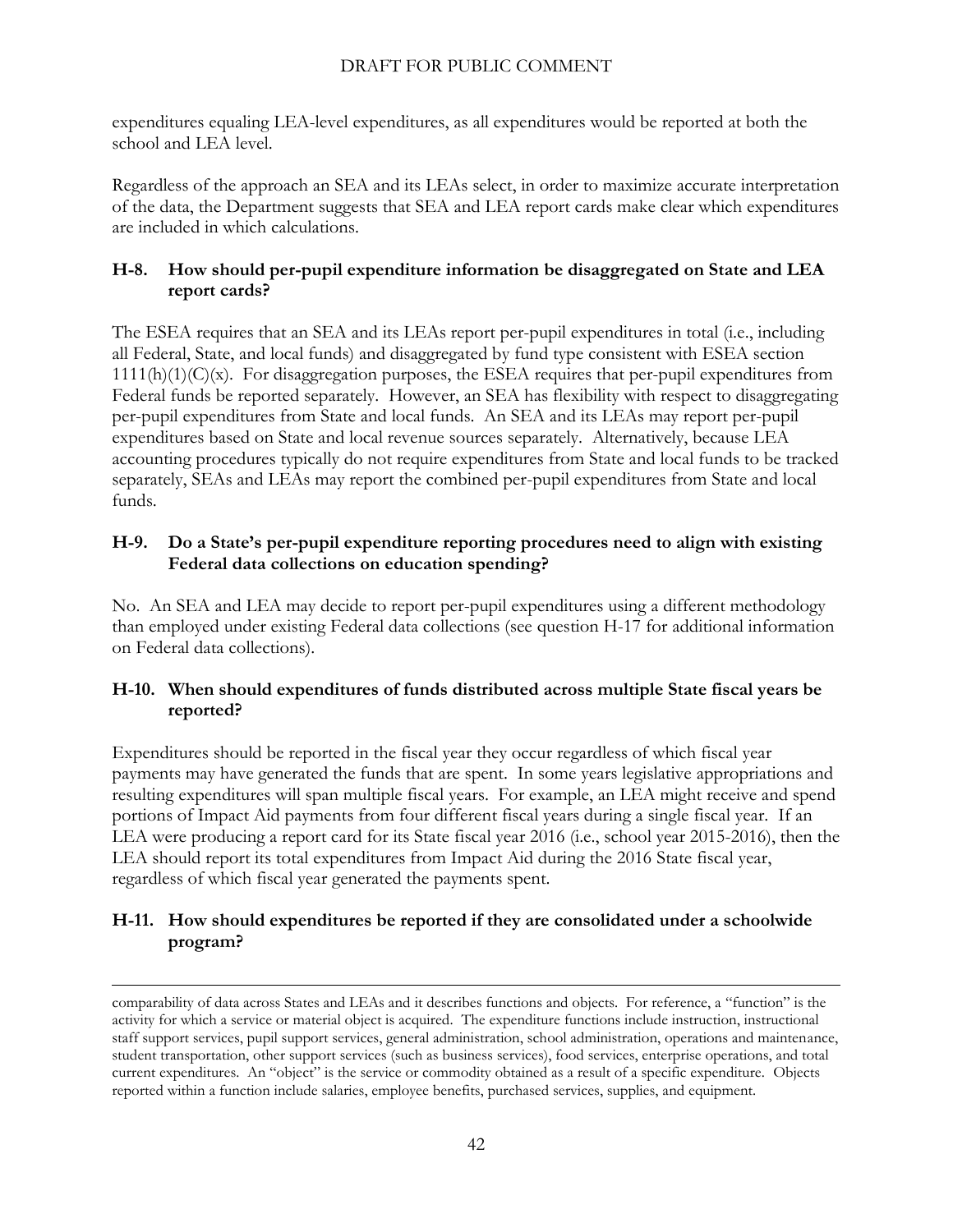A Title I schoolwide program school has the flexibility to consolidate funds from Title I and other Federal education programs with State and local funds, which means those Federal funds lose their individual identity when the schoolwide program is implemented. In such a scenario, a school would spend the consolidated funds for any activities included in its schoolwide program plan, but would be unable to track expenditures of Federal funds separately from State and local funds. In order to report per-pupil expenditures in a schoolwide program school that consolidates funds, an LEA would first determine the percentage that Federal funds constitute of the total funds available to the schoolwide program school. The LEA would next multiply that percentage by the total expenditures in the schoolwide program school, excluding any noncurrent expenditures under SEA or LEA per-pupil expenditure reporting procedures (e.g., community services, capital outlay, and debt service) to derive total Federal expenditures. The LEA could then subtract the derived Federal expenditures from total expenditures to derive State and local expenditures for the schoolwide program school. These figures would then be used by the LEA to report per-pupil expenditures for the schoolwide program school that consolidates Federal, State, and local funds.

#### <span id="page-42-0"></span>**H-12. Are small and rural LEAs exempted from the per-pupil expenditure reporting requirement?**

No. While the ESEA includes special provisions for rural and small LEAs in a number of areas, there is no such provision related to the reporting requirement for per-pupil expenditures.

#### <span id="page-42-1"></span>**H-13. May SEAs and LEAs report per-pupil expenditures on a different timeline than other report card data?**

SEAs and LEAs may want to report per-pupil expenditures as early as possible, ideally at the same time as other data. We recognize, however, that some statewide audit and reporting systems may not allow for reporting on the preceding school year expenditures until after annual report cards are initially disseminated. If such circumstances arise, SEAs and LEAs may update report cards with expenditure information as soon as it becomes available, which we would expect to be no later than the end of the school year during which the report cards were initially disseminated. If an SEA or LEA reports per-pupil expenditures on a different timeline than other data, the Department suggests that initially disseminated report cards include a brief description of when such data will be publicly available.

#### <span id="page-42-2"></span>**H-14. Are SEAs and LEAs required to report per-pupil expenditures on report cards for the 2017-18 school year?**

No. The Department recognizes that many SEAs and LEAs face significant technical challenges associated with meeting this requirement in a timely manner. Consistent with section 4(b) of the ESEA, which authorizes the Department to ensure an orderly transition to the new law, an SEA and its LEAs may delay, until report cards for the 2018-2019 school year, reporting information on perpupil expenditures of Federal, State, and local funds on annual report cards as required under ESEA section  $1111(h)(1)(C(x)$  and  $(h)(2)(C)$ . If an SEA elects to delay reporting per-pupil expenditures, the SEA and its LEAs must provide on report cards for the 2017-2018 school year a brief description of the steps the SEA and LEAs are taking to ensure that information on per-pupil expenditures will be included beginning with report cards based on the 2018-2019 school year. If an SEA and its LEAs are prepared to include per-pupil expenditure information on annual report cards for reporting on the 2017-2018 school year, as required under Title I of the ESEA, the Department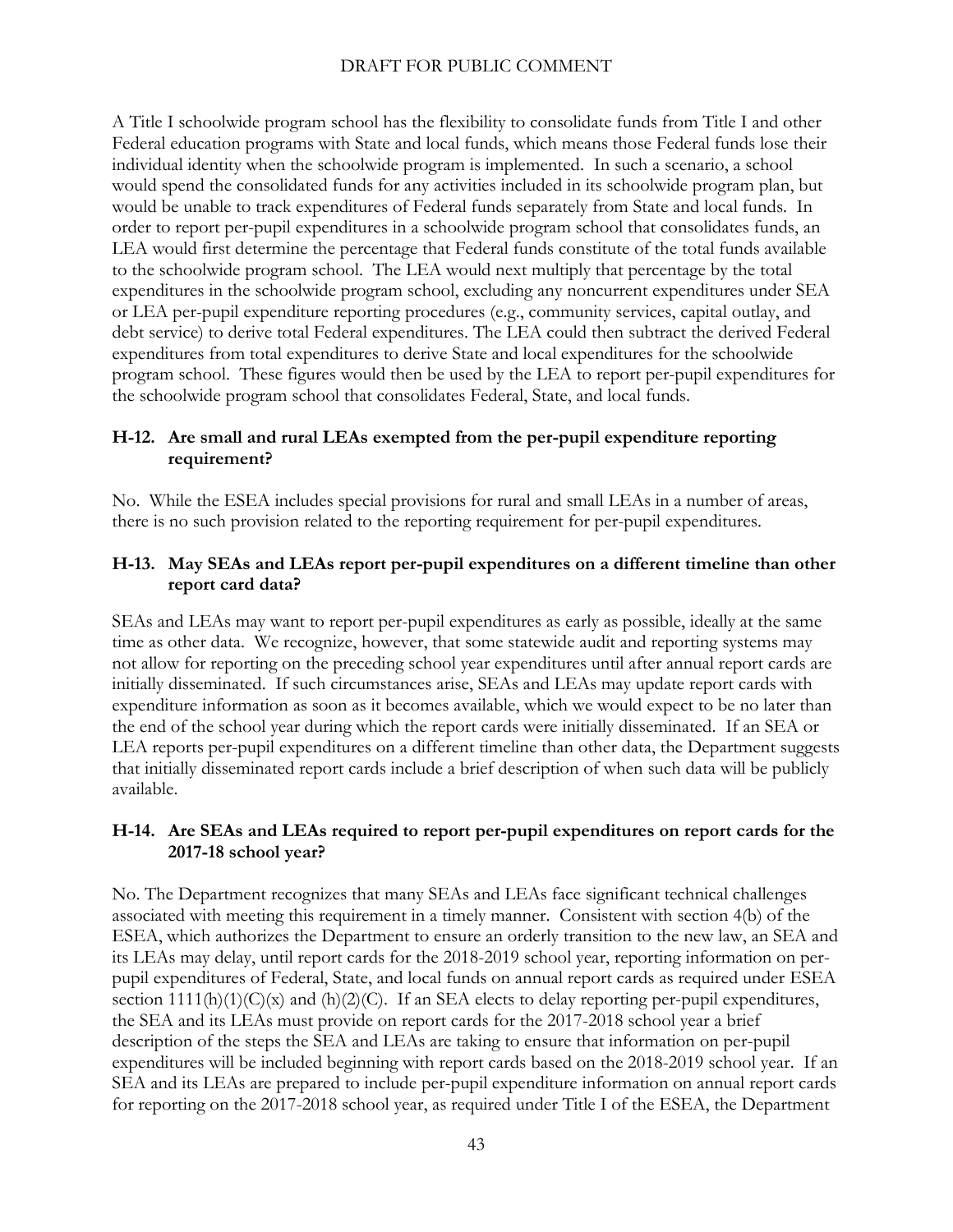encourages those SEAs and LEAs to do so.

 $\overline{a}$ 

SEAs and LEAs may want to report as early as possible and to apply lessons learned through their participation in regular CRDC school-level expenditure submissions, the 2009 American Recovery and Reinvestment Act (ARRA) data collection, and the pilot SLFS collection. While the publication of these reports demonstrates the capacity of local entities to report accurate school-level data, the Department recognizes SEA and LEA accounting systems and processes will need to be updated in order to report per-pupil expenditures in a more timely manner. In particular, SEAs and LEAs should consider aligning expenditure account codes, conducting outreach to stakeholders to prepare them for reporting new data items, and budgeting for staff training and updates to existing hardware and software systems.

#### <span id="page-43-0"></span>**H-15. How may SEAs and LEAs present per-pupil expenditure data on State and local report cards to ensure the information is understood to parents and other stakeholders?**

An SEA and its LEAs have flexibility with respect to how they present per-pupil expenditure data on report cards, but, under the ESEA, the information must be presented in a format that is understandable to parents and other stakeholders. An SEA and its LEAs are accustomed to reporting financial data using expenditure classifications of fund, function, and object in annual public reports (See NCES accounting handbook in footnote 15 for additional information). These classifications allow for easy comparisons across districts for financial professionals and academic researchers, but are of limited utility to a parent who asks the question, "how much money is spent at my child's school?" Thus, an SEA and its LEAs may want to consider using other formats that are more accessible to the public.

Although there are many potential formats through which this information can be presented, Appendixes B and C provide two sample per-pupil expenditure reports that demonstrate how school and LEA information could be presented on annual report cards.

#### <span id="page-43-1"></span>**H-16. What resources are available to an SEA and its LEAs to support their implementation of the per-pupil expenditure reporting requirement?**

As an SEA and its LEAs move forward with implementation of the per-pupil expenditure reporting requirement, there are a number of Department-supported technical assistance efforts to support their work.<sup>15</sup>

 The Building State Capacity and Productivity Center (BSCPC), one of seven national content centers funded through cooperative agreements with the Department, supported a financial transparency working group to provide assistance to States on their financial transparency efforts, including reporting on per-pupil expenditures. The resources that resulted from this working group can be found at [http://www.bscpcenter.org/FinancialTransparency.](http://www.bscpcenter.org/FinancialTransparency)

<sup>&</sup>lt;sup>15</sup> The Department does not control or guarantee the accuracy, relevance, timeliness, or completeness of the information contained in these materials. This link is being provided for information purposes only. The inclusion of these materials is not intended to reflect their importance, nor is it intended to endorse any views expressed, or products or services offered. The opinions expressed in any of these materials do not necessarily reflect the positions or policies of the Department.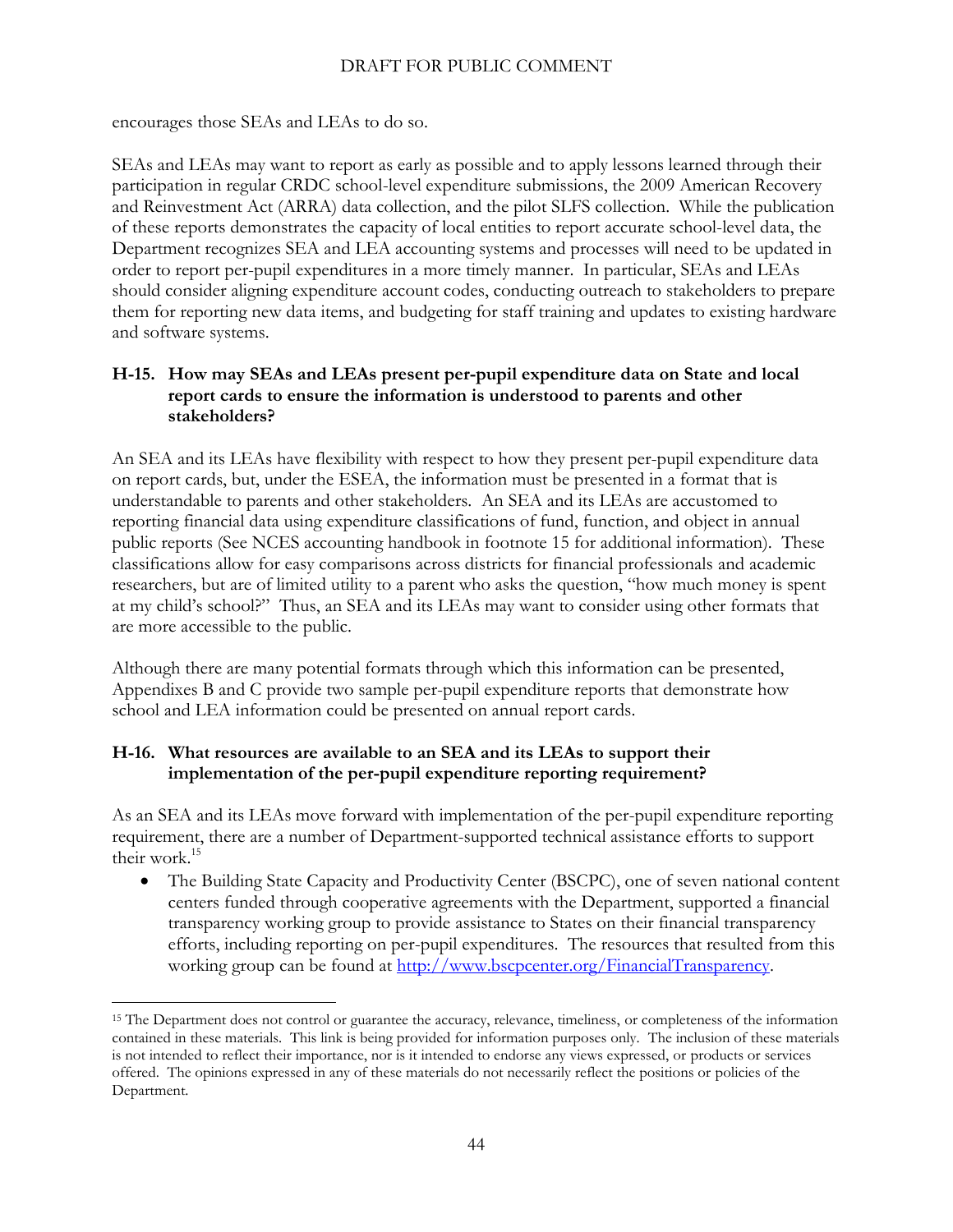- Regional Comprehensive Centers (see list at [https://www2.ed.gov/programs/newccp/contacts.html\)](https://www2.ed.gov/programs/newccp/contacts.html) can provide SEAs additional assistance in this area.
- The State Support Network, a technical assistance initiative offered by the Department, is available to States looking for individualized technical assistance or opportunities to participate in communities of practice on topics of interest. Information about the State Support Network can be found at [https://statesupportnetwork.ed.gov/.](https://statesupportnetwork.ed.gov/)
- The State Support Network supported a District Strategic Planning and Resource Allocation Community of Practice in 2017. Resources resulting from this community of practice, including a tool to assist LEAs and SEAs in determining which expenditures to account for at the school level versus the LEA level, can be found at [https://statesupportnetwork.ed.gov/resources.](https://statesupportnetwork.ed.gov/resources)
- NCES continues to support State fiscal coordinators with regular, ongoing technical assistance, such as the annual Fiscal Coordinators Workshop, the annual Fiscal Coordinators Roundtable, the annual New Fiscal Coordinators Training, the School-Level Finance Survey Coordinators Training, and periodic webinars for SEA Fiscal Coordinators.

#### <span id="page-44-0"></span>**H-17. Where can an SEA or LEA learn more about public reporting of school financial data?**

Reporting on education spending occurs most frequently through regular financial management reporting processes, which all public institutions are subject to, in accordance with the Generally Accepted Accounting Principles established by the Governmental Accounting Standards Board. These requirements ensure financial information such as education spending data and comprehensive annual financial reports are comparable and made available to the public in a comprehensive and uniform manner. Beyond the standard requirements for government accounting systems, which help determine what type of information is made public, local and State policymakers often establish varied public reporting requirements on education spending. For example, in 2013 the Education Commission of the States found that 11 States included per-pupil expenditures on State and LEA report cards even though not required at the time.

The NCES National Public Education Financial Survey (NPEFS) and the School District Finance Survey (F-33) data collections are the primary sources for comparable reporting on education spending nationally, although they vary slightly by item type and collection method.<sup>16</sup> The NPEFS and F-33 data collections utilize common definitions for detailed account classifications, as described in the NCES accounting handbook. The NPEFS survey provides State-level aggregate finance data for revenues and expenditures for public elementary and secondary education. The F-33 survey provides LEA-level finance data for all LEAs that provide free public elementary and

 $\overline{a}$ 

<sup>16</sup> NCES and the Economic Reimbursable Surveys Division of the U.S. Census Bureau collaborate to collect public education finance data, with the Census Bureau acting as the primary collection agent for the NPEFS survey. The Census Bureau also acts as the primary collection agent for the F-33 data collection and produces two data files: one for distribution and reporting by the Census Bureau; and the other for distribution and reporting by NCES. NCES refers to this data collection as the F-33 and the Census Bureau refers to this data collection as the Annual Survey of Local Government Finances: School Systems. A full explanation of the key differences between the two surveys can be found by reviewing the Forum Guide to Core Finance Data Elements, available at: [http://nces.ed.gov/pubsearch/pubsinfo.asp?pubid=2007801.](http://nces.ed.gov/pubsearch/pubsinfo.asp?pubid=2007801)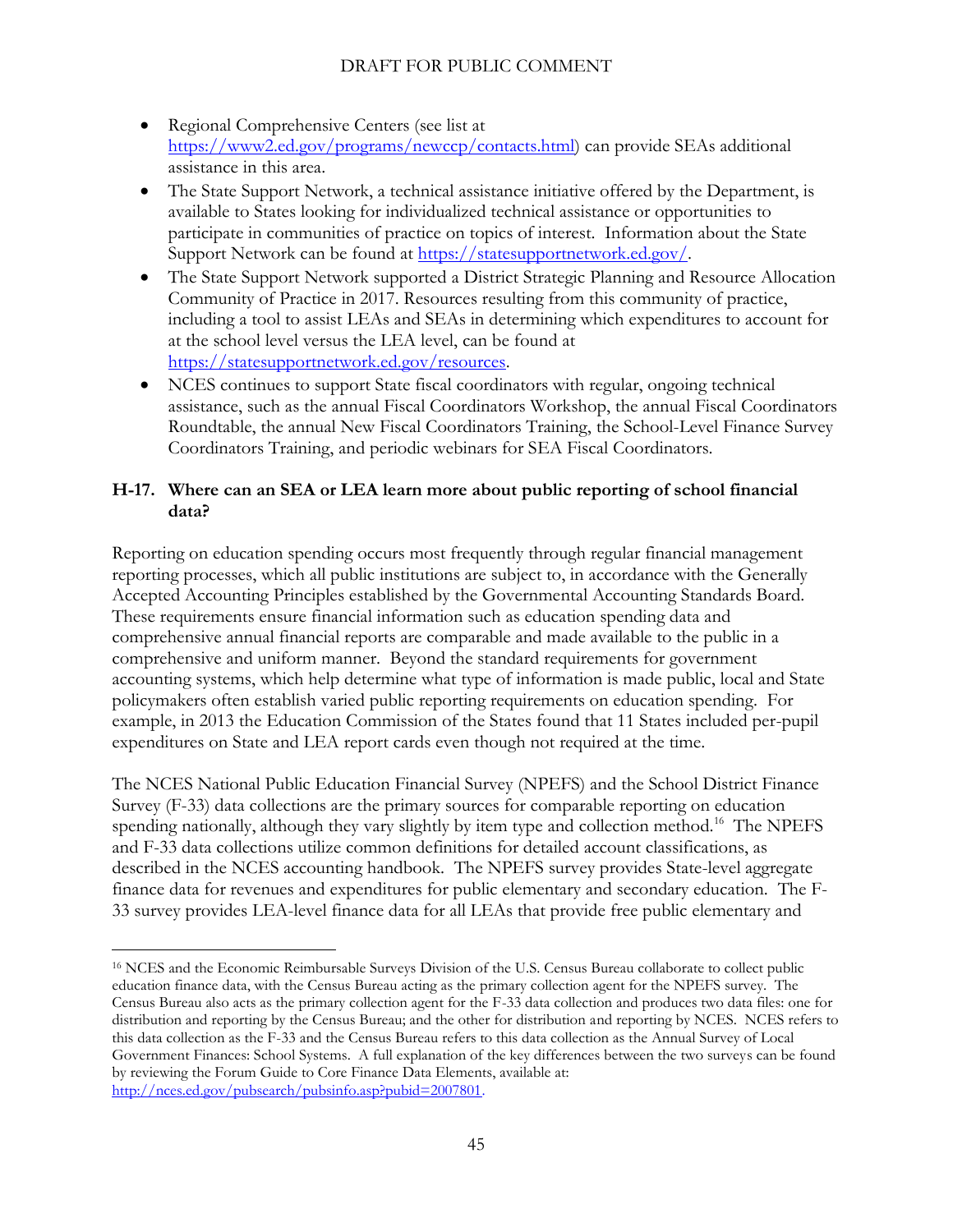secondary (preschool through grade 12) education in the United States. The F-33 data file does not include national and State totals. In addition to the annual fiscal LEA and State reports, NCES also publishes summaries of trends in elementary and secondary education spending as part of *The Condition of Education* annual report delivered annually to Congress and the White House. The U.S. Census Bureau also independently publishes elementary and secondary school system finance data from their Annual Survey of School System Finances collection. Additional helpful information can be found at the following links:

- NCES District Fiscal Reports: [https://nces.ed.gov/ccd/pub\\_pubdistricts.asp](https://nces.ed.gov/ccd/pub_pubdistricts.asp)
- NCES State Fiscal Reports: [https://nces.ed.gov/ccd/pub\\_rev\\_exp.asp](https://nces.ed.gov/ccd/pub_rev_exp.asp)
- NCES Conditions of Education:<https://nces.ed.gov/programs/coe/>
- NCES Digest:<https://nces.ed.gov/programs/digest/>
- NCES blog:<http://nces.ed.gov/blogs/nces>
- U.S. Census Bureau School System Finance Report and Data: <https://www.census.gov/programs-surveys/school-finances.html>
- CRDC:<http://ocrdata.ed.gov/>
- ARRA School-level Expenditures Report and Data: [https://www2.ed.gov/about/offices/list/opepd/ppss/reports.html.](https://www2.ed.gov/about/offices/list/opepd/ppss/reports.html)

# <span id="page-45-0"></span>**I. REPORTING STATE PERFORMANCE ON THE NATIONAL ASSESSMENT OF EDUCATIONAL PROGRESS (NAEP)**

## <span id="page-45-1"></span>**I-1. What is NAEP?**

The National Assessment of Educational Progress (NAEP) is developed and administered by IES. It is the largest nationally representative and continuing assessment of what America's students know and can do in various subject areas. Assessments are conducted periodically in mathematics, reading, science, writing, the arts, civics, economics, geography, and U.S. history. Often called the "Nation's Report Card," NAEP provides information about trends in State and national student achievement over time and allows educational achievement to be compared across States. Since 2002, the ESEA has required States, and LEAs if selected, to participate in the fourth and eighth grade NAEP assessments in reading and mathematics as a condition of receiving Title I funds. (ESEA sections  $1111(g)(2)(D)$  and  $1112(c)(3)$ ; 34 CFR  $\langle$  200.11(a) and (b)). General information about NAEP is available at [http://nces.ed.gov/nationsreportcard/.](http://nces.ed.gov/nationsreportcard/)

#### <span id="page-45-2"></span>**I-2. What information from NAEP does the ESEA require on State and local report cards?**

The ESEA and implementing regulations require that an SEA and its LEAs report the most recent available statewide academic achievement results in grades four and eight on the State's NAEP reading and mathematics assessments, compared to the national average of such results. (ESEA section  $1111(h)(1)(C)(xii)$ ,  $(h)(2)(C)$ ; 34 CFR  $\langle$  200.11(c)). Additionally, an SEA and its LEAs must report the statewide NAEP participation rates for children with disabilities and English learners. (34 CFR  $\S$  200.11(c)(2)). This participation rate data is instructive because, although NAEP encourages States to assess all students selected as a part of its sampling process, school personnel are permitted to make the decision to exclude children with disabilities or English learners from the NAEP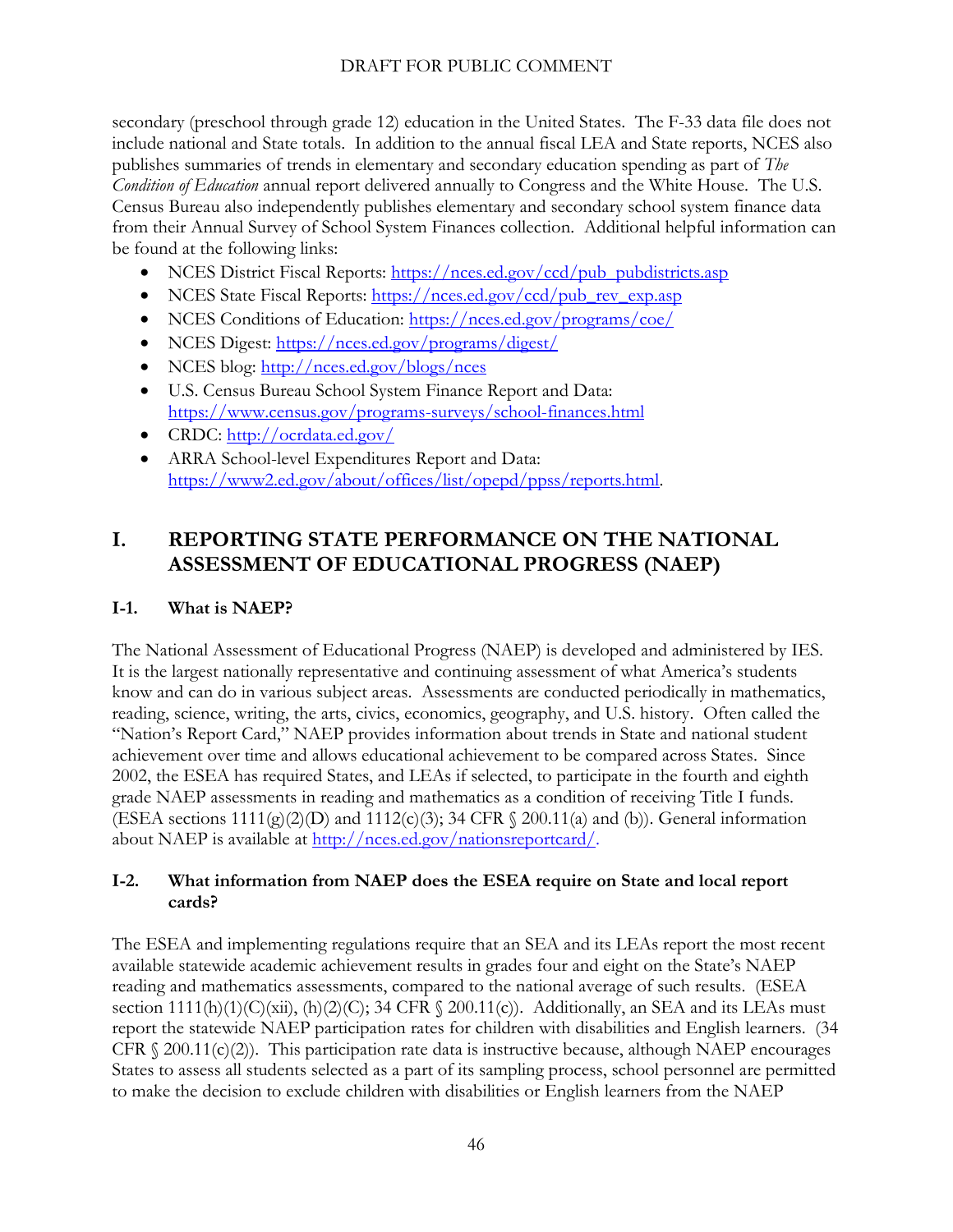assessment. For example, if a student would require an accommodation to participate that is not allowable under the NAEP administration, such as giving the reading assessment in a language other than English, then school personnel may elect not to have that student participate.

The requirements for reporting State NAEP results differ slightly between State and local report cards. The illustration below specifies the NAEP data to be reported on each type of report card.

| <b>NAEP</b> data                                                                                                                                                                                                                                                                       | <b>State</b><br>report cards | Local<br>report cards |
|----------------------------------------------------------------------------------------------------------------------------------------------------------------------------------------------------------------------------------------------------------------------------------------|------------------------------|-----------------------|
| The percentage of students at each NAEP achievement level<br>(below basic, basic, proficient, and advanced) in the aggregate                                                                                                                                                           |                              |                       |
| The percentage of students at each NAEP achievement level<br>(below basic, basic, proficient, and advanced) disaggregated by<br>the following:<br>Major racial and ethnic groups<br>Children with disabilities<br>English learners<br>Economically disadvantaged students<br>$\bullet$ |                              | (Not<br>required)     |
| Participation rate for children with disabilities                                                                                                                                                                                                                                      |                              |                       |
| Participation rate for English learners                                                                                                                                                                                                                                                |                              |                       |

|  | Table 5. Reporting State NAEP data on State and local report cards |  |  |
|--|--------------------------------------------------------------------|--|--|
|  |                                                                    |  |  |

Although an SEA must report data on the above subgroups for NAEP, an SEA may also report other data it already collects through its statewide data system. For example, an SEA that collects data on the gender of students who participate in NAEP may include this information on its report card. Additionally, NAEP provides district-level results for a small number of urban districts. While an LEA for which district-level NAEP results are available may choose to include that information on its local report card, it is not required to do so.

#### <span id="page-46-0"></span>**I-3. What are the key differences between State assessments and State NAEP?**

State assessments measure student performance against the State's own curriculum and academic content standards (the standards defined and formally adopted by the State that specify what the students should know and be able to do). State assessments allow comparisons of results over time within the State and produce individual student scores for each student to provide information to parents and educators to inform instruction. With some exceptions, State assessments typically do not allow comparisons of results with other States (unless the two States administered the same assessment) or across the nation.

The NAEP assessments are administered uniformly across the nation using the same sets of test booklets. As a result, NAEP serves as a common metric for all States. NAEP has also given substantially the same assessment over time so that trend data can be shown. In addition, because NAEP over-samples within select urban districts, NAEP provides comparison data for those LEAs. However, NAEP is administered to only a sample of students and each student takes only a portion of the test to minimize the burden and testing time for selected classes; as a result, it does not produce individual student scores.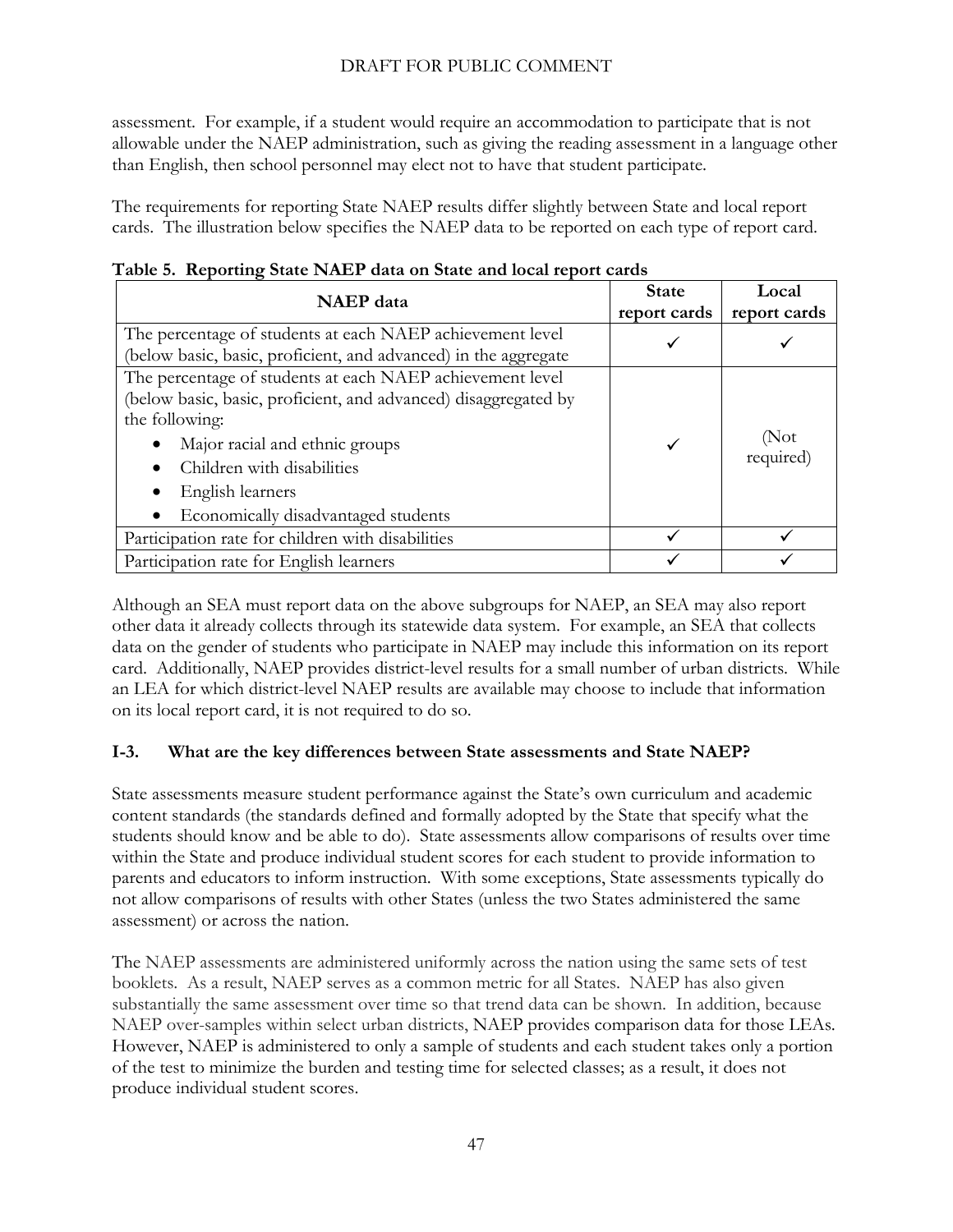#### <span id="page-47-0"></span>**I-4. How can an SEA or an LEA clearly articulate the differences between NAEP and State assessments in a manner that is easily understandable to parents and the public?**

Providing parents and the public with information about the differences between NAEP and State assessments, in a manner that is easily accessible and understandable, could be helpful to them in interpreting the data reported on State and local report cards. Because simple comparisons of student performance on NAEP and State assessments cannot be made without some understanding of the key differences between the two assessments, SEAs and LEAs may want to provide information on interpreting NAEP results.

NCES has developed web-based informational packets that SEAs and LEAs may use to inform parents, students, teachers, and the general public about NAEP. These informational packets also discuss the similarities and differences between State assessments and NAEP assessments. Additionally, they serve as an excellent resource to SEAs and LEAs in crafting language to discuss the relationship between State assessments and NAEP. These informational packets are available at [http://nces.ed.gov/nationsreportcard/infofor.asp.](http://nces.ed.gov/nationsreportcard/infofor.asp)

#### <span id="page-47-1"></span>**I-5. May an SEA or an LEA provide a web link to NAEP results on its report card in lieu of reproducing the actual NAEP results?**

No. It is not sufficient for an SEA or an LEA to provide a link to the State NAEP results posted on the NCES website. The SEA and its LEAs must include on their report cards the information required under ESEA section  $1111(h)(1)(C)(xii)$  and  $(h)(2)(C)$  and 34 CFR § 200.11(c). Including NAEP results on State and local report cards provides greater transparency and gives parents easy access to an important tool for assessing the educational performance of students in their State.

#### <span id="page-47-2"></span>**I-6. How can an SEA and LEA ensure the timely release of its report card and still report the most current State NAEP results for reading and mathematics?**

Typically, State NAEP mathematics and reading results are released six months after the administration of the assessment, which is administered biennially in the winter. So, 2017-2018 and 2018–2019 report cards would likely report the 2017 NAEP data, reported in the spring. If an SEA and LEA would normally release its report card before the State NAEP results are available, it does not need to delay that release to include the most recent NAEP results. However, the SEA and LEA should update its report card with the more recent NAEP results once they become available.

# <span id="page-47-3"></span>**J. REPORTING POSTSECONDARY ENROLLMENT RATES FOR EACH HIGH SCHOOL**

#### <span id="page-47-4"></span>**J-1. What postsecondary data does the ESEA require that an SEA and its LEAs include on their report cards?**

The ESEA requires that report cards include rates of postsecondary enrollment at the State, LEA, and school level for the cohort of students that enroll in programs of postsecondary education in the first academic year that begins after the students' graduation. (ESEA section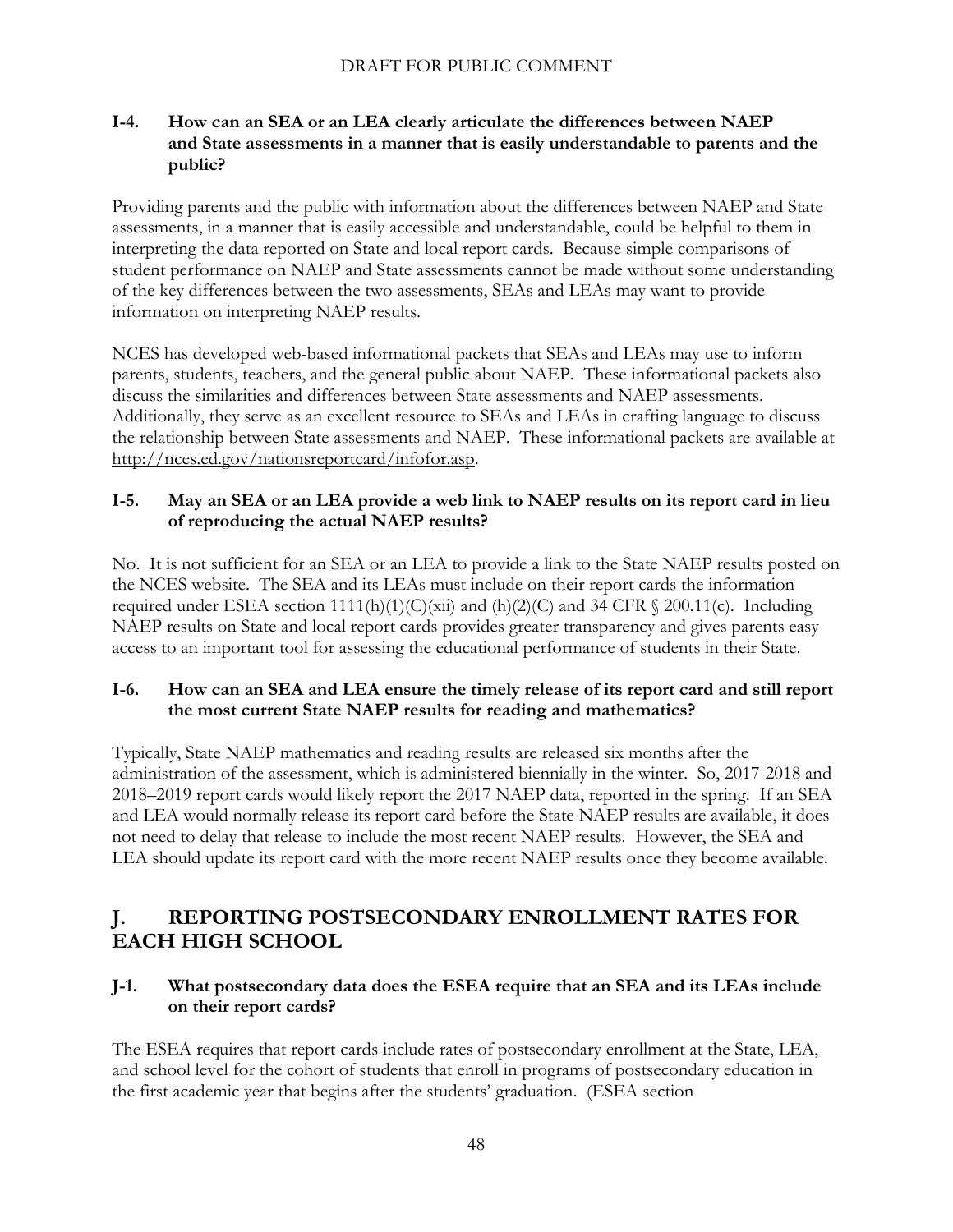$1111(h)(1)(C)(xiii)$  and  $(h)(2)(C)$ . The ESEA requires that the SEA and its LEAs report the information:

- *Where available* for programs of public postsecondary education in the State; and
- *If available and to the extent practicable* for programs of private postsecondary education in the State and programs of postsecondary education outside the State.

The ESEA requires that the SEA and its LEAs report postsecondary enrollment for the "all students" group and must disaggregate those data by students in each racial and ethnic subgroup, disability status, English learner status, and status as economically disadvantaged. (ESEA section  $1111(h)(1)(C)(xiii)$  and  $(h)(2)(C)$ .

## <span id="page-48-0"></span>**J-2. How does the ESEA define a "cohort" for purposes of reporting on postsecondary enrollment?**

The ESEA establishes a cohort for the purposes of reporting postsecondary enrollment based on all students who graduated from high school in a given school year (which includes the regular school year and may also include the summer session immediately following the regular school year). (ESEA section  $1111(h)(1)(C)(xiii)$  and  $(2)(C)$ ). Thus, the denominator would include all students the State considers graduates.

## <span id="page-48-1"></span>**J-3. How should an SEA and its LEAs calculate a postsecondary enrollment rate?**

To calculate the postsecondary enrollment rate, an SEA and its LEAs should divide the number of students who enroll in programs of postsecondary education by the cohort of graduates. However, since SEAs may not be able to easily track students who go to school out of State or who do not enroll in a postsecondary program, an SEA and its LEAs may want to make sure it is clear in the reported data that the denominator includes students whom they were unable to track.

As an SEA determines the method to display these data, it could consider including: (1) a clear data note explaining which students are included in the numerator versus the denominator; and (2) separate counts for students enrolling in programs of postsecondary education, students not enrolling in programs of postsecondary education, and students whose actions the SEA is unable to track.

## <span id="page-48-2"></span>**J-4. What is a "program of postsecondary education" for the purposes of reporting postsecondary enrollment?**

The ESEA does not define "program of postsecdondary education." In order to ensure consistency and comparability with respect to reporting, however, an SEA may want to adopt a uniform, statewide definition of a "program of postsecondary education." .

## <span id="page-48-3"></span>**J-5. Where may an SEA obtain postsecondary enrollment data?**

Data to meet this requirement could be obtained from a variety of sources. For example, SEAs that currently report on postsecondary outcomes obtain data from the National Student Clearinghouse and data-sharing agreements or memoranda of understanding with other agencies. SEAs engaging in data-sharing agreements may contribute data to centralized repositories (centralized model) or store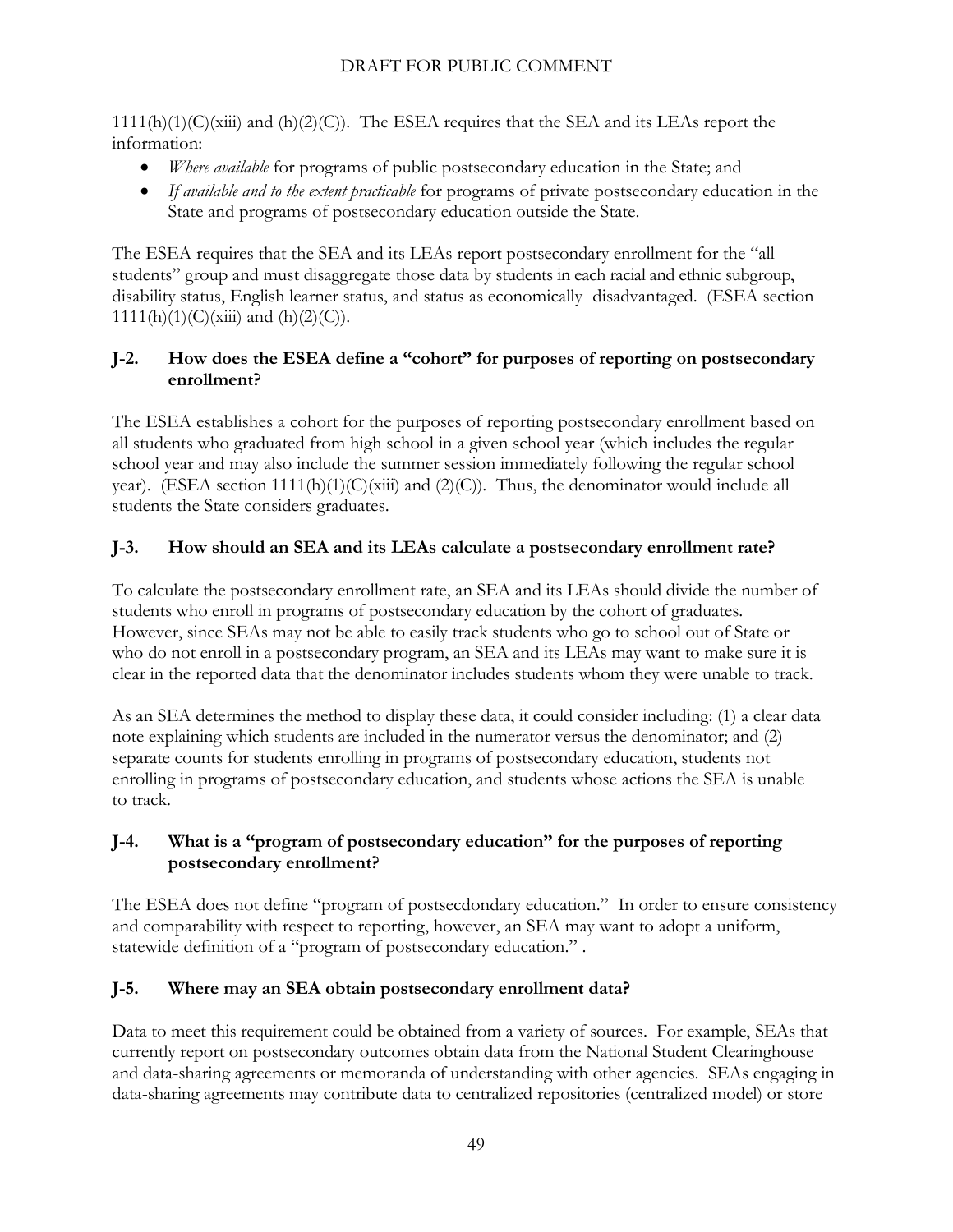data separately and link data on demand (federated model).<sup>17</sup> Since 2005, the Department has awarded State Longitudinal Data System (SLDS) grants to 47 States, the District of Columbia, and Puerto Rico. These grants are designed to increase their capacity to link data systems.<sup>18</sup>

The Department understands that it is easier for SEAs to track student enrollment in public, in-state institutions than in private institutions and public out-of-state institutions. The ESEA requires that SEAs report available data on enrollment in public programs of postsecondary education within the State, even if they cannot report on in-state private programs of postsecondary education or programs of public and private postsecondary education outside the State.

#### <span id="page-49-0"></span>**J-6. Does the ESEA require that an SEA and its LEAs report postsecondary enrollment by type of institution (e.g., public, private, two-year, or four year)?**

No. An SEA and its LEAs are not required to report postsecondary enrollment by type of institution. However, an SEA and its LEAs are free to disaggregate by institution type to improve transparency for parents and other stakeholders. Two- and four-year institutions differ in cost, course offerings, and degrees granted; making transparent the differences in enrollment in those institution types may inform parent choices and program and policy decisions at the SEA or LEA level.

Similarly, it may be helpful to stakeholders (but is not required) to report separately on enrollment in public institutions and enrollment in private institutions. An SEA and its LEAs may also want to separately report on enrollment in out-of-state institutions to provide the most comprehensive data available about student actions after their high school graduation. Providing this disaggregation also creates an opportunity for an SEA and its LEAs to document differences in the completeness of their data depending on the type of institution, since private and out-of-state enrollment will likely be more challenging to track than enrollment in public, in-state institutions.

## <span id="page-49-1"></span>**J-7. When reporting postsecondary enrollment, what academic terms may be included?**

An academic year typically consists of a fall, spring, and summer term (or fall, winter, spring, and summer, if the institution uses a quarter system). As such, for purposes of reporting on postsecondary enrollment, States may include students who enroll in any term in the academic year that immediately follows their high school graduation. If a student enrolls in a program of postsecondary education during the summer of his or her graduation year (i.e., the summer preceding the fall term that would start the next academic year), the student may be included in the count of students enrolling in programs of postsecondary education.

#### <span id="page-49-2"></span>**J-8. Which graduating class does ESEA require an SEA and its LEAs to include on their report cards for the purposes of reporting postsecondary data?**

The ESEA requires that an SEA and its LEAs report on students who enroll in programs of postsecondary education at any time in the first academic year that follows the students' high school

 $\overline{a}$ <sup>17</sup> "Centralized vs. Federated – State approaches to P-20W Data Systems." NCES 2013. Available at:

http://nces.ed.gov/programs/slds/pdf/federated\_centralized\_print.pdf.

<sup>18</sup> SLDS Map. NCES 2016. Available at: http://nces.ed.gov/programs/slds/stateinfo.asp.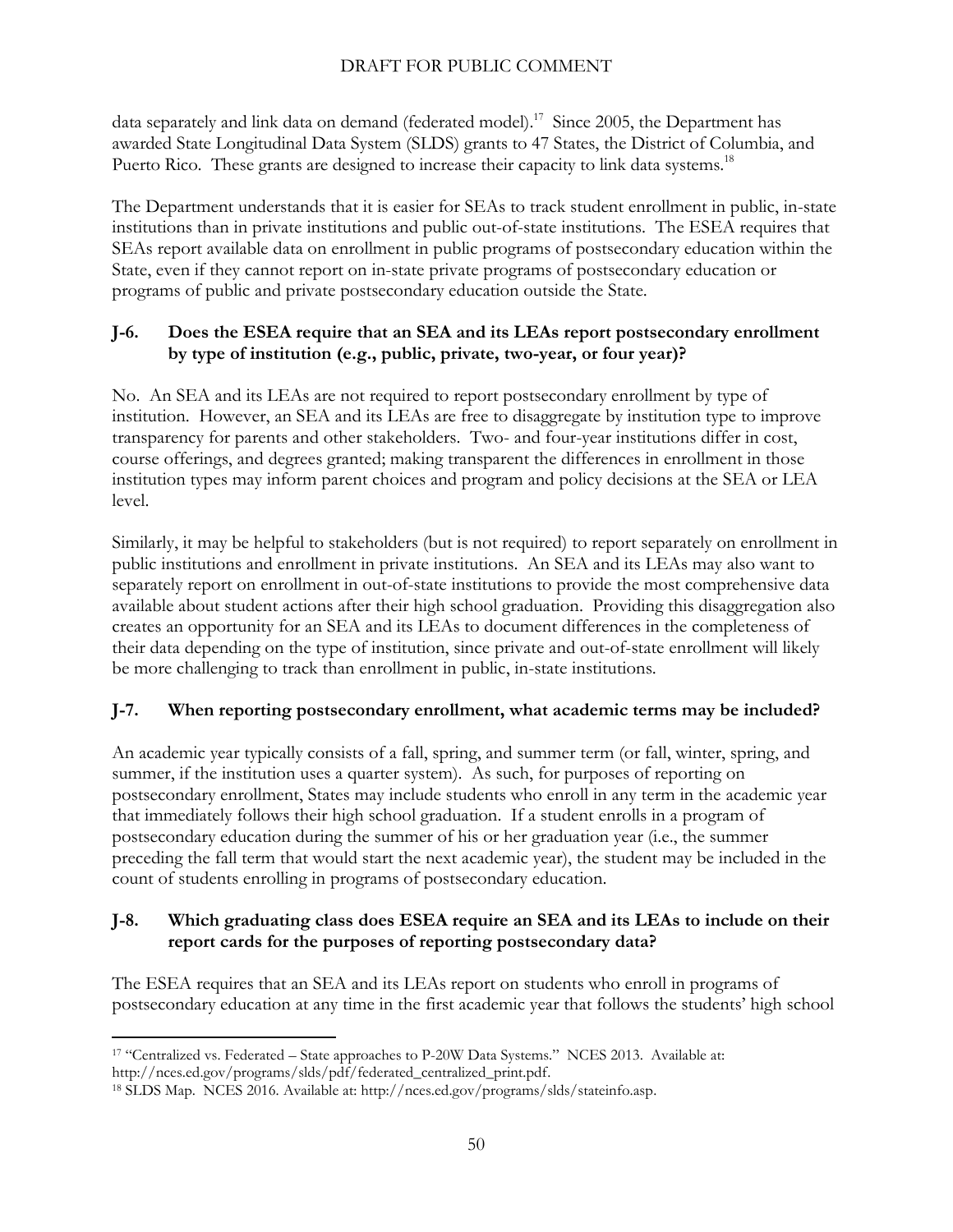graduation. (ESEA section 1111(h)(1)(C)(xiii) and (2)(C)). Annual State and local report cards likely will be published before an SEA and its LEAs know the complete number of students who enrolled in programs of postsecondary education from the immediately preceding graduating class, since the spring and summer semesters will not yet have taken place. To allow an SEA and its LEAs to disseminate report cards in a timely manner and still include complete data, an SEA and its LEAs may lag the postsecondary enrollment data by one year for its inclusion on State and local report cards. The following chart provides an example of the timeline for reporting for a State or LEA that chooses to lag the data.

|                                | School year of    | Academic year of | School year in    |  |  |  |  |  |  |  |
|--------------------------------|-------------------|------------------|-------------------|--|--|--|--|--|--|--|
|                                | graduating cohort | enrollment in    | which report card |  |  |  |  |  |  |  |
|                                |                   | programs of      | is published      |  |  |  |  |  |  |  |
|                                |                   | postsecondary    |                   |  |  |  |  |  |  |  |
|                                |                   | education        |                   |  |  |  |  |  |  |  |
| Report cards with information  | 2016-2017         | 2017-2018        | 2018-2019         |  |  |  |  |  |  |  |
| from the 2017-2018 school year | graduating cohort | enrollees        | publication       |  |  |  |  |  |  |  |
| Report cards with information  | 2017-2018         | 2018-2019        | 2019-2020         |  |  |  |  |  |  |  |
| from the 2018-2019 school year | graduating cohort | enrollees        | publication       |  |  |  |  |  |  |  |

|  |  |  | Table 6. Timeline for reporting postsecondary enrollment data on report cards. |
|--|--|--|--------------------------------------------------------------------------------|
|  |  |  |                                                                                |

An SEA or LEA does not need to delay the release of report cards because it is waiting for more recent postsecondary enrollment data.

#### <span id="page-50-0"></span>**J-9. What should an SEA and its LEAs report if they do not currently collect or have postsecondary enrollment data?**

If an SEA and its LEAs do not currently collect or have postsecondary enrollment data, or only have partial data, they may want to consider including on the report card the school year in which they expect the information to be available. If an SEA and its LEAs only have partial data, they may want to include sufficient information to allow users to accurately interpret the data. This could include providing information on the number of students for whom they do not have data and guidance for properly interpreting the data.

#### <span id="page-50-1"></span>**J-10. May an SEA and its LEAs report on additional indicators related to programs of postsecondary education?**

Yes. An SEA and its LEAs may report additional indicators related to postsecondary education if they are available. States may want to report on postsecondary metrics such as remediation or persistence, since they provide additional measures of student readiness for postsecondary education, and help ensure that schools and their communities understand how well students are prepared to succeed in and persist through postsecondary programs. States may also wish to report on students entering career or technical programs or students joining the military, since not all high school graduates will enter into a postsecondary institution.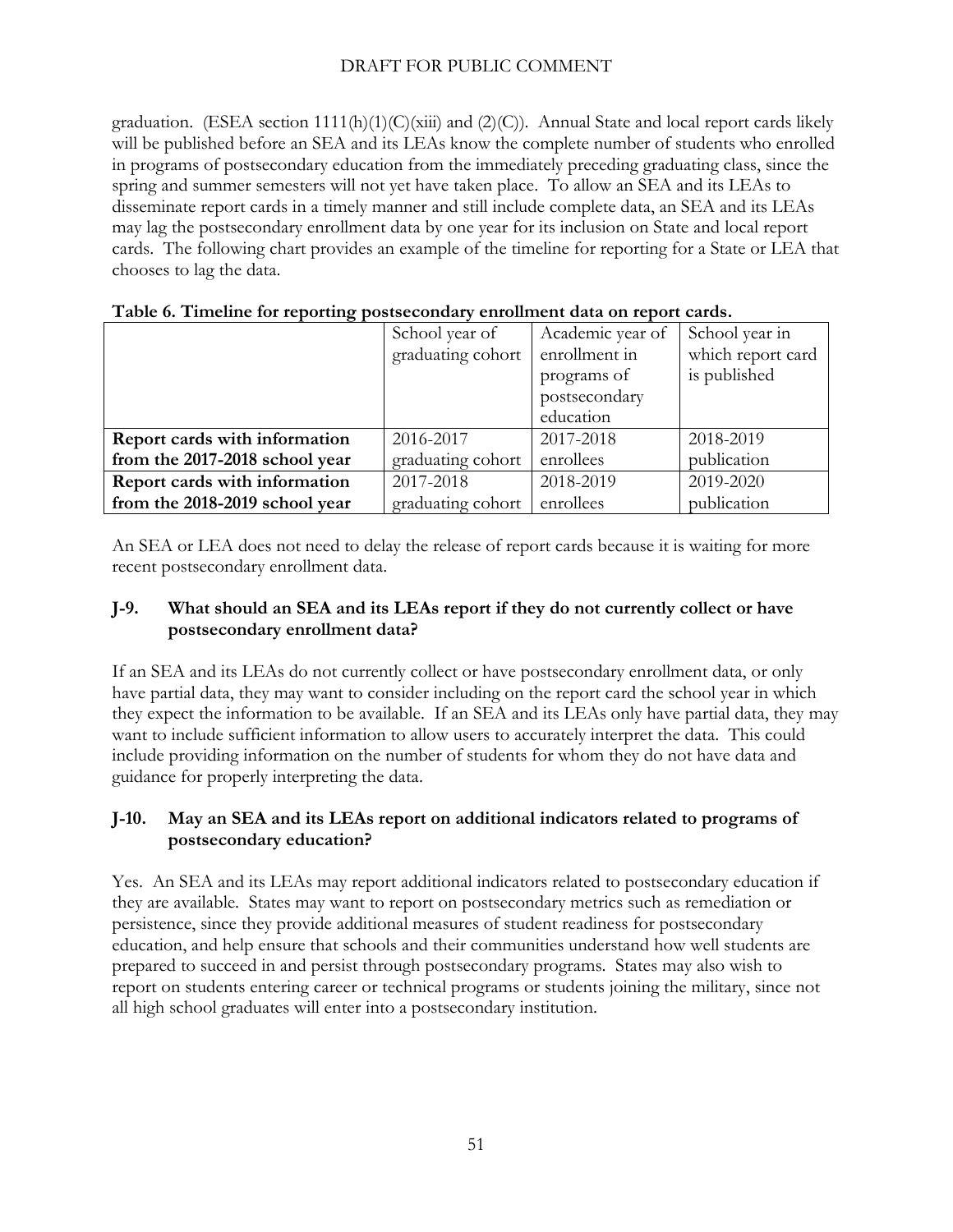# <span id="page-51-0"></span>**APPENDIX A: SEA AND LEA CHECKLIST FOR REPORT CARD ELEMENTS**

To assist SEAs and LEAs in preparing and disseminating report cards, the checklist below identifies individual report card elements and indicates when disaggregated reporting by student subgroup is required. 19

This checklist uses the following abbreviations for student subgroups:

- $ALL = All students$
- $\bullet$  MREG = Each major racial and ethnic group
- $\bullet$  CWD = Children with disabilities
- $\bullet$  CWOD = Children without disabilities
- $\bullet$  ELL = English learners
- $\bullet$  ECD = Economically disadvantaged students
- Non-ECD = Students not economically disadvantaged
- $\bullet$  GEN = Gender

 $\overline{a}$ 

- $\bullet$  MIG = Migrant students
- $\bullet$  HOM = Homeless children and youth
- $\bullet$  FOS = Children in foster care
- $\bullet$  AFD = Students with a parent who is a member of the Armed Forces on active duty, which includes a parent on full-time National Guard duty

An SEA and its LEAs must also consider the following requirements in creating their report cards: (1) Developed in consultation with parents (State report cards only); (2) Concise; (3) Understandable and uniform format; (4) Accessible; (5) On a single webpage (or, for an LEA that does not operate a website, provided to the public in another manner determined by the LEA).

<sup>&</sup>lt;sup>19</sup> If an SEA uses in its accountability system a student subgroup in addition to those required under ESEA section  $1111(c)(2)$ , the SEA and its LEAs may, but are not required to, include on State and local report cards information disaggregated for that subgroup including, for example, student achievement data, information on the percentage of students assessed and not assessed, and performance on indicators within the statewide accountability system.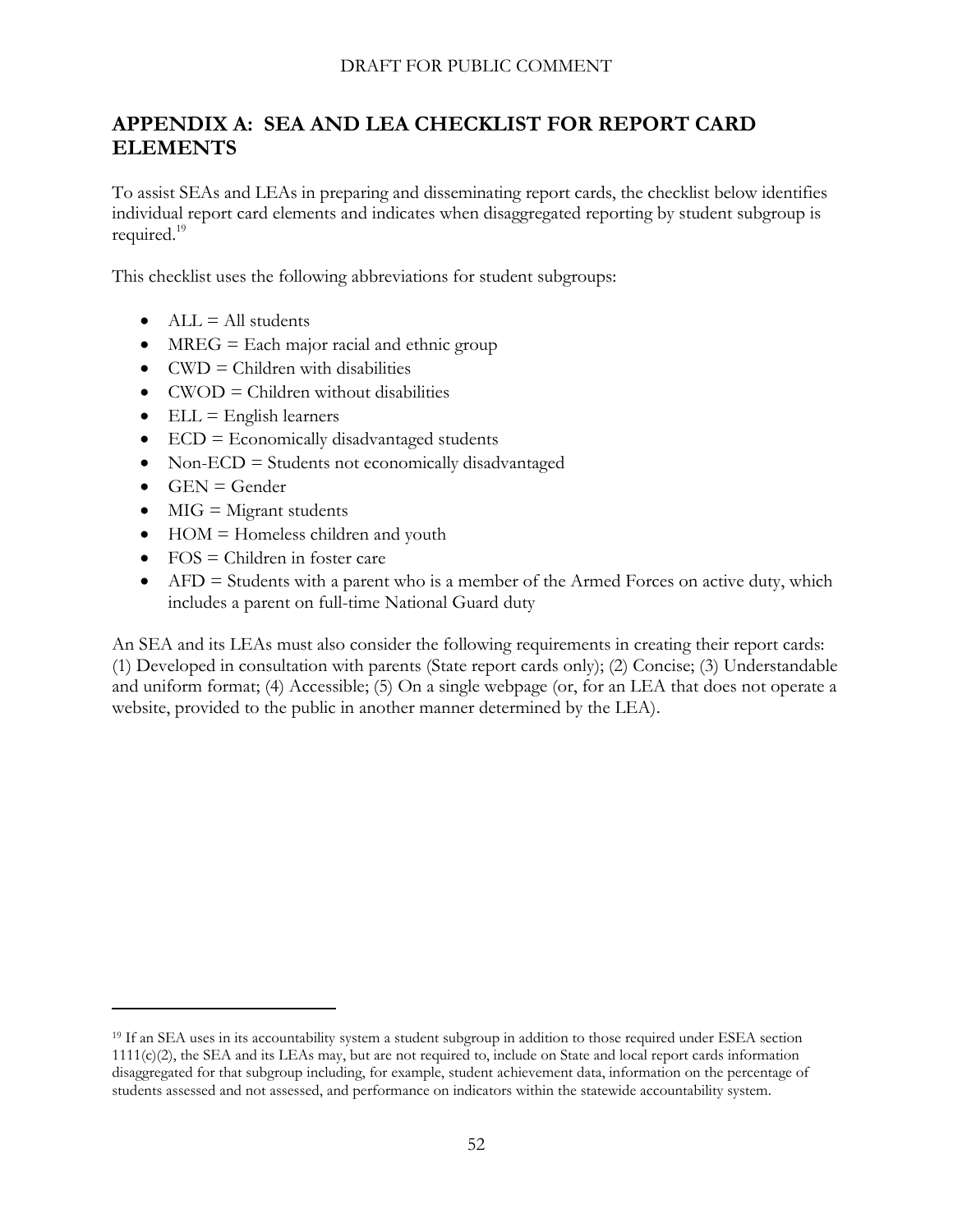#### How to Read Checklists:

The following checklists show which individual report card elements and student subgroup disaggregation are required at the State, LEA, and school levels. The first column indicates the report card element; the second column indicates the disaggregation required for each element; and the third column indicates whether an element must be reported at the State, LEA, and/or school levels. Gray boxes in the third column indicate elements that are not required at the State, LEA, or school levels. Subsections within the second column indicate when disaggregation requirements differ between State, LEA, and individual school report cards. Similarly, bullets within the first column indicate when information required at the State, LEA, and school levels vary.

#### **State and LEA Checklist. Report Card Elements**

|           | Element                                                                                                                                                                                                                                                                                                                                                                                               | <b>Disaggregation or Reporting</b>                                     |              | Checklist $\boxtimes$ |            |
|-----------|-------------------------------------------------------------------------------------------------------------------------------------------------------------------------------------------------------------------------------------------------------------------------------------------------------------------------------------------------------------------------------------------------------|------------------------------------------------------------------------|--------------|-----------------------|------------|
|           |                                                                                                                                                                                                                                                                                                                                                                                                       | <b>Level Required</b>                                                  | <b>State</b> |                       | LEA School |
|           | Student achievement data (i.e., the number and percentage of students<br>at each level of achievement on the State mathematics, reading/<br>language arts, and science assessments)<br>LEA: Including how achievement in the LEA compares to the State<br>$\circ$<br>as a whole<br><b>Schools:</b> Including how achievement in the school compares to the<br>$\circ$<br>LEA and the State as a whole | ALL, MREG, CWD, CWOD,<br>ELL, ECD, Non-ECD, GEN,<br>MIG, HOM, FOS, AFD |              |                       |            |
|           | Percentages of students assessed and not assessed in each subject (i.e.,<br>participation rates)                                                                                                                                                                                                                                                                                                      | ALL, MREG, CWD, CWOD,<br>ELL, ECD, Non-ECD, GEN,<br><b>MIG</b>         |              |                       |            |
|           | Performance on the Other Academic indicator                                                                                                                                                                                                                                                                                                                                                           | ALL, MREG, CWD, ELL, ECD                                               |              |                       |            |
| $\bullet$ | English language proficiency of English learners (i.e., number and<br>percentage of English learners achieving English language proficiency as<br>measured by the State's English proficiency assessment)                                                                                                                                                                                             | Not applicable                                                         |              |                       |            |
| $\bullet$ | As applicable, number and percentage of recently arrived English<br>learners exempted from one administration of the reading/language arts<br>assessments or whose results are excluded from certain State<br>accountability system indicators                                                                                                                                                        | Not applicable                                                         |              |                       |            |
|           | High school graduation rates                                                                                                                                                                                                                                                                                                                                                                          |                                                                        |              |                       |            |
|           | Four-year adjusted cohort<br>$\circ$                                                                                                                                                                                                                                                                                                                                                                  | ALL, MREG, CWD, ELL, ECD,<br>HOM, FOS                                  |              |                       |            |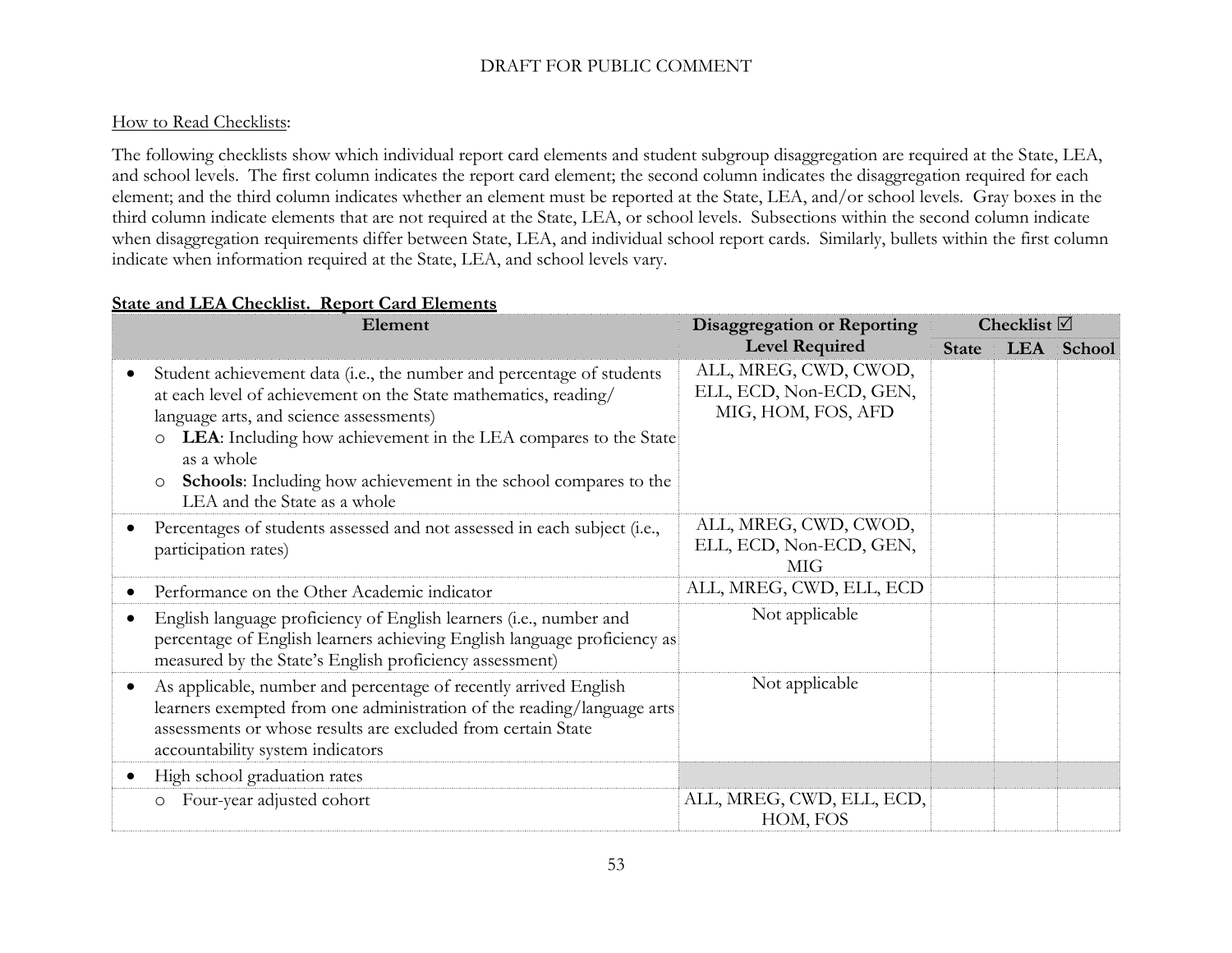| Element                                                                                                                                                                                       | <b>Disaggregation or Reporting</b> | Checklist $\boxtimes$ |  |            |  |
|-----------------------------------------------------------------------------------------------------------------------------------------------------------------------------------------------|------------------------------------|-----------------------|--|------------|--|
|                                                                                                                                                                                               | <b>Level Required</b>              | <b>State</b>          |  | LEA School |  |
| Extended-year adjusted cohort (if State chooses)<br>$\circ$                                                                                                                                   | ALL, MREG, CWD, ELL, ECD,          |                       |  |            |  |
|                                                                                                                                                                                               | HOM, FOS                           |                       |  |            |  |
| Performance on the School Quality or Student Success indicator(s) used<br>in the State accountability system                                                                                  | ALL, MREG, CWD, ELL, ECD           |                       |  |            |  |
| Extent of use of AA-AAAS for students with the most significant<br>$\bullet$<br>cognitive disabilities (i.e., number and percentage of students assessed<br>on AAAA-AS, by grade and subject) | Not applicable                     |                       |  |            |  |
| Postsecondary enrollment rates for each high school (if available)                                                                                                                            |                                    |                       |  |            |  |
| Public postsecondary institutions<br>$\circ$                                                                                                                                                  | ALL, MREG, CWD, ELL, ECD           |                       |  |            |  |
| Private and out-of-state postsecondary institutions<br>$\circ$                                                                                                                                | ALL, MREG, CWD, ELL, ECD           |                       |  |            |  |
| Data from the CRDC                                                                                                                                                                            |                                    |                       |  |            |  |
| School climate<br>$\circ$                                                                                                                                                                     |                                    |                       |  |            |  |
| In-school suspensions                                                                                                                                                                         | ALL, MREG, CWD, ELL, GEN           |                       |  |            |  |
| Out-of-school suspensions                                                                                                                                                                     | ALL, MREG, CWD, ELL, GEN           |                       |  |            |  |
| Expulsions                                                                                                                                                                                    | ALL, MREG, CWD, ELL, GEN           |                       |  |            |  |
| School-related arrests                                                                                                                                                                        | ALL, MREG, CWD, ELL, GEN           |                       |  |            |  |
| Referral to law enforcement<br>п                                                                                                                                                              | ALL, MREG, CWD, ELL, GEN           |                       |  |            |  |
| Chronic absenteeism (excused and unexcused)                                                                                                                                                   | ALL, MREG, CWD, ELL, GEN           |                       |  |            |  |
| Incidents of violence (including bullying and harassment)                                                                                                                                     | ALL, MREG, CWD, ELL, GEN           |                       |  |            |  |
| Other CRDC indicators<br>$\circ$                                                                                                                                                              |                                    |                       |  |            |  |
| Number of students enrolled in preschool programs<br>п                                                                                                                                        | ALL, MREG, CWD, ELL, GEN           |                       |  |            |  |
| Number and percentage of students enrolled in accelerated<br>coursework (e.g., AP and IB)                                                                                                     | ALL, MREG, CWD, ELL, GEN           |                       |  |            |  |
| Progress toward State-designed long-term goals, including<br>measurements of interim progress                                                                                                 | ALL, MREG, CWD, ELL, ECD           |                       |  |            |  |
|                                                                                                                                                                                               |                                    |                       |  |            |  |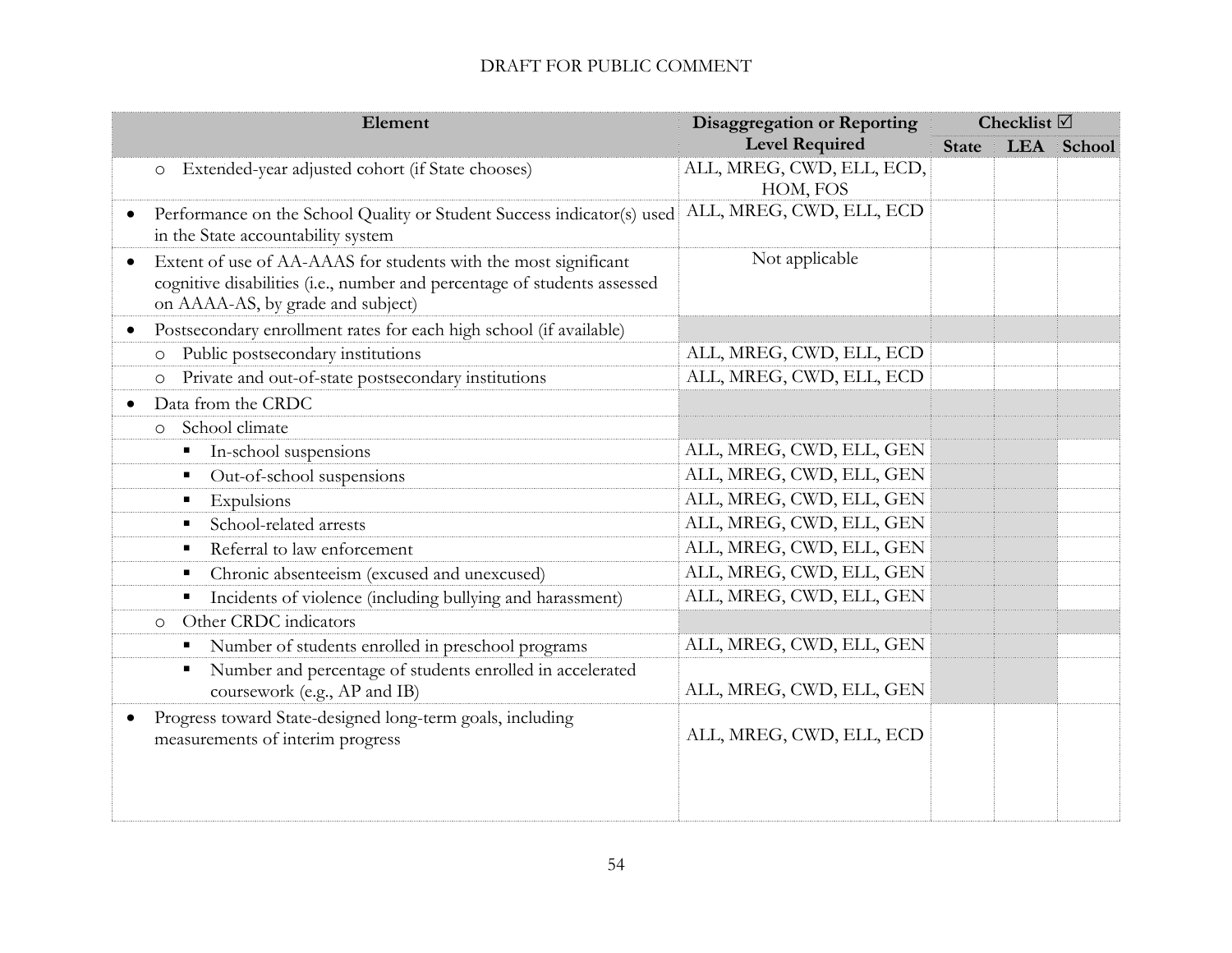| Element                                                                                                          | <b>Disaggregation or Reporting</b> |               | Checklist $\boxtimes$ |  |            |  |
|------------------------------------------------------------------------------------------------------------------|------------------------------------|---------------|-----------------------|--|------------|--|
|                                                                                                                  | <b>Level Required</b>              |               | <b>State</b>          |  | LEA School |  |
| Educator qualifications<br>$\bullet$                                                                             |                                    |               |                       |  |            |  |
| Inexperienced<br>$\circ$                                                                                         | High- and low-poverty schools      |               |                       |  |            |  |
| With emergency/provisional credentials<br>$\circ$                                                                | High- and low-poverty schools      |               |                       |  |            |  |
| Not teaching in subject/field of certification/licensure<br>O                                                    | High- and low-poverty schools      |               |                       |  |            |  |
| Per-pupil expenditures – actual personnel and actual non-personnel;<br>$\bullet$<br>for each LEA and each school |                                    |               |                       |  |            |  |
| In aggregate<br>$\circ$                                                                                          | SEA, LEA, and School               |               |                       |  |            |  |
| Disaggregated:<br>$\circ$                                                                                        | SEA, LEA, and School               |               |                       |  |            |  |
| Federal<br>٠                                                                                                     |                                    |               |                       |  |            |  |
| State/local<br>٠                                                                                                 |                                    |               |                       |  |            |  |
| State performance on the NAEP – mathematics and reading, grades 4                                                | <b>SEA</b>                         | <b>LEA</b>    |                       |  |            |  |
| and 8                                                                                                            | ALL, MREG,                         | All Statewide |                       |  |            |  |
|                                                                                                                  | CWD, ELL, ECD                      |               |                       |  |            |  |
| Information on school improvement funds under ESEA section 1003                                                  |                                    |               |                       |  |            |  |
| by LEA and school                                                                                                |                                    |               |                       |  |            |  |
| Names of LEAs and schools receiving school improvement funds<br>$\circ$                                          | Not applicable                     |               |                       |  |            |  |
| Amount of funds received by each school<br>$\circ$                                                               | Not applicable                     |               |                       |  |            |  |
| Types of strategies implemented in each school<br>$\circ$                                                        | Not applicable                     |               |                       |  |            |  |
| Clear and concise description <sup>20</sup> of State accountability system<br>$\bullet$                          |                                    |               |                       |  |            |  |
| Minimum number of students (i.e., n-size) for use in accountability<br>O<br>system                               | Not applicable                     |               |                       |  |            |  |
| Long-term goals<br>$\circ$                                                                                       | Not applicable                     |               |                       |  |            |  |
| Measurements of interim progress<br>$\circ$                                                                      | Not applicable                     |               |                       |  |            |  |

 $^{20}$  A SEA or LEA may provide the web address or URL of, or a direct link to, a State plan or other location on the SEA's website to meet the reporting requirement for a description of the State accountability system.

 $\overline{a}$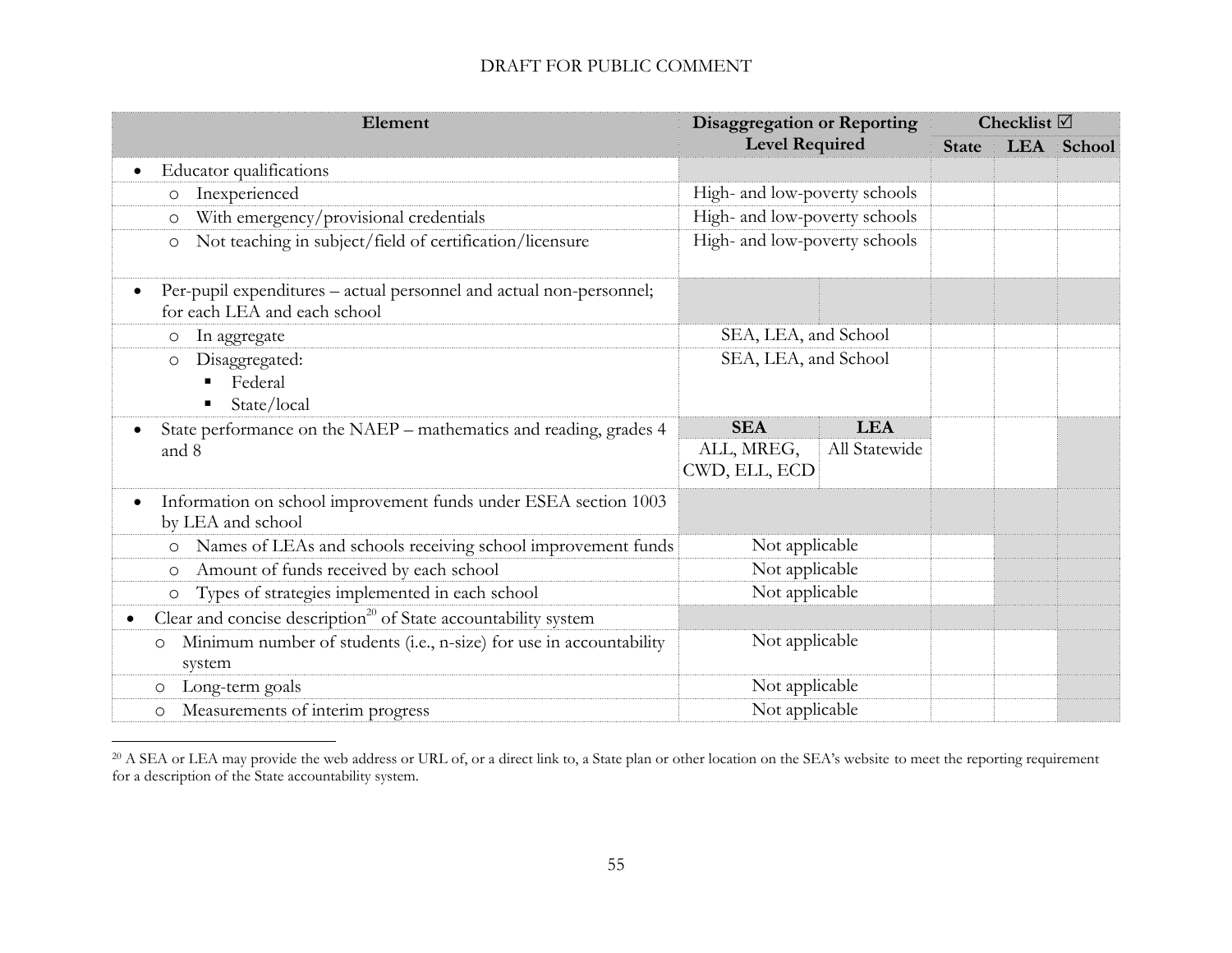| Element                                                                                                                                                                                                                                                                                                                                                                                                        | <b>Disaggregation or Reporting</b> | Checklist $\boxtimes$ |  |            |
|----------------------------------------------------------------------------------------------------------------------------------------------------------------------------------------------------------------------------------------------------------------------------------------------------------------------------------------------------------------------------------------------------------------|------------------------------------|-----------------------|--|------------|
|                                                                                                                                                                                                                                                                                                                                                                                                                | <b>Level Required</b>              | <b>State</b>          |  | LEA School |
| Indicators to meaningfully differentiate all public schools in the<br>$\circ$<br>State                                                                                                                                                                                                                                                                                                                         | Not applicable                     |                       |  |            |
| System for meaningful differentiation among schools<br>$\circ$                                                                                                                                                                                                                                                                                                                                                 | Not applicable                     |                       |  |            |
| Specific weight of the accountability indicators                                                                                                                                                                                                                                                                                                                                                               | Not applicable                     |                       |  |            |
| Method of identifying schools as consistently underperforming,<br>including time period the State uses to determine consistent<br>underperformance                                                                                                                                                                                                                                                             | Not applicable                     |                       |  |            |
| Method of identifying schools for comprehensive support and<br>improvement                                                                                                                                                                                                                                                                                                                                     | Not applicable                     |                       |  |            |
| Exit criteria established by the State for (1) schools identified for<br>$\circ$<br>comprehensive support and improvement and (2) schools identified<br>for additional targeted support and improvement, including the<br>number of years after which, if the exit criteria are not satisfied, in<br>the case of Title I schools, such schools will be identified for<br>comprehensive support and improvement | Not applicable                     |                       |  |            |
| Number and names of all schools identified for comprehensive<br>$\circ$<br>support and improvement                                                                                                                                                                                                                                                                                                             | Not applicable                     |                       |  |            |
| Number and names of all schools identified for targeted support<br>$\circ$<br>and improvement (including those identified for additional targeted<br>support and improvement)                                                                                                                                                                                                                                  | Not applicable                     |                       |  |            |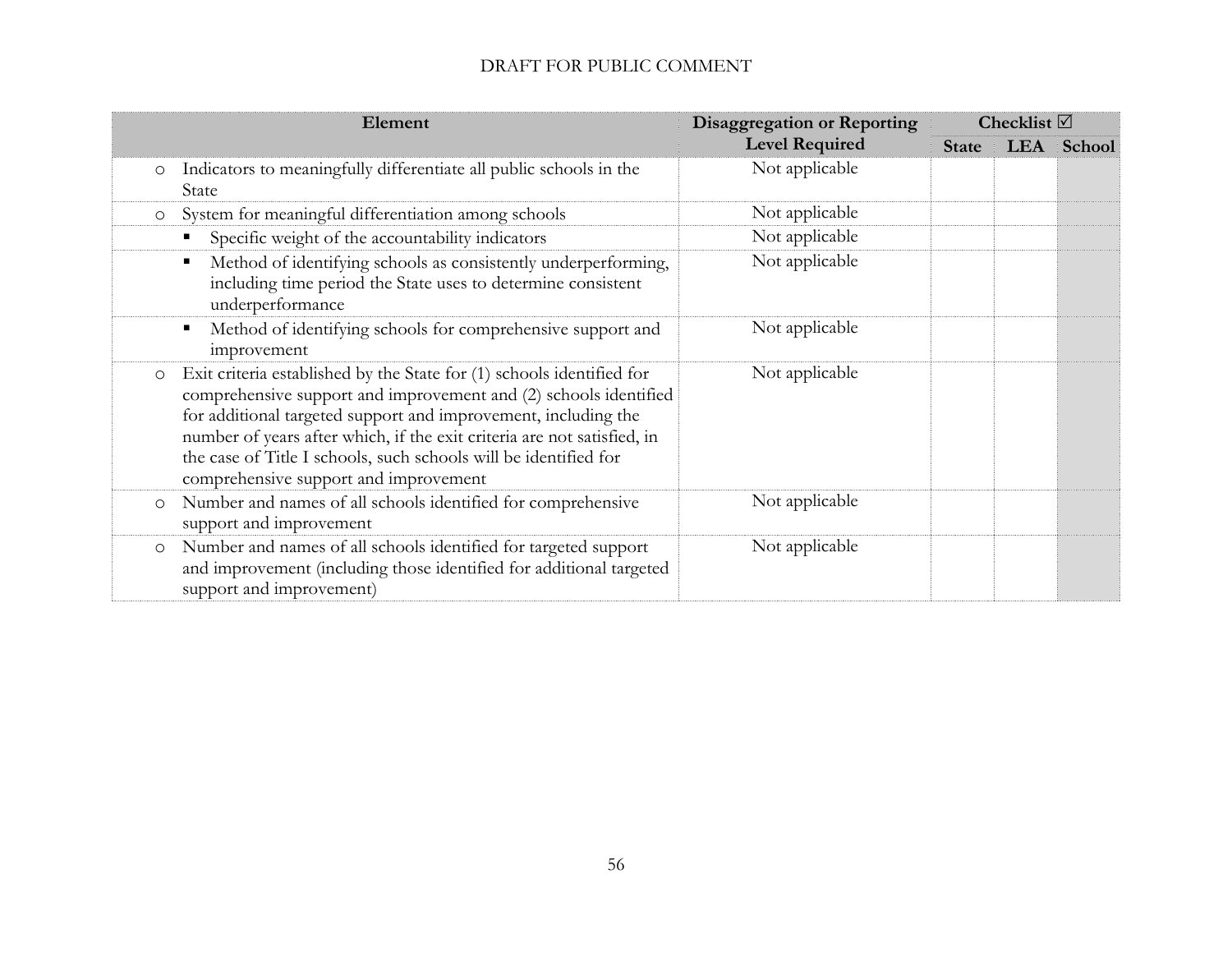## **APPENDIX B: PER-PUPIL EXPENDITURE EXAMPLE – All Expenditures Reported at the School Level**

The following tables present detailed examples of per-pupil expenditure reporting. Please note that while an SEA or LEA could consider including the additional information reflected in this example, it is only required to provide the total per-pupil expenditure, disaggregated by Federal and State/local funds (see figures in the last column of each table highlighted in gray). **School Report**

<span id="page-56-0"></span>

| School                                |                         |                                                                                                          |           | Direct instruction costs |                       |                                 |                    |                 |             |                                     |                           |
|---------------------------------------|-------------------------|----------------------------------------------------------------------------------------------------------|-----------|--------------------------|-----------------------|---------------------------------|--------------------|-----------------|-------------|-------------------------------------|---------------------------|
|                                       |                         | Salaries                                                                                                 | Benefits  | Purchased<br>services    | Materials<br>supplies | Other<br>and<br>expenses        | School<br>indirect | LEA<br>indirect | Total       | Membership<br>Count                 | Per-pupil<br>Expenditures |
| Jefferson - 0001<br>(Federal)         |                         | \$86,786                                                                                                 | \$24,639  | \$9,037                  | \$4,942               | \$1,036                         | \$67,373           | \$180,000       | \$373,813   | 190                                 | \$1,967                   |
| Jefferson - 0001<br>(State and local) |                         | \$781,072                                                                                                | \$221,747 | \$81,332                 | \$44,475              | \$9,325                         | \$691,684          | \$484,862       | \$2,314,497 | <u>190</u>                          | \$12,182                  |
| Jefferson - 0001<br>(Total)           |                         | \$867,858                                                                                                | \$246,386 | \$90,369                 | \$49,417              | \$10,361                        | \$759,057          | \$664,862       | \$2,688,310 | 190                                 | \$14,149                  |
| 2100                                  |                         | School indirect costs are functionally distributed as reported below:<br><b>Student Support Services</b> |           | \$108,084                | 2310                  | Board of Education              |                    | \$0             | 2580        | Administrative                      | \$0                       |
| 2220                                  | <b>Library Services</b> |                                                                                                          |           | \$48,294                 | 2320                  | <b>Executive Administration</b> |                    | \$0             | 2610        | Technology<br>Operation of Building | \$218,282                 |
| 2212                                  | Development Services    | Instruction & Curriculum                                                                                 |           | \$0                      | 2400                  | School Administration           |                    | \$177,953       | 2630        | Maintenance                         | \$118,450                 |
| 2213                                  |                         | <b>Instructional Staff Training</b>                                                                      |           | \$2,671                  | 2510                  | <b>Fiscal Services</b>          |                    | \$0             | 2700        | Student Transportation              | \$85,323                  |
|                                       |                         |                                                                                                          |           |                          |                       |                                 |                    |                 | 3100        | Food Service                        | \$0                       |
|                                       |                         |                                                                                                          |           |                          |                       |                                 |                    |                 |             |                                     |                           |

Expenditure Report by Revenue Source, Year Ending June 30, 2019

|  |  |  | LEA indirect costs are functionally distributed as reported below: |  |
|--|--|--|--------------------------------------------------------------------|--|
|  |  |  |                                                                    |  |

| 2100 | <b>Student Support Services</b>                  | \$0      | 2310 | Board of Education              | \$10,230 | 2580 | Administrative<br>Technology  | \$35,317  |
|------|--------------------------------------------------|----------|------|---------------------------------|----------|------|-------------------------------|-----------|
| 2220 | <b>Library Services</b>                          | \$0      | 2320 | <b>Executive Administration</b> | \$55,000 | 2610 | Operation of Building         | \$0       |
| 2212 | Instruction & Curriculum<br>Development Services | \$14,862 | 2400 | School Administration           | \$0      | 2630 | Maintenance                   | \$0       |
| 2213 | <b>Instructional Staff Training</b>              | \$0      | 2510 | <b>Fiscal Services</b>          | \$39,453 | 2700 | <b>Student Transportation</b> | \$0       |
|      |                                                  |          |      |                                 |          | 3100 | Food Service                  | \$510,000 |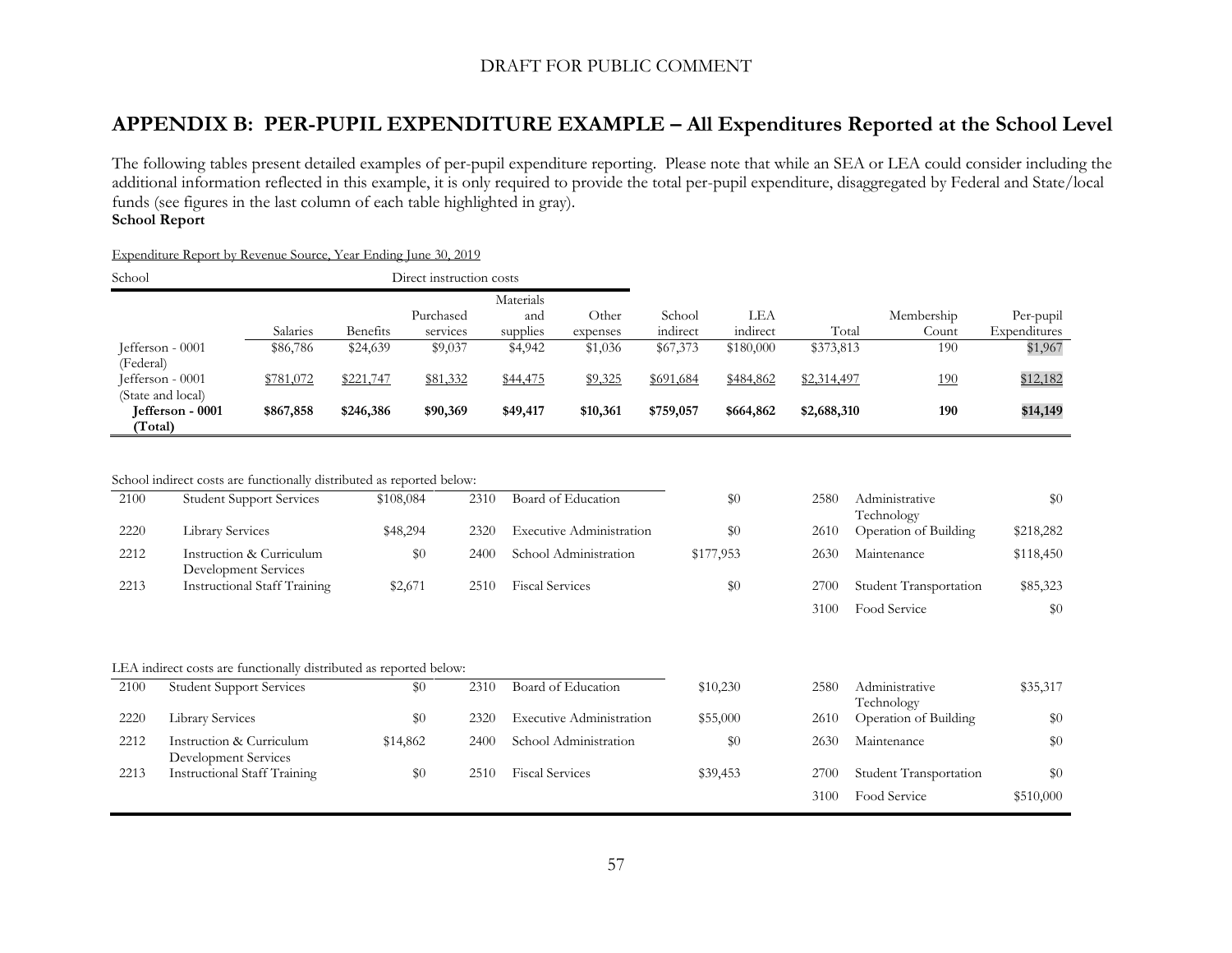#### **LEA Report**

Adams Unified Expenditure Report by Revenue Source, Year Ending June 30, 2019

| School                             | Direct instruction costs |                 |           |           |          |             |             |             |            |              |
|------------------------------------|--------------------------|-----------------|-----------|-----------|----------|-------------|-------------|-------------|------------|--------------|
|                                    |                          |                 |           | Materials |          |             |             |             |            |              |
|                                    |                          |                 | Purchased | and       | Other    | School      | LEA         |             | Membership | Per-pupil    |
|                                    | Salaries                 | <b>Benefits</b> | services  | supplies  | expenses | indirect    | indirect    | Total       | Count      | Expenditures |
| Washington - 0001                  | \$1,023,451              | \$284,114       | \$110,000 | \$41,021  | \$35,012 | \$1,501,221 | \$154,862   | \$3,149,681 | 240        | \$13,124     |
| Jefferson - 0001                   | \$867,858                | \$246,386       | \$90,369  | \$49,417  | \$10,361 | \$759,057   | \$664,862   | \$2,688,310 | 190        | \$14,149     |
| $Lincoh-0001$                      | \$1,045,333              | \$286,812       | \$70,124  | \$51,123  | \$5,123  | \$712,312   | \$154,862   | \$2,325,689 | 173        | \$13,443     |
| Adams Unified<br>(Federal)         | \$293,664                | \$81,731        | \$27,049  | \$14,156  | \$5,050  | \$263,844   | \$546,707   | \$1,232,201 | 603        | \$2,043      |
| Adams Unified<br>(State and local) | \$2,642,978              | \$735,581       | \$243,444 | \$127,405 | \$45,446 | \$2,708,746 | \$1,472,651 | \$7,976,251 | 603        | \$13,228     |
| <b>Adams Unified</b><br>(Total)    | \$2,936,642              | \$817,312       | \$270,493 | \$141,561 | \$50,496 | \$2,972,590 | \$2,019,358 | \$9,208,452 | 603        | \$15,271     |

School indirect costs are functionally distributed as reported below:

| 2100 | <b>Student Support Services</b>                  | \$423,274 | 2310 | Board of Education              | $\$0$     | 2580 | Administrative<br>Technology | \$0       |
|------|--------------------------------------------------|-----------|------|---------------------------------|-----------|------|------------------------------|-----------|
| 2220 | <b>Library Services</b>                          | \$189,127 | 2320 | <b>Executive Administration</b> | \$0       | 2610 | <b>Operation of Building</b> | \$854,828 |
| 2212 | Instruction & Curriculum<br>Development Services | \$0       | 2400 | School Administration           | \$696,893 | 2630 | Maintenance                  | \$463,869 |
| 2213 | <b>Instructional Staff Training</b>              | \$10,460  | 2510 | <b>Fiscal Services</b>          | \$0       | 2700 | Student<br>Transportation    | \$334,139 |

| 2580 | Administrative                      | \$0       |
|------|-------------------------------------|-----------|
| 2610 | Technology<br>Operation of Building | \$854,828 |
| 2630 | Maintenance                         | \$463,869 |
| 2700 | Student<br>Transportation           | \$334,139 |
| 3100 | Food Service                        |           |

| LEA indirect costs are functionally distributed as reported below: |  |
|--------------------------------------------------------------------|--|
|--------------------------------------------------------------------|--|

| 2100 | <b>Student Support Services</b>                  | \$0      | 2310 | Board of Education              | \$31,071  | 2580 | Administrative               | \$107,267   |
|------|--------------------------------------------------|----------|------|---------------------------------|-----------|------|------------------------------|-------------|
|      |                                                  |          |      |                                 |           |      | Technology                   |             |
| 2220 | <b>Library Services</b>                          | \$0      | 2320 | <b>Executive Administration</b> | \$167,049 | 2610 | <b>Operation of Building</b> | \$0         |
| 2212 | Instruction & Curriculum<br>Development Services | \$45,140 | 2400 | School Administration           | $\$0$     | 2630 | Maintenance                  | \$0         |
| 2213 | Instructional Staff Training                     | \$0      | 2510 | <b>Fiscal Services</b>          | \$119,829 | 2700 | Student<br>Transportation    | \$0         |
|      |                                                  |          |      |                                 |           | 3100 | <b>Food Service</b>          | \$1,549,002 |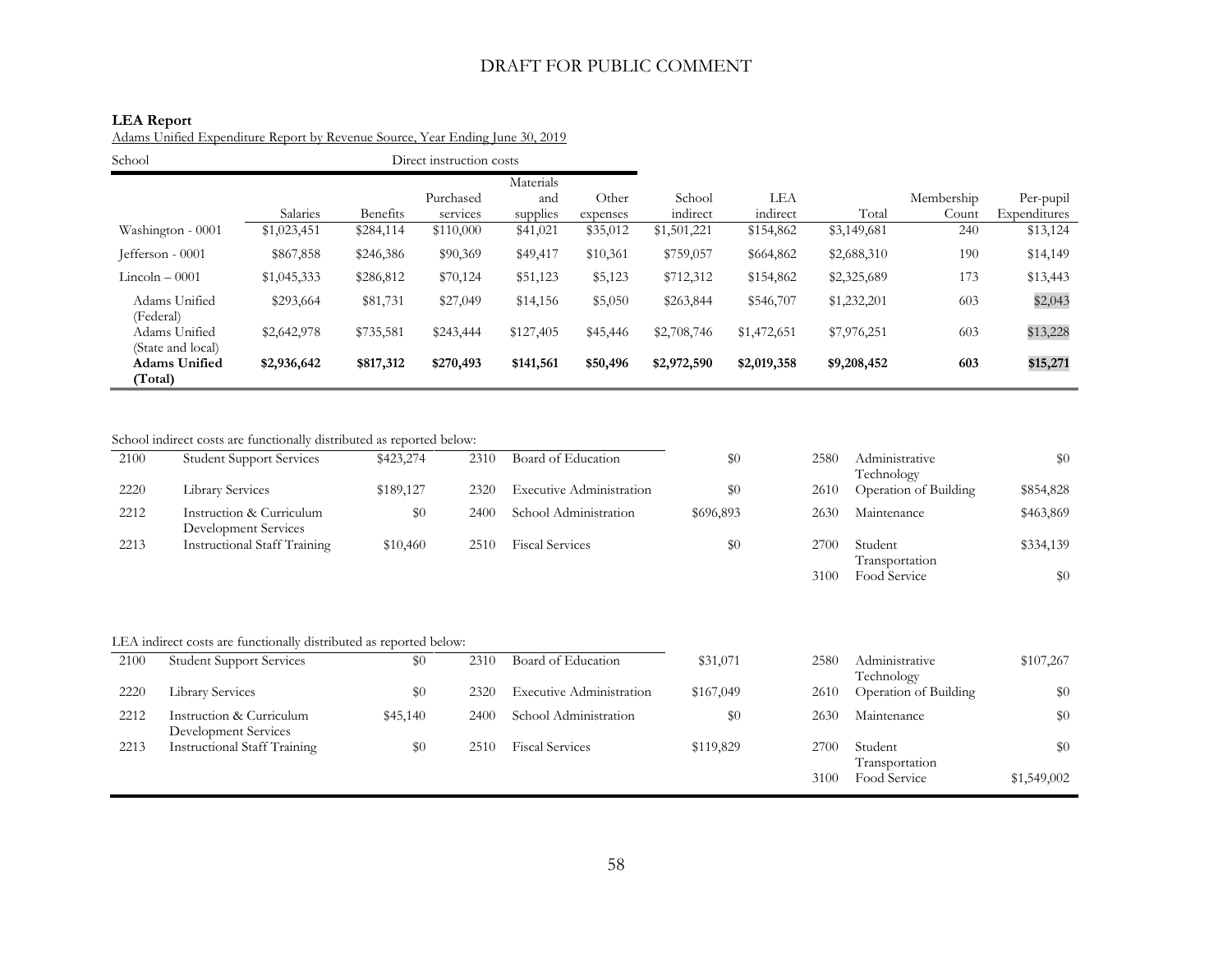## **APPENDIX C: PER-PUPIL EXPENDITURE EXAMPLE – Only Direct Instruction Expenditures Reported at the School Level**

The following tables present detailed examples of per-pupil expenditure reporting. Please note that while an SEA or LEA could consider including the additional information reflected in this example, it is only required to provide the total per-pupil expenditure, disaggregated by Federal and State/local funds (see figures in the last column of each table highlighted in gray).

#### **School Report**

Expenditure Report by Revenue Source, Year Ending June 30, 2019

<span id="page-58-0"></span>

| School<br>Direct instruction costs |           |                 |           |           |          |          |          |             |            |              |
|------------------------------------|-----------|-----------------|-----------|-----------|----------|----------|----------|-------------|------------|--------------|
|                                    |           |                 |           | Materials |          |          |          |             |            |              |
|                                    |           |                 | Purchased | and       | Other    | School   | LEA      |             | Membership | Per-pupil    |
|                                    | Salaries  | <b>Benefits</b> | services  | supplies  | expenses | indirect | indirect | Total       | Count      | Expenditures |
| Jefferson - 0001                   | \$86,786  | \$0             | \$9,037   | \$4,942   | \$1,036  | $\$0$    | \$0      | \$101,801   | 190        | \$536        |
| (Federal)                          |           |                 |           |           |          |          |          |             |            |              |
| Jefferson - 0001                   | \$781,072 | $\$0$           | \$81,332  | \$44,475  | \$9,325  | \$0      | \$0      | \$916,204   | <u>190</u> | \$4,822      |
| (State and local)                  |           |                 |           |           |          |          |          |             |            |              |
| Jefferson - 0001                   | \$867,858 | \$0             | \$90,369  | \$49,417  | \$10,361 | \$0      | \$0      | \$1,018,005 | 190        | \$5,358      |
| (Total)                            |           |                 |           |           |          |          |          |             |            |              |